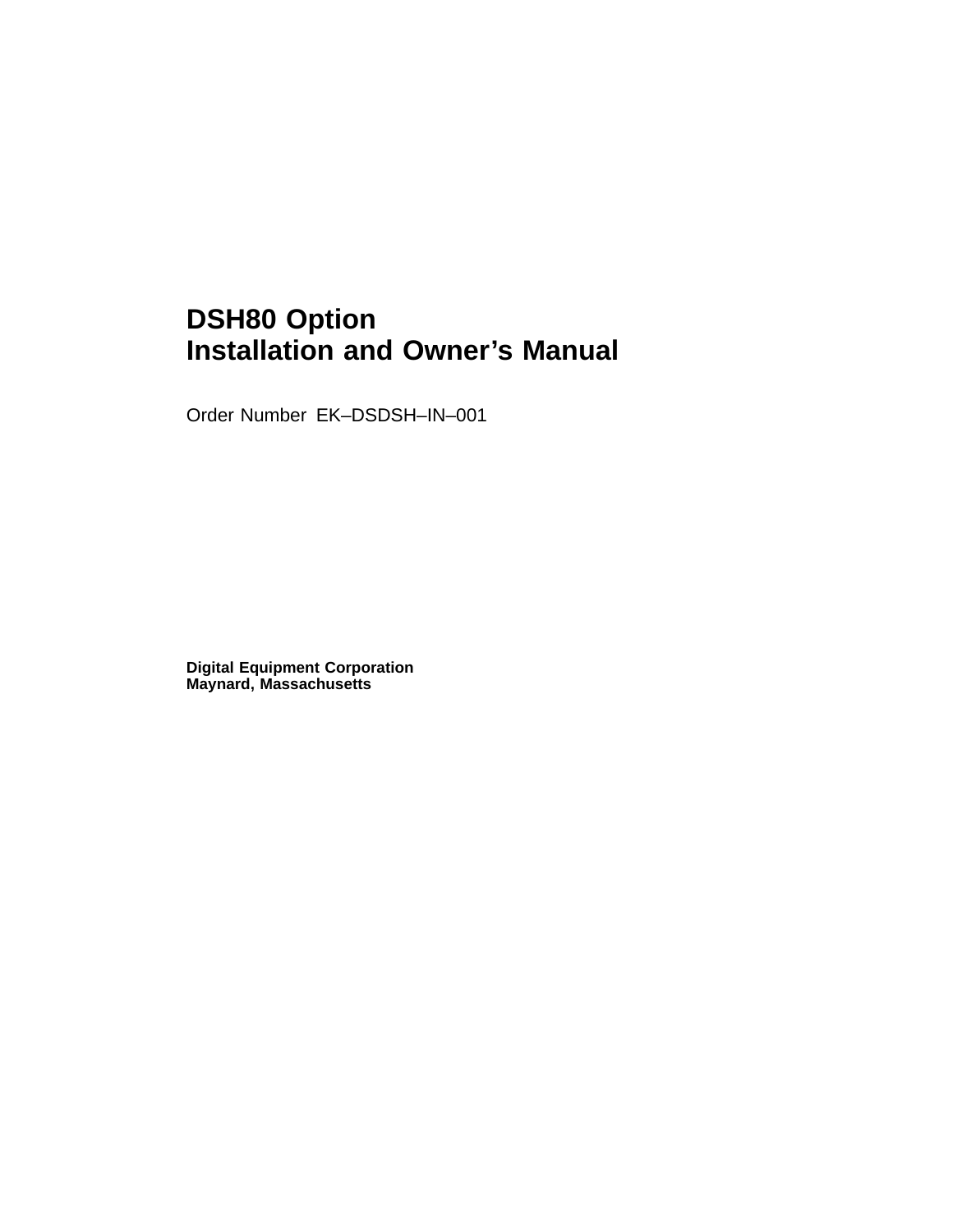#### **First Printing, July 1991**

The information in this document is subject to change without notice and should not be construed as a commitment by Digital Equipment Corporation.

Digital Equipment Corporation assumes no responsibility for any errors that may appear in this document.

The software, if any, described in this document is furnished under a license and may be used or copied only in accordance with the terms of such license. No responsibility is assumed for the use or reliability of software or equipment that is not supplied by Digital Equipment Corporation or its affiliated companies.

Restricted Rights: Use, duplication or disclosure by the U.S. Government is subject to restrictions as set forth in subparagraph (c)(1)(ii) of the Rights in Technical Data and Computer Software clause at DFARS 252.227–7013.

© Digital Equipment Corporation 1991. All rights reserved. Printed in U.S.A.

The Reader's Comments form at the end of this document requests your critical evaluation to assist in preparing future documentation.

The following are trademarks of Digital Equipment Corporation: DEC, DECnet, DECserver, DECsystem 5100, DECUS, DECwriter, DELNI, DELQA, DEQNA, DESTA, DSSI, IVIS, Letterprinter, Letterwriter, MicroVAX, PDP, Professional, Q-bus, ReGIS, RQDX, ScriptPrinter, ThinWire, ULTRIX, UNIBUS, VAX, VAX 4000, VAXcluster, VAX DOCUMENT, VAXELN,

.

VAXlab, VMS, VT, and CHOHICL

**FCC NOTICE:** The equipment described in this manual generates, uses, and may emit radio frequency energy. The equipment has been type tested and found to comply with the limits for a Class A computing device pursuant to Subpart J of Part 15 of FCC Rules, which are designed to provide reasonable protection against such radio frequency interference when operated in a commercial environment. Operation of this equipment in a residential area may cause interference, in which case the user at his own expense may be required to take measures to correct the interference.

S1625

This document was prepared using VAX DOCUMENT, Version 1.2.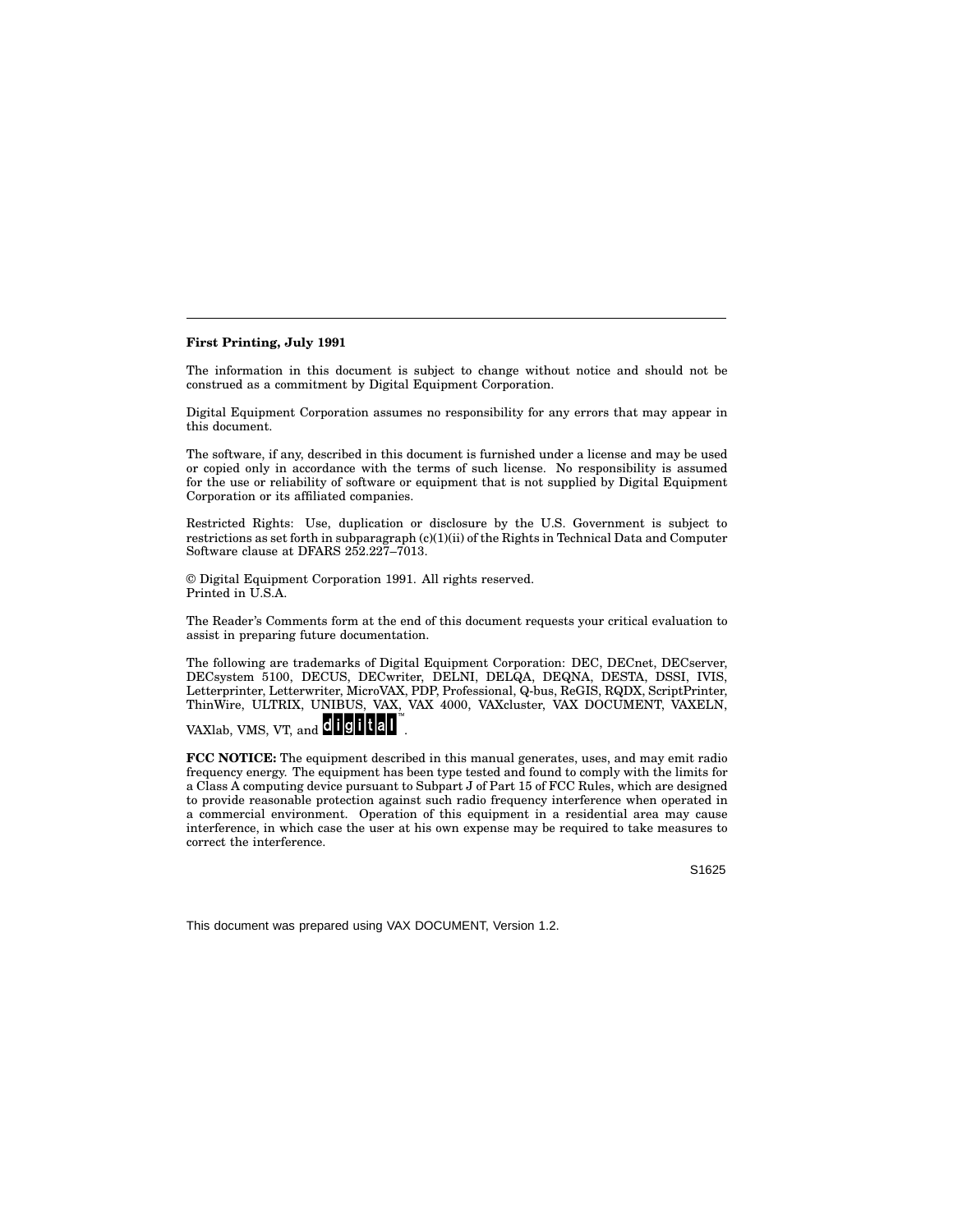### Preface vi

### Chapter 1 Introduction to the DSH80 Option

## Chapter 2 Owner Information and System Requirements

| 2.1     | Software Requirements $\ldots \ldots \ldots \ldots \ldots \ldots \ldots \ldots 2-1$ |  |
|---------|-------------------------------------------------------------------------------------|--|
| 2.2     |                                                                                     |  |
| 2.2.1   |                                                                                     |  |
| $2.3\,$ |                                                                                     |  |
|         |                                                                                     |  |
| 2.3.2   |                                                                                     |  |
| 2.4     |                                                                                     |  |
| $2.5\,$ | Software Documentation for WAN Device Drivers  2-3                                  |  |

### Chapter 3 Installing the DSH80 Synchronous/Asynchronous Option

| 3.1     | Shutting Down the System and Removing the DECsystem    | $3 - 2$  |
|---------|--------------------------------------------------------|----------|
| $3.2\,$ |                                                        | $3 - 3$  |
| 3.3     | Removing Blank Cover Plates (No DHT80 Option)          | $3 - 5$  |
| 3.4     | Removing Upper and Lower Drive Shelves                 | $3-6$    |
| 3.5     | Add Standoffs and 100-Way Cable (No DHT80)             | $3 - 9$  |
| 3.6     | Trimming Two of the Standoffs                          | $3 - 11$ |
| 3.7     |                                                        | $3 - 12$ |
| 3.8     | Installing Sync Module Two and Connecting Both Modules | $3 - 14$ |
| 3.9     | Adding and Removing Labels                             | $3 - 16$ |
| 3.10    | Replacing the System Cover                             | $3 - 17$ |
| 3.11    |                                                        | $3 - 17$ |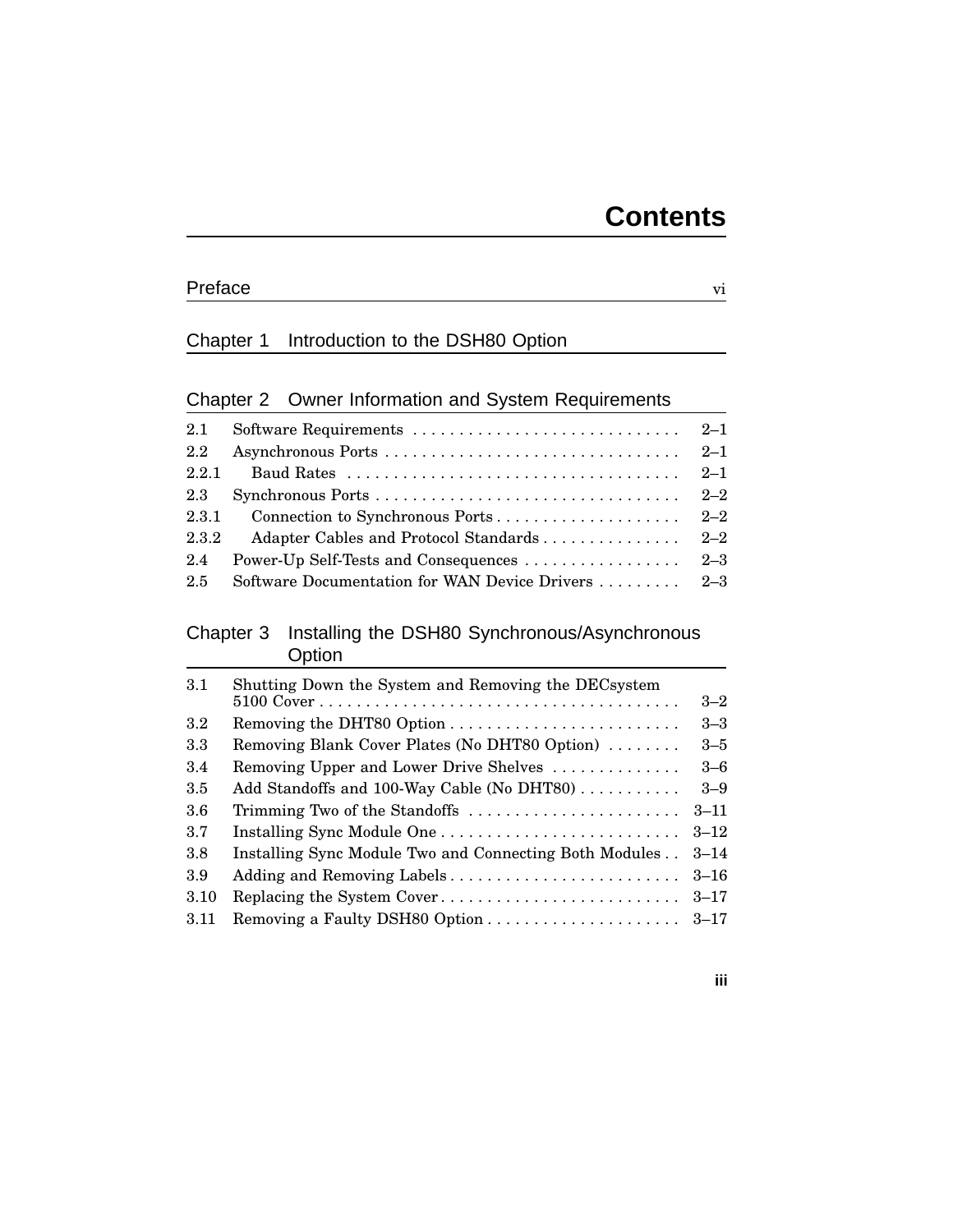### Chapter 4 Advanced Diagnostics

| 4.2 | Including the DSH80 in the Environment Variable Table  4-2 |  |
|-----|------------------------------------------------------------|--|
| 4.3 |                                                            |  |
| 4.4 |                                                            |  |
| 4.5 |                                                            |  |

### Appendix A Field-Replaceable Units for the DSH80 Synchronous/Asynchronous Option

### Appendix B Cable Lengths and Order Numbers

|  | $B-1$ |
|--|-------|
|  |       |

### Appendix C Connectors, Cables, and Loopbacks

| C.1 |  |
|-----|--|
| C.2 |  |
| C.3 |  |
|     |  |
| C.5 |  |
| C.6 |  |
|     |  |

### Appendix D United Kingdom Specifications

|     | D.2 Direct Connection (BABT/SITS/89/43 Section 4.2) D-1 |  |
|-----|---------------------------------------------------------|--|
| D.3 | Apparatus Between DECsystem 5100 and Digital Circuit    |  |
|     |                                                         |  |

**iv**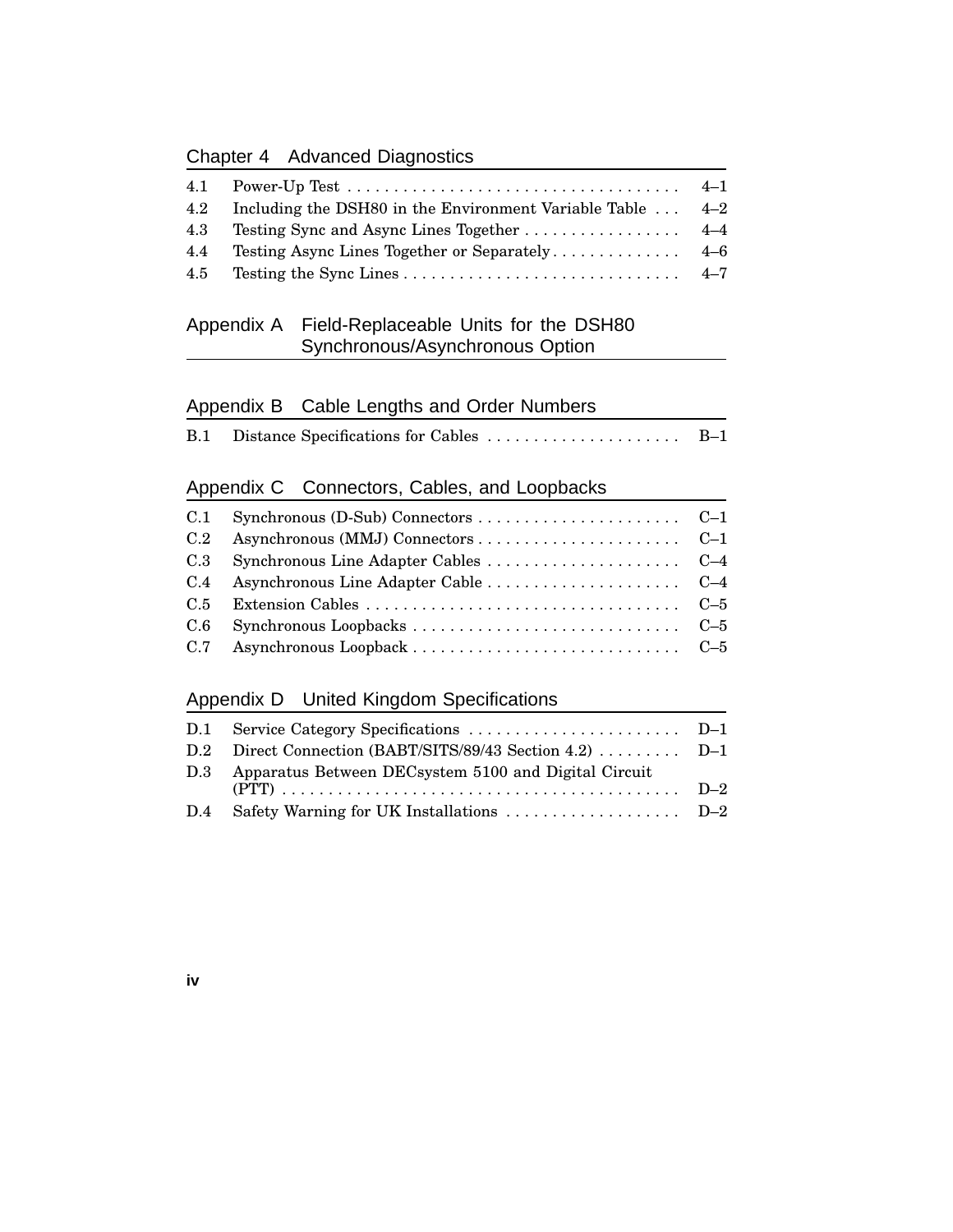### Figures

| $1 - 1$  | DSH80 Synchronous/Asynchronous Option                                  | $1 - 2$  |
|----------|------------------------------------------------------------------------|----------|
| $1 - 2$  | DECsystem 5100 with DSH80 Option Installed                             | $1 - 3$  |
| $3 - 1$  |                                                                        | $3 - 2$  |
| $3 - 2$  | Disconnecting the Modem Cable and Port                                 | $3 - 3$  |
| $3 - 3$  | Removing the DHT80 Asynchronous Module                                 | $3 - 4$  |
| $3 - 4$  | Removing Blank Cover Plates                                            | $3 - 5$  |
| $3 - 5$  | Disconnecting Cables from Upper Drive Shelf                            | $3-6$    |
| $3-6$    | Removing Upper Drive Shelf                                             | $3 - 7$  |
| $3 - 7$  | Removing Lower Drive Shelf                                             | $3 - 8$  |
| $3 - 8$  | Inserting Five Standoffs on Lower Drive Mounting Panel                 | $3 - 9$  |
| $3 - 9$  | Connecting 100-Way Connector to System Board                           | $3 - 10$ |
| $3 - 10$ | Locating the Two Standoffs to Be Trimmed $\ldots \ldots \ldots \ldots$ | $3 - 11$ |
| 3–11     |                                                                        | $3 - 12$ |
|          | 3–12 Locking the Connector Clips                                       | $3 - 13$ |
| 3–13     | Removing Two Hex Nuts from Sync Module Two                             | $3 - 14$ |
|          | 3-14 Installing Sync Module Two                                        | $3 - 15$ |
|          | 3-15 DECsystem 5100 with DSH80 Option Installed                        | $3 - 16$ |

### Tables

| $3 - 1$ | Connectors, Their Associated Line Numbers, and Labels 3–16            |  |
|---------|-----------------------------------------------------------------------|--|
|         |                                                                       |  |
|         | B-1 Maximum Communication Distances B-1                               |  |
|         |                                                                       |  |
|         |                                                                       |  |
|         |                                                                       |  |
| $C - 3$ | Synchronous Line Extension Cables $\dots \dots \dots \dots \dots$ C-5 |  |
|         | D-1 Specifications for Service Categories (SC) 1 and 2  D-1           |  |

**v**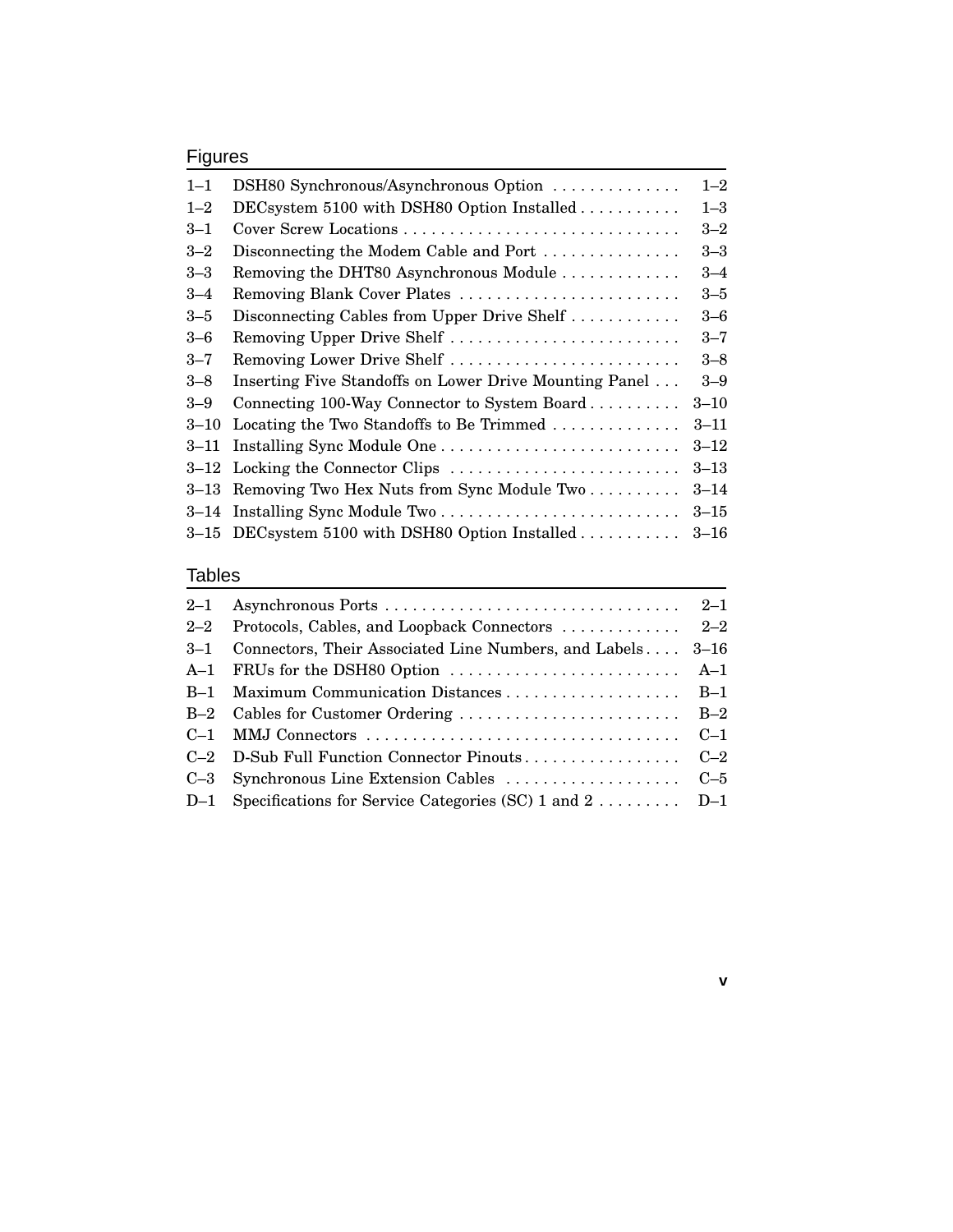This manual provides information for Digital service representatives on installing, configuring, and diagnosing the DSH80 Synchronous /Asynchronous communications controller option. This manual provides customers with information on DSH80 option protocols, cabling, and powerup self-tests.

**NOTE:** *The DSH80 option must be installed and serviced by Digital service personnel or self-maintenance customers only.*

Since in most cases the DSH80 option will be a replacement for the DHT80 Asynchronous option, procedures are included for removing the DHT80 if it is present. The manual is organized as follows:

- Chapter 1 is an introduction to the DSH80 option.
- Chapter 2 contains information for the customer on power-up self-tests, minimum software requirements, protocols, and external cables.
- Chapter 3 describes the installation procedures for the DSH80 modules.
- Chapter 4 gives explicit procedures for power-up, configuration of the hardware, and the use of hardware diagnostics.
- Appendix A lists the field-replaceable units of the DSH80 and their part numbers.
- Appendix B lists the cables that can be ordered by the user.
- Appendix C lists the electrical and cable specifications.
- Appendix D gives details on connectors, cables, and loopbacks.
- Appendix E includes specifications for use in the United Kingdom.

**vi**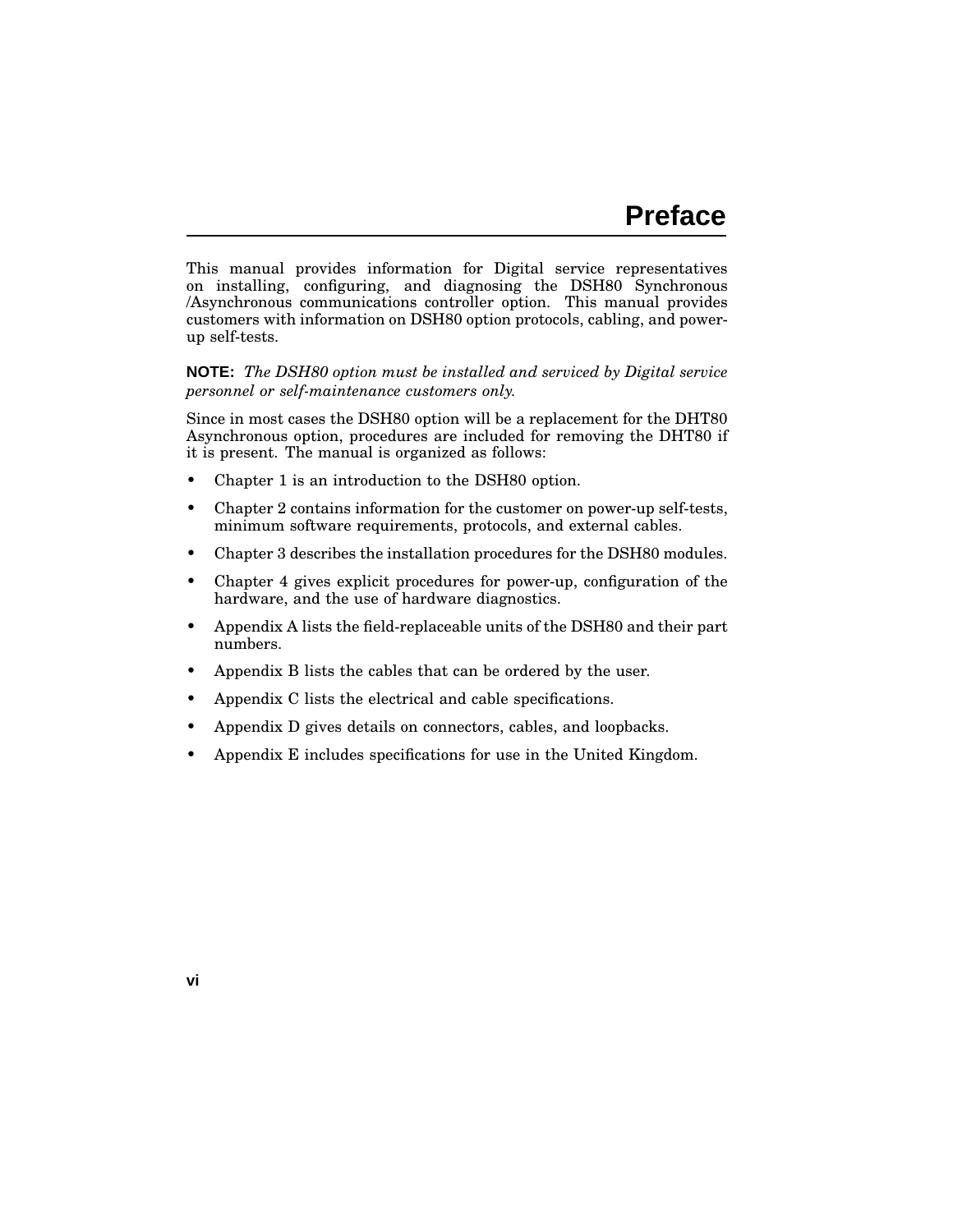### **Conventions**

The following naming conventions are used in this manual:

- DHT80 Asynchronous option is called the **DHT80 option**.
- DSH80 Synchronous/Asynchronous option is called the **DSH80 option**.
- The two modules in the DSH80 option are called **Sync Module One** and **Sync Module Two**.

The following typeface and character conventions are used in this manual:

| Convention     | Meaning                                                                                                          |
|----------------|------------------------------------------------------------------------------------------------------------------|
| Return         | A key name is shown enclosed to indicate that you press a named<br>key on the keyboard.                          |
| Ctrl/x         | A sequence such as Ctrl/x indicates that you must hold down the<br>key labeled Ctrl while you press another key. |
| bold           | Boldface type indicates user input. For example: >> boot                                                         |
| <b>NOTE</b>    | Notes provide general information about the current topic.                                                       |
| <b>CAUTION</b> | Cautions provide information to prevent damage to equipment<br>or software. Read these carefully.                |
| <b>WARNING</b> | Warnings provide information to prevent personal injury. Read<br>these carefully.                                |

**vii**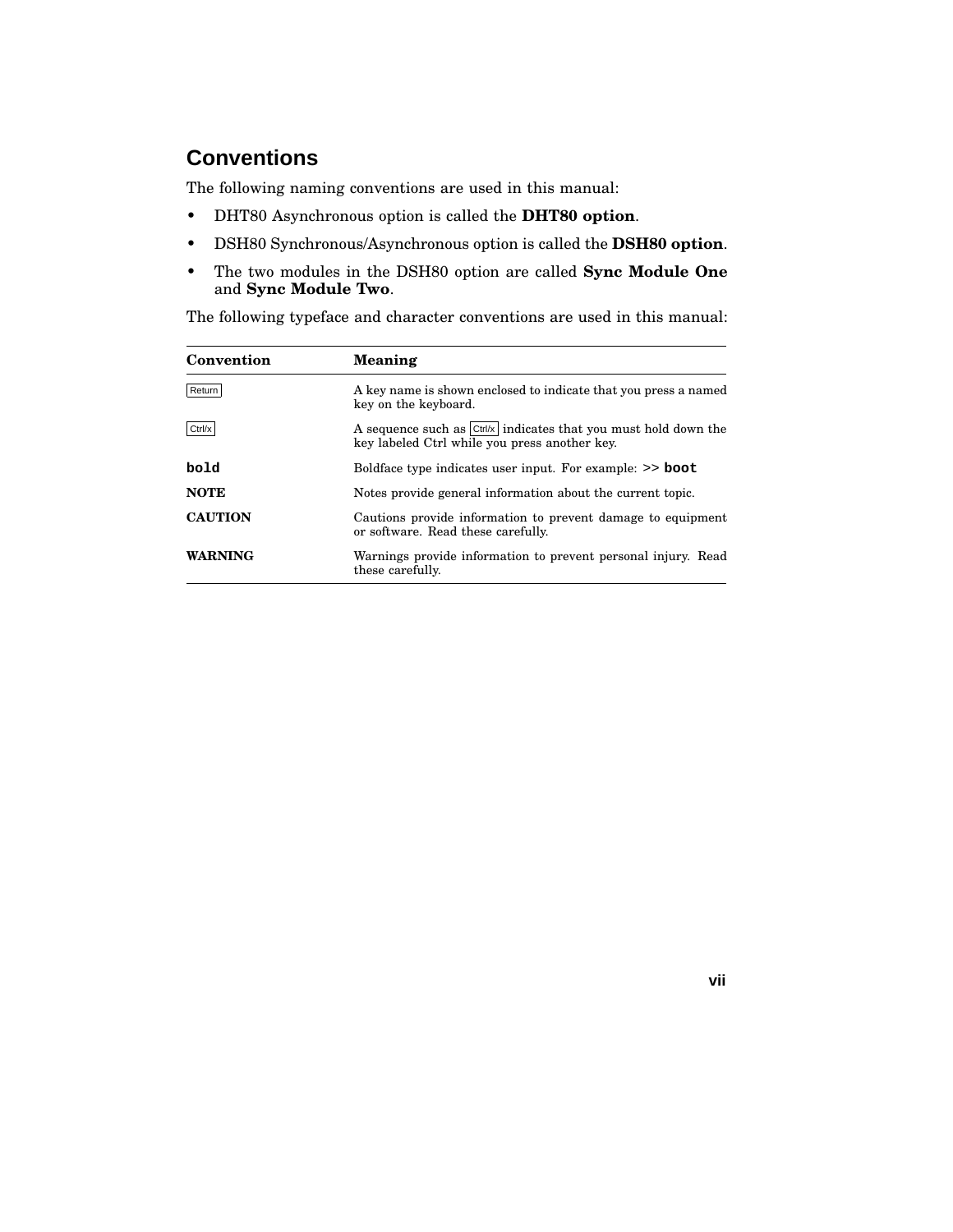## **Introduction to the DSH80 Option**

On the DECsystem 5100, either a DHT80 option or a DSH80 option may be installed. This chapter describes the basic features of the DSH80 option.

The protocols recognized by the DSH80 option are HDLC (High-Level Data Link Control) and SDLC (Synchronous Data Line Control).

The DSH80 option consists of two modules, Sync Module One and Sync Module Two, that together contain two synchronous lines and four asynchronous lines.

Sync Module One is the larger of the two modules, and mounts on the lower drive mounting panel. It contains the following:

- One synchronous line with a 50-pin D-sub connector
- Four DEC–423–compatible asynchronous lines with four MMJ connectors

This module also contains three captive screws for mounting, a 100-way high-density connector, and a 50-way high-density connector.

Sync Module Two is the smaller of the two modules, and mounts on top of Sync Module One. It contains the following:

• One synchronous line with a 50-pin D-sub connector

Introduction to the DSH80 Option **1–1**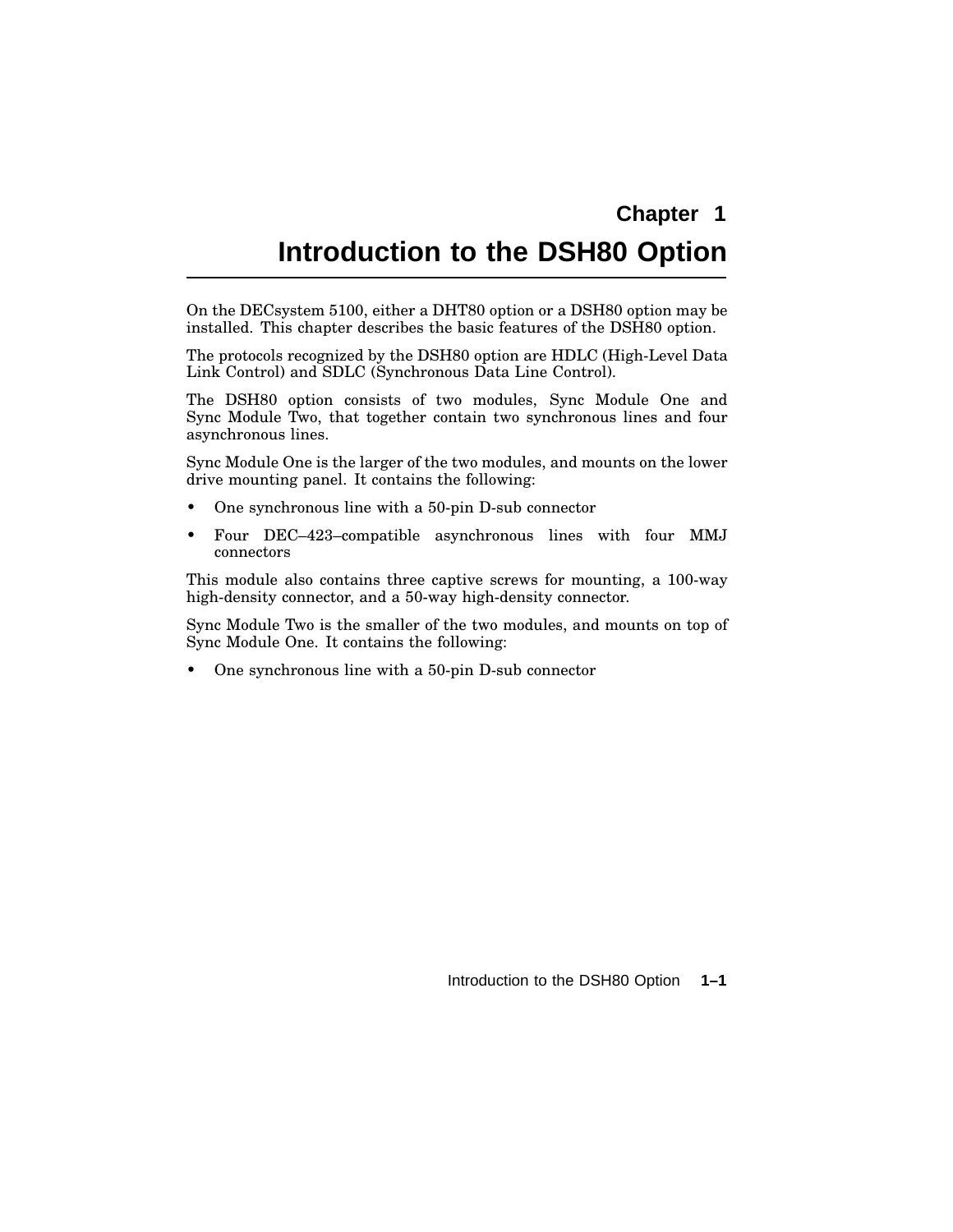Figure 1–1 shows the two modules.

### **Figure 1–1: DSH80 Synchronous/Asynchronous Option**



### Sync Module One



MLO-006313

#### **1–2** DSH80 Option Installation and Owner's Manual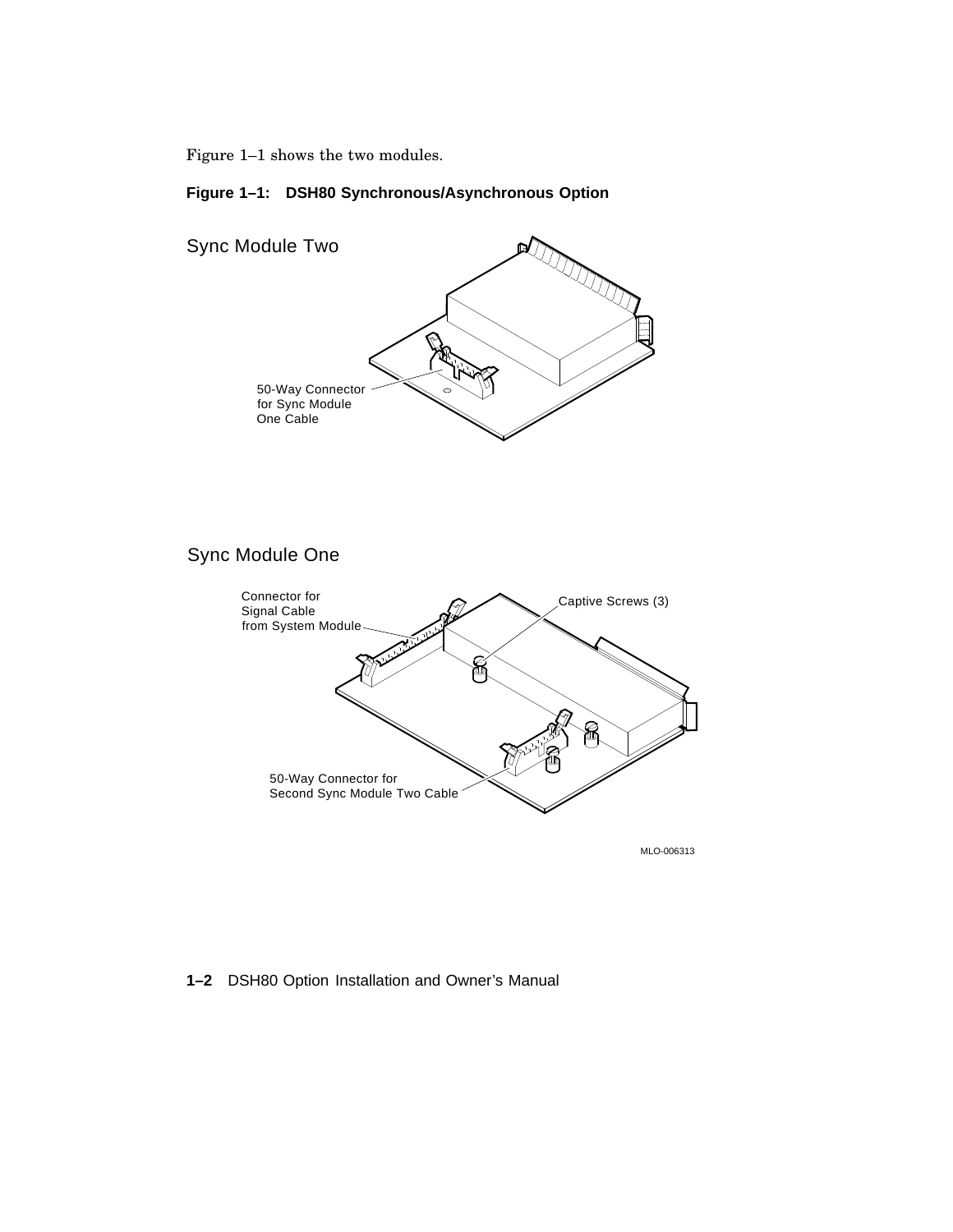Figure 1–2 shows the rear view of the DECsystem 5100, including the DSH80 option.



**Figure 1–2: DECsystem 5100 with DSH80 Option Installed**

Introduction to the DSH80 Option **1–3**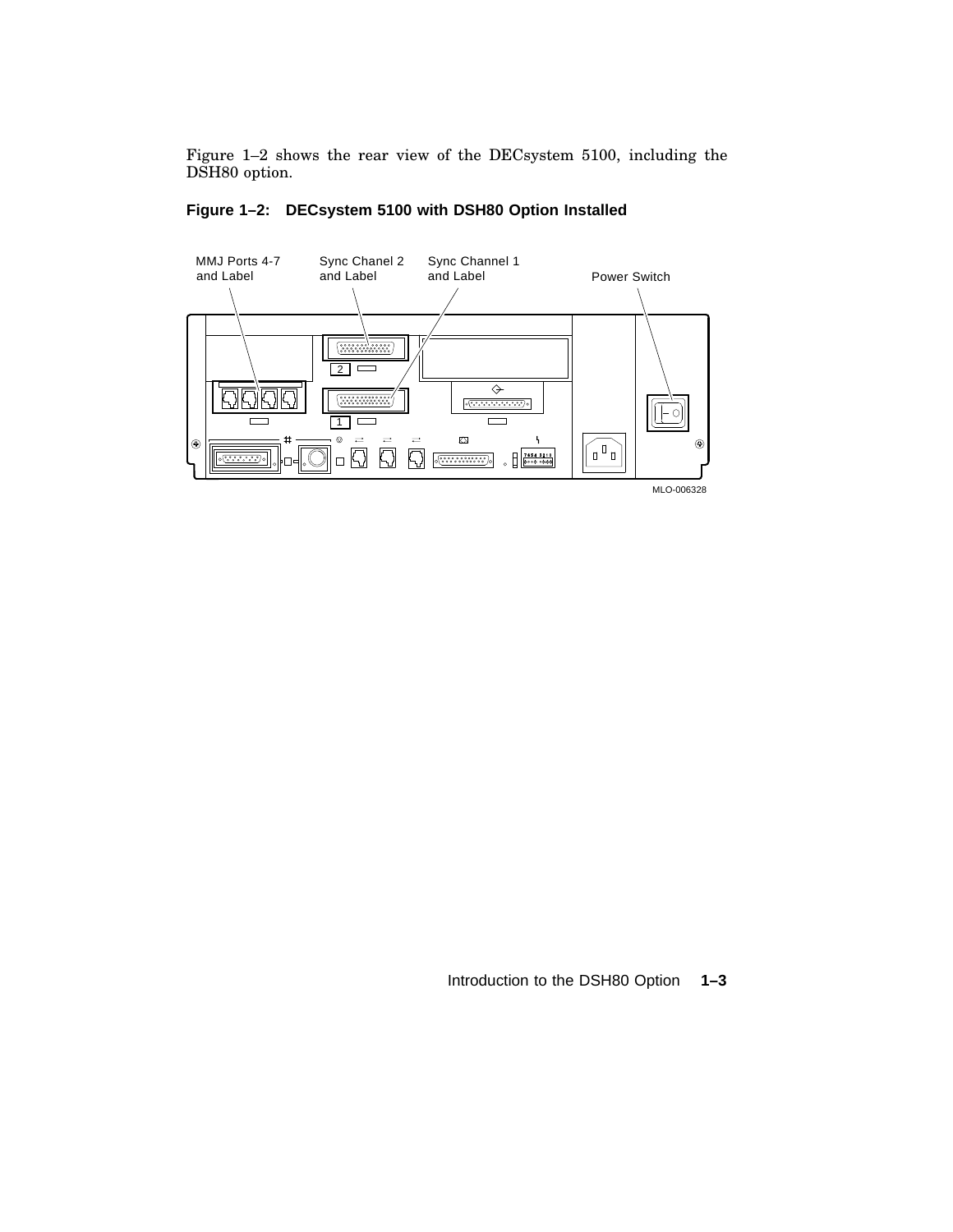# **Owner Information and System Requirements**

This chapter contains information for the owner or user of the DSH80 module.

### **2.1 Software Requirements**

Software requirements are as follows:

ULTRIX 4.2 DECnet Phase V (contains DEC WAN device driver for V2.0)

### **2.2 Asynchronous Ports**

Standard asynchronous serial lines (data leads only) are shown in Table 2–1, which correlates TTY numbers with the port numbers on the rear of the DECsystem 5100.

|  | Table 2-1: Asynchronous Ports |  |
|--|-------------------------------|--|
|--|-------------------------------|--|

| Port<br>Number Number |                |
|-----------------------|----------------|
| 3                     | 4              |
| 4                     | $\overline{5}$ |
| 5                     | 6              |
| 6                     | 7              |

#### **2.2.1 Baud Rates**

The following baud rates are supported: 300, 600, 1200, 1800, 2000, 2400, 3600, 4800, 7200, and 9600. (Baud rates of 19 200 and 38 400 are available using alternate clocks.)

Owner Information and System Requirements **2–1**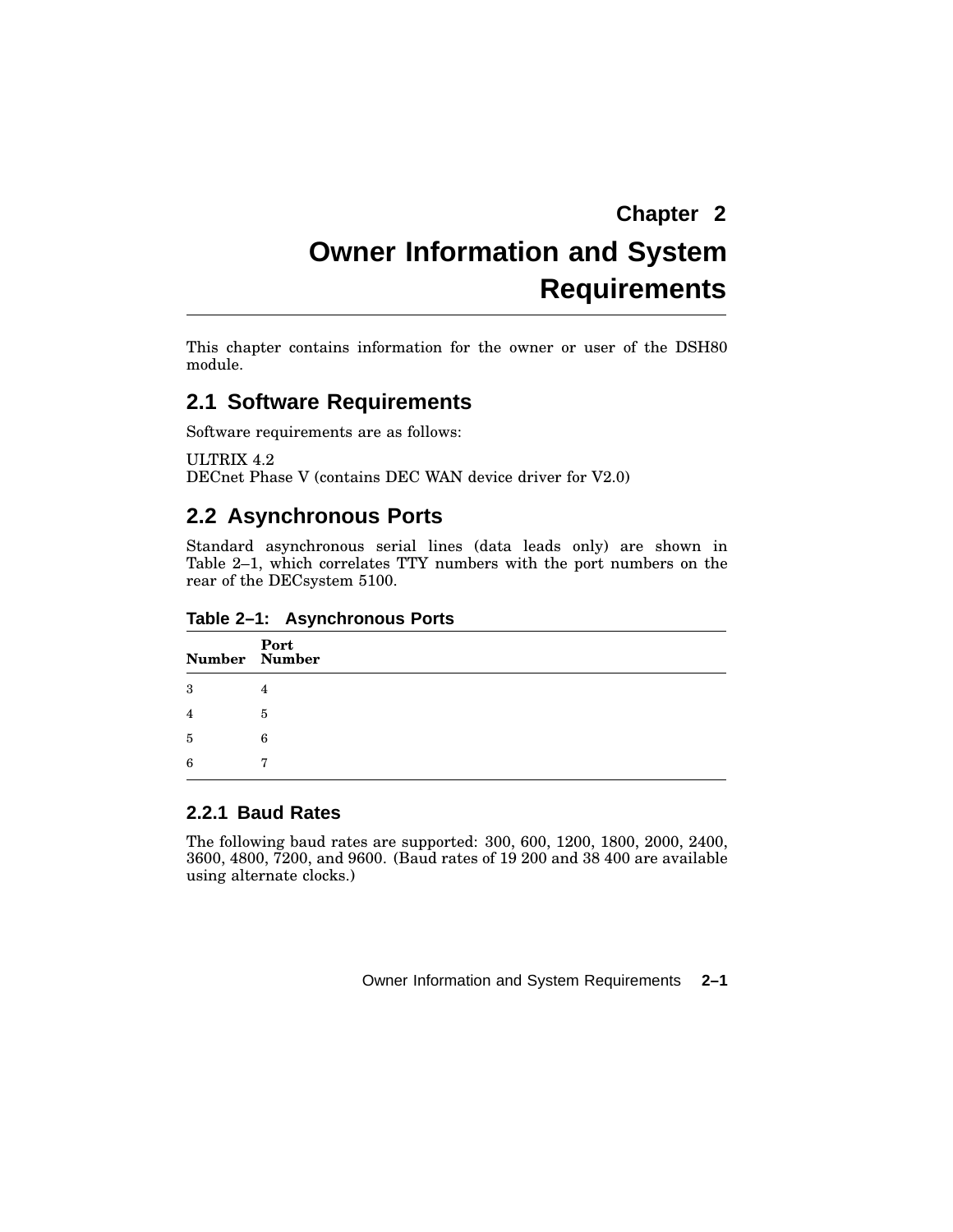### **2.3 Synchronous Ports**

This section covers the connection to synchronous ports, the adapter, the protocols, and cables.

### **2.3.1 Connection to Synchronous Ports**

With the DSH80 option installed in the DECsystem 5100, there are two synchronous serial 50-pin ports on the rear of the chassis. The lower port, labelled 1, is port dsh0; the upper port, labelled 2, is port dsh1. The 50-pin connector contains the composite connections to all the standards supported by the DSH80. An adapter cable is required to connect to the synchronous service available at the site. Match the correct interface with the correct adapter.

#### **2.3.2 Adapter Cables and Protocol Standards**

Use a separate adapter cable for each protocol standard. Table 2–2 shows the standards along with cables, baud rates, and loopbacks. Also see Table B–2 for cable order numbers.

The V.24/EIA–232–C adapter (12–27591) must be fitted between the device cable and the server if the modem or modem eliminator has DCE-sourced signal on pin 18, signal quality implemented on pin 21, and/or data signal rate selector (DCE) on pin 23.

| <b>Interface</b>    | Pins | <b>Baud Rate</b> | <b>Adapter</b><br>Cable | Loopback<br>Connector |
|---------------------|------|------------------|-------------------------|-----------------------|
| $EIA-232-E$         | 25   | 19 200           | <b>BC19D-02</b>         | H3248                 |
|                     |      |                  | BC23V-02                | H3266                 |
| V.28/V.24/ISO2110.5 | 25   | 19 200           | <b>BC19D-02</b>         | H3248                 |
|                     |      |                  | BC23V-02                | H3266                 |
| EIA-423A/EIA-449    | 37   | 64 000           | <b>BC19E-02</b>         | H3198                 |
| V.10/ISO4902        | 37   | 64 000           | <b>BC19E-02</b>         | H3198                 |
| EIA-422-A/EIA-449   | 37   | 64 000           | <b>BC19B-02</b>         | H3198                 |
| V.11/ISO4902        | 37   | 64 000           | <b>BC19B-02</b>         | H3198                 |
| V.35/ISO2593        | 34   | 64 000           | <b>BC19F-02</b>         | H3250                 |

**Table 2–2: Protocols, Cables, and Loopback Connectors**

**2–2** DSH80 Option Installation and Owner's Manual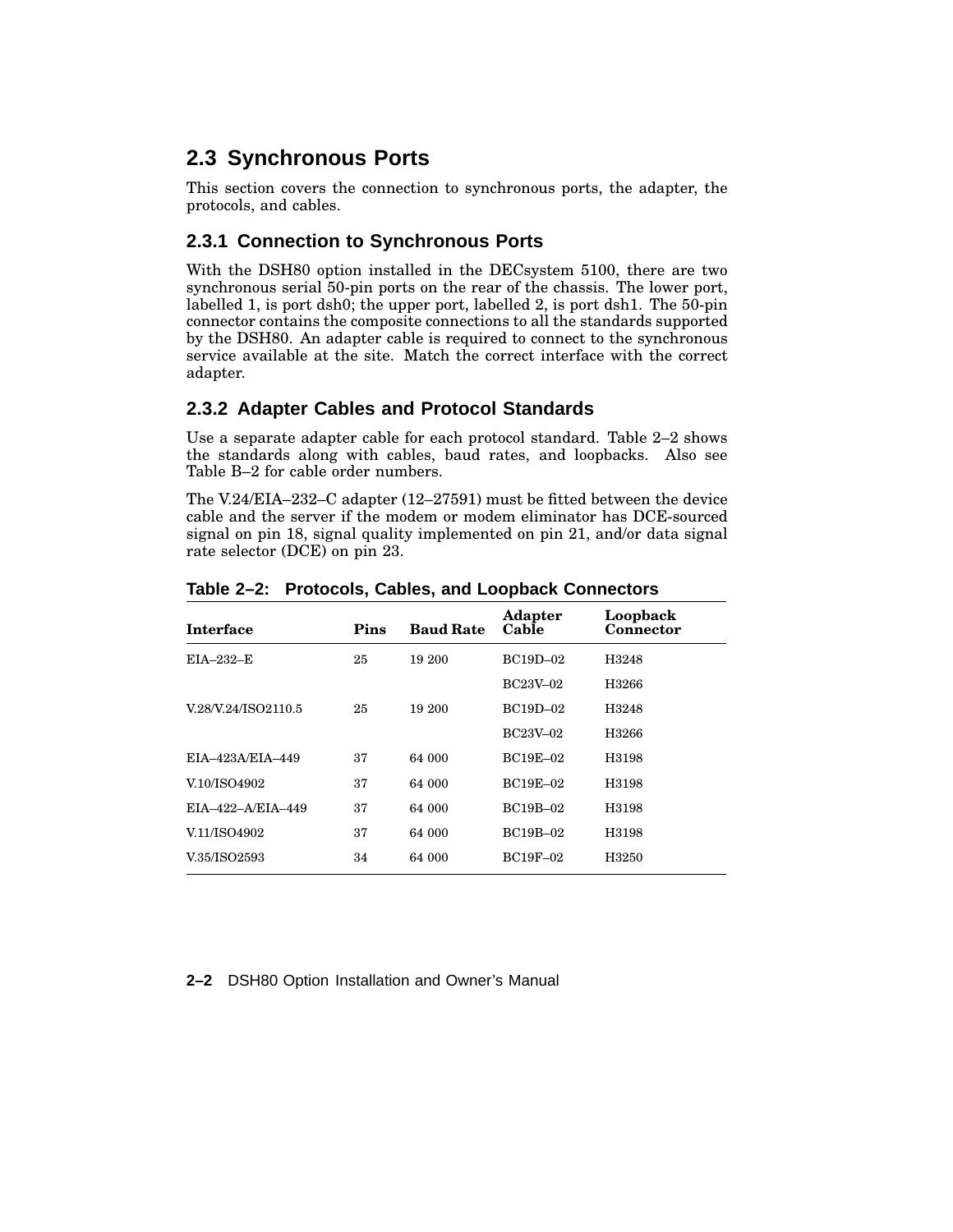**NOTE:** *An H3199 total loopback connector may be used for all interfaces.*

**CAUTION:** *Failure to fit an adapter can result in damage to the interface module and modem or modem eliminator. If you are unsure what signals the modem or modem eliminator provide, contact your Digital service representative.*

### **2.4 Power-Up Self-Tests and Consequences**

The power-up self-test for the DECsystem 5100 is activated whenever the system is turned on. The first example below shows a successful test, and the second example shows an unsuccessful test.

```
26..25..24..23..22..21..20..19..18..17..16..15..14..14..14..
13..12..11..10..09..08..07..06..05..04..03..
KN230 V1.x
08-00-2b-17-48-7a
0x10000000
>>
```
The string *?40* indicates a failure in the DSH80 option (test 40). Such a failure of the DSH80 option is displayed as follows.

```
26..25..24..23..22..21..20..19..18..17..16..15..14..14..14..
13..12..11..10..09..08..07..06..05..
?40 21 ff 0001
P1= 00000040 P2= 00000051 P3= b52ffffd P4= 000000a5 P5= 000000a4
P6= 00000000 P7= 00000000 P8= 00000000 P9= 00000000 P10=00000000
gp= 00800000 sp= a000f794 fp= 00000000 sr= b0480000
epc=bfc2a1e4 badvaddr=00060000 cause=00000000
04..03..
```
KN230 V1.x 08-00-2b-17-48-7a 0x10000000

Contact your Digital service representative if the test is unsuccessful.

### **2.5 Software Documentation for WAN Device Drivers**

At this point the hardware verification is finished. You should now review the following documents covering Wide Area Network Device Drivers:

WAN DD Programmer's Guide (AA–NX52A–TE) WAN DD Installation Manual (AA–NX50A–TE)

Owner Information and System Requirements **2–3**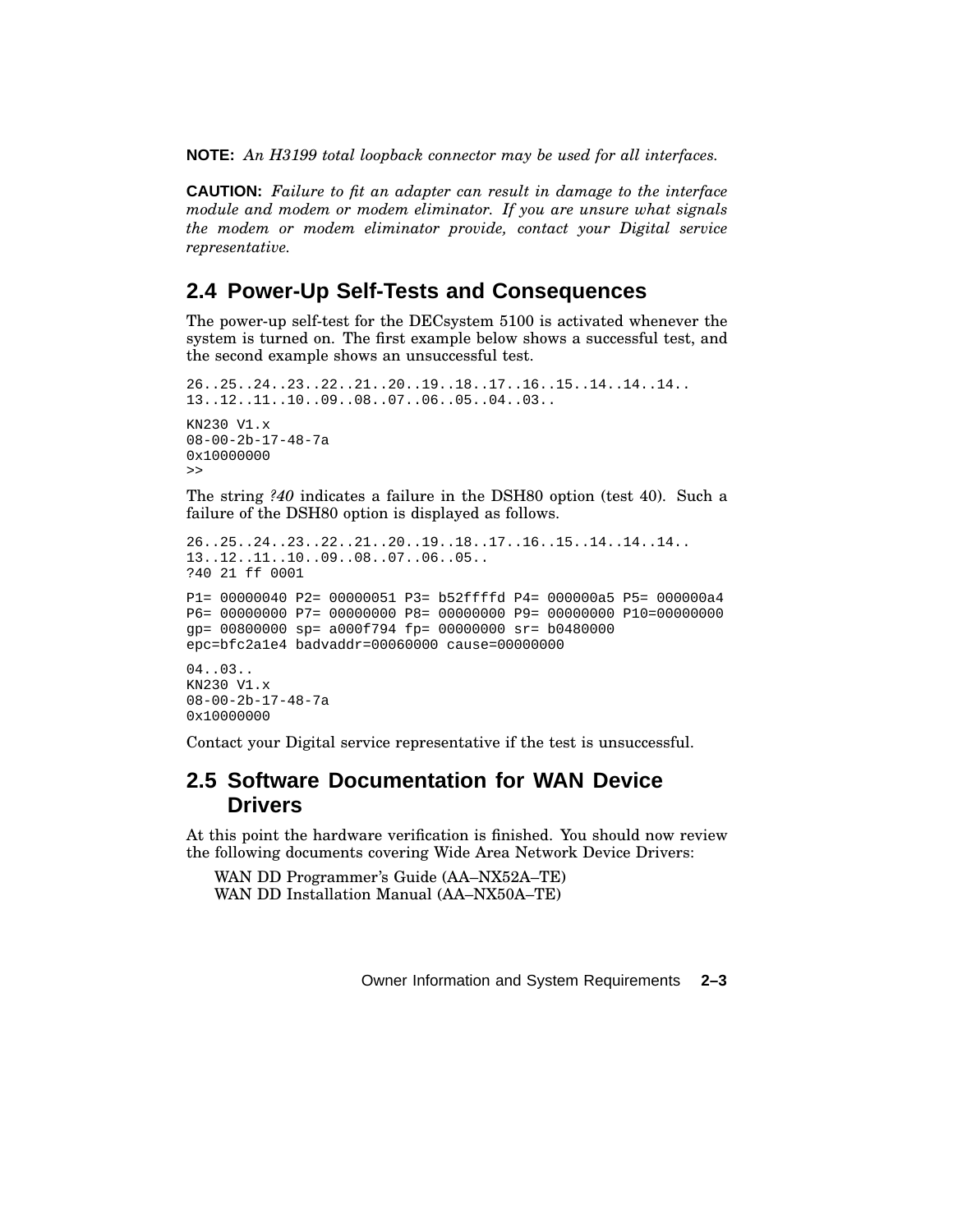### **Chapter 3**

## **Installing the DSH80 Synchronous/Asynchronous Option**

**NOTE:** *Installation is to be done only by Digital service representatives or by qualified self-maintenance personnel.*

The sequence for installing the DSH80 option depends on whether the DHT80 option is already installed in the DECsystem 5100. If so, it must be removed and the DSH80 option mounted in its place. Two separate modules make up the DSH80 option. Installing the DSH80 option follows this procedure:

- 1. Shutting down the system and removing the DECsystem 5100 cover
- 2. Removing the DHT80 option (if present)
- 3. Removing the blank cover plates (if present)
- 4. Removing the upper and lower drive shelves
- 5. Adding standoffs and the 100-way cable
- 6. Trimming two of the standoffs
- 7. Installing Sync Module One
- 8. Installing Sync Module Two and connecting both modules
- 9. Adding labels to the ports
- 10. Replacing the DECsystem 5100 cover
- 11. Removing the DSH80 option if faulty

**If there is a DHT80 Option in place now**, go to Section 3.1, Section 3.2, and then Section 3.6 to the end.

**If there is NOT a DHT80 Option in place now**, go to Section 3.1, and then Section 3.3 to the end.

Installing the DSH80 Synchronous/Asynchronous Option **3–1**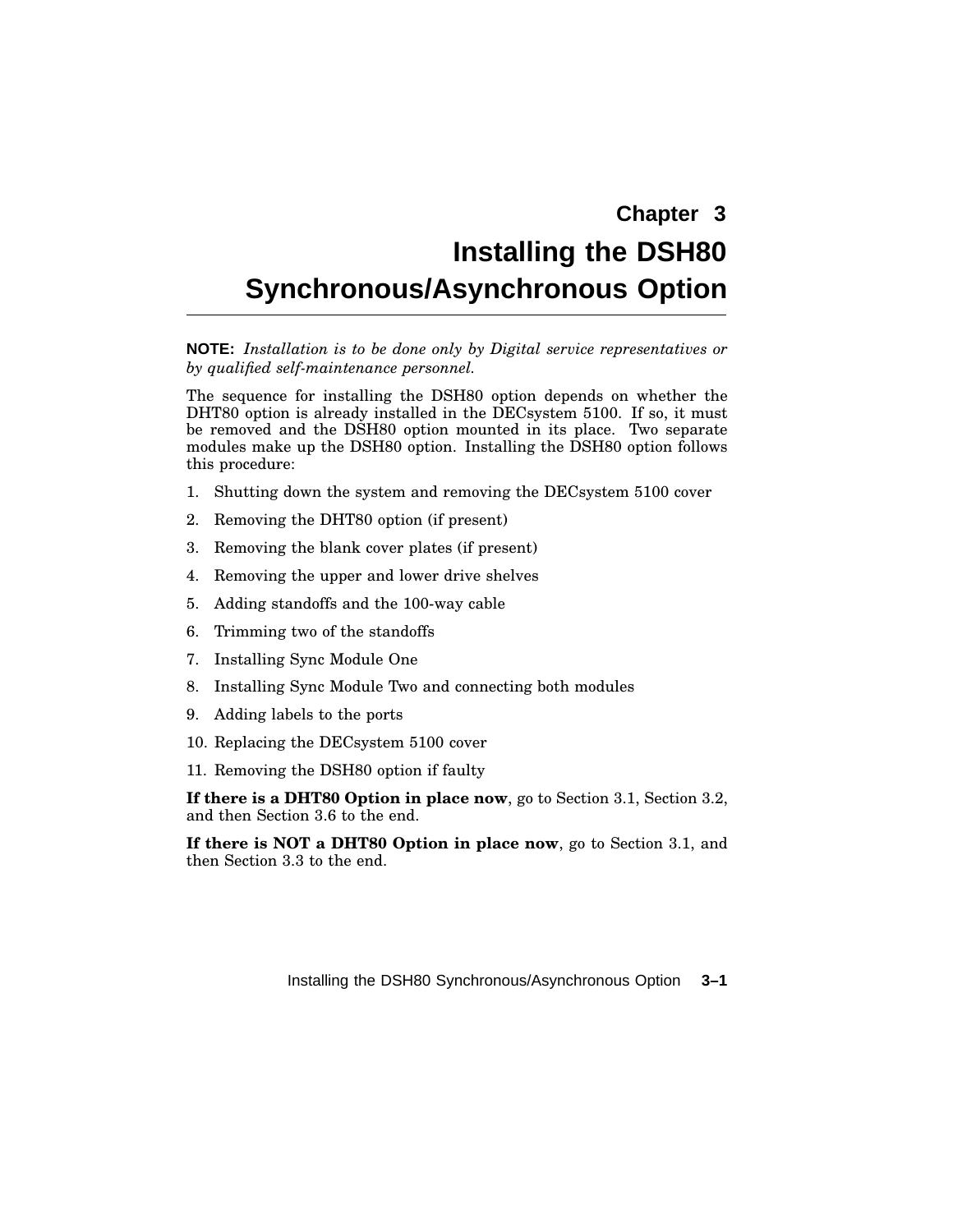### **3.1 Shutting Down the System and Removing the DECsystem 5100 Cover**

- 1. Perform an orderly system shutdown of the ULTRIX operating system from the console.
- 2. Set the Power switch to off (0) on the DECsystem 5100 and all expansion enclosures.
- 3. Mark and disconnect all cables to the DECsystem 5100.
- 4. Loosen the two Phillips screws holding the cover. (See Figure 3–1.) From the rear of the DECsystem 5100, slide the cover forward and lift it away from the system.

**Figure 3–1: Cover Screw Locations**



#### **3–2** DSH80 Option Installation and Owner's Manual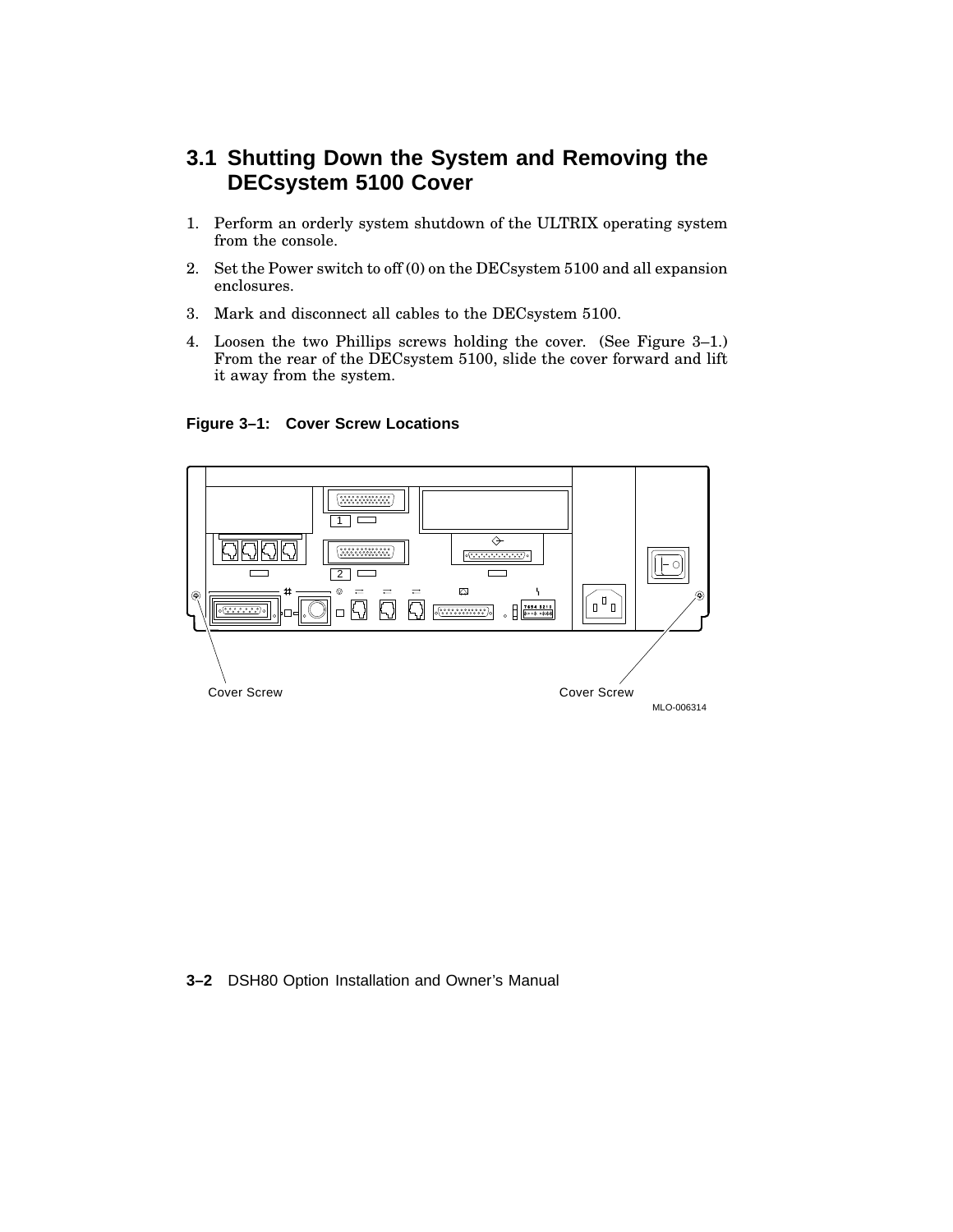### **3.2 Removing the DHT80 Option**

If the system contains the DHT80 option, remove the option and the modem port as described below. If not, proceed to Section 3.3.

- 1. Disconnect the modem ribbon cable (25-way, 17–02908–01) from the connector on the DHT80 option as shown in Figure 3–2. (For clarity, the upper drive shelf is not pictured in Figure 3–2.)
- 2. Remove the two outer Phillips screws that hold the modem cable and the connector (74–41591–01) to the chassis. Remove the modem cable and the connector.



#### **Figure 3–2: Disconnecting the Modem Cable and Port**

Installing the DSH80 Synchronous/Asynchronous Option **3–3**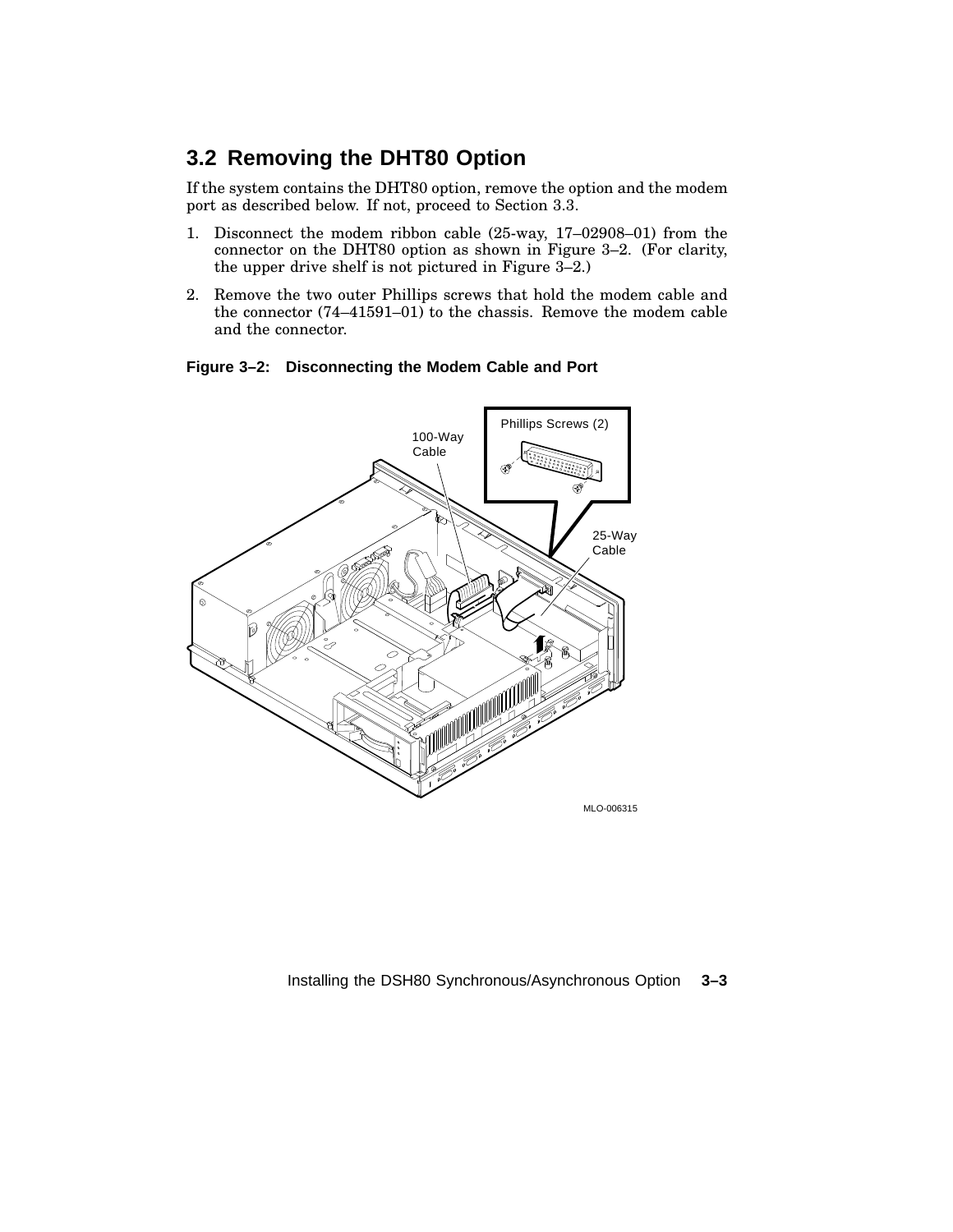- 3. Disconnect the 100-way cable (17–02295–02) from the DHT80 option as shown in Figure 3–2.
- 4. Loosen the three captive screws on the DHT80 option shown in Figure 3–3. For the sake of clarity, the upper drive shelf is not shown.

**Figure 3–3: Removing the DHT80 Asynchronous Module**



5. Pull the DHT80 option off the standoffs and out of the system. Go to Section 3.6.

**3–4** DSH80 Option Installation and Owner's Manual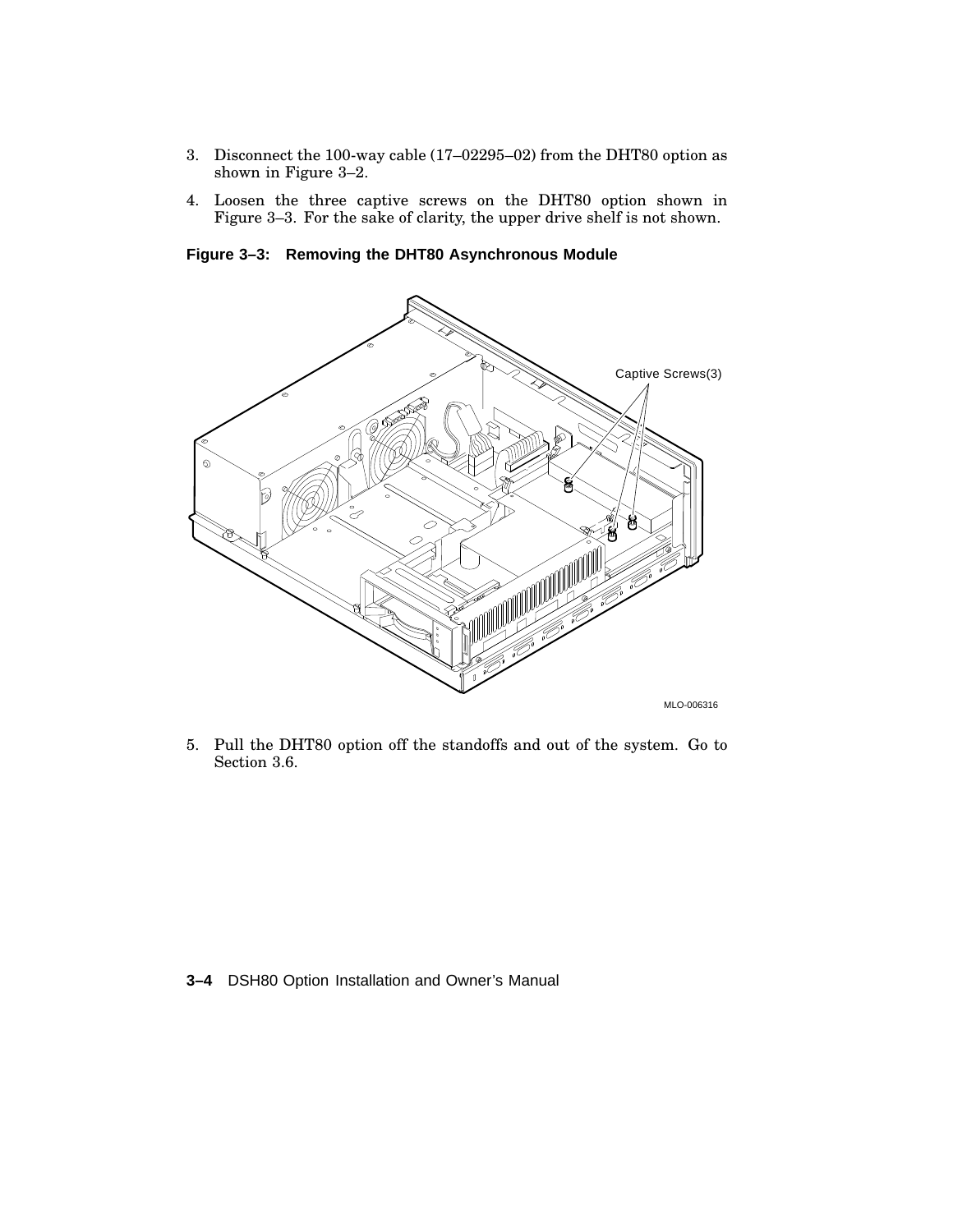### **3.3 Removing Blank Cover Plates (No DHT80 Option)**

If the system does not have a DHT80 option, then it has blank cover plates. Remove the plates as shown in Figure 3–4.

- 1. Remove the two Phillips screws on the upper blank plate (74–38986– 01), and remove the upper blank plate, as shown in Figure 3–4.
- 2. Loosen the captive screw on the lower blank plate (74–41590–01) and remove.

#### **Figure 3–4: Removing Blank Cover Plates**



Installing the DSH80 Synchronous/Asynchronous Option **3–5**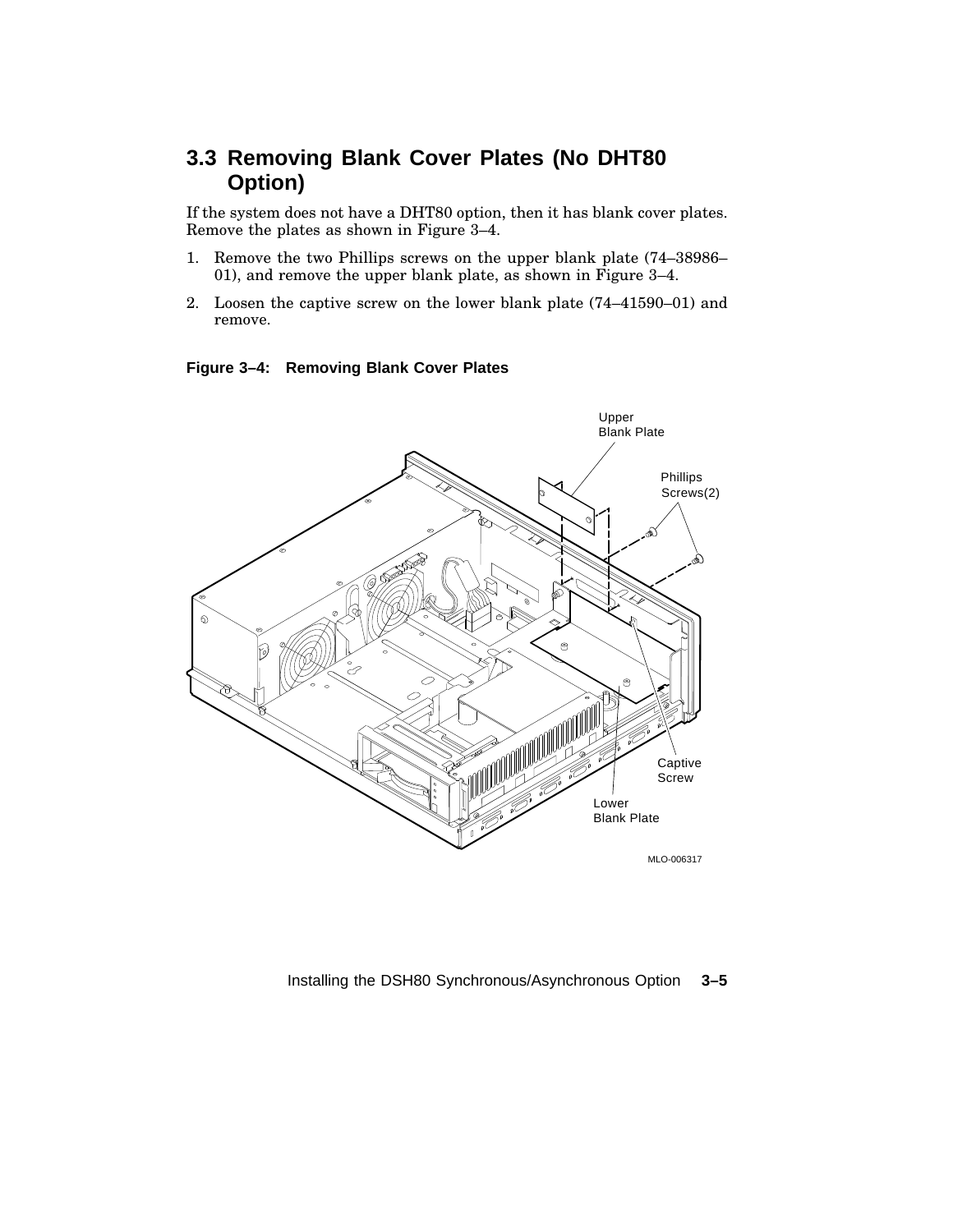### **3.4 Removing Upper and Lower Drive Shelves**

Removal of upper and lower drive shelves is detailed below.

1. Note the position of the mass storage drives, and mark the cables accordingly. Disconnect the power cables and SCSI bus cable( s ) from the drives on the upper drive shelf. (See Figure 3–5 for a symbolic wiring diagram.)

#### **Figure 3–5: Disconnecting Cables from Upper Drive Shelf**



#### **3–6** DSH80 Option Installation and Owner's Manual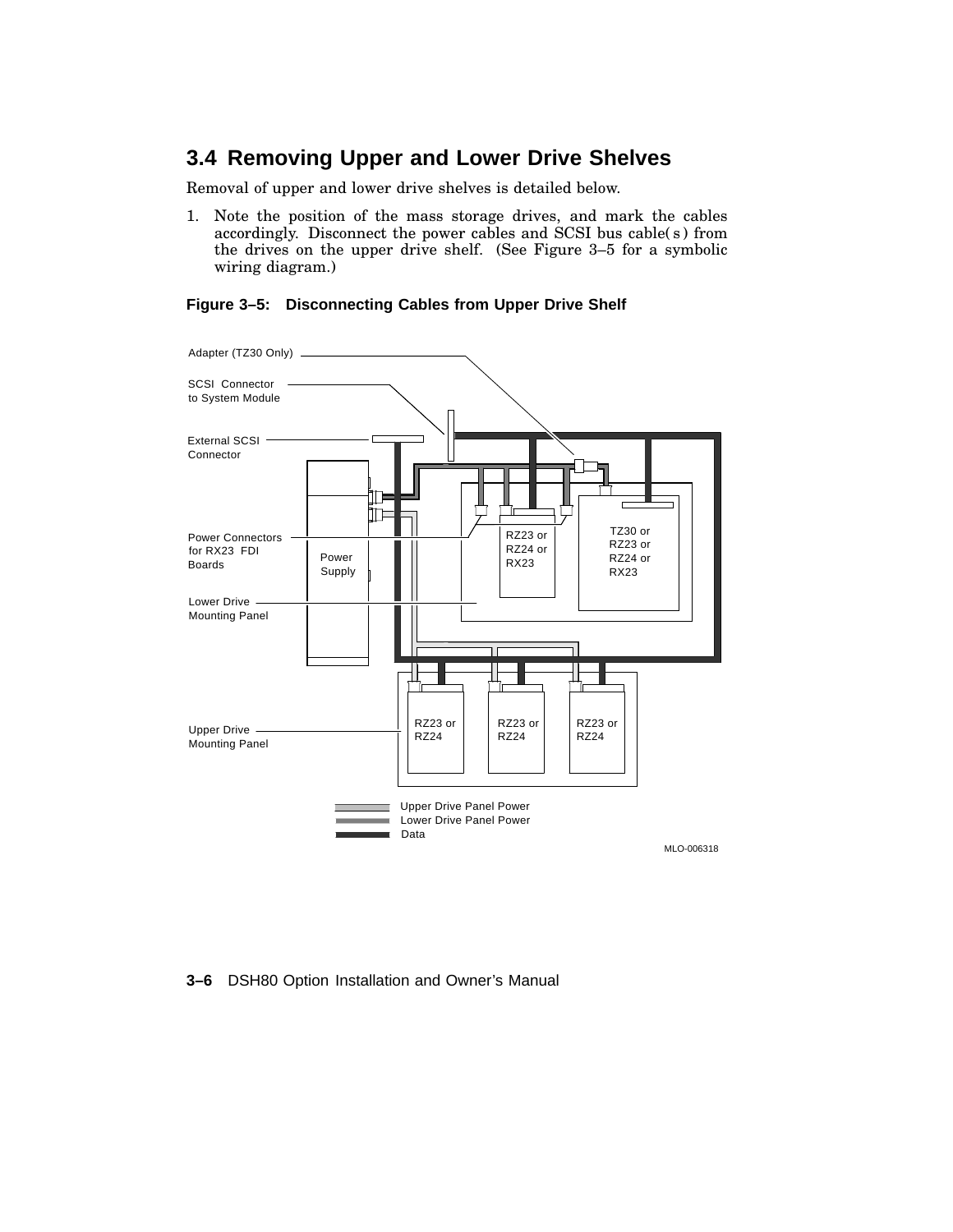- 2. Loosen the four captive screws. (See Figure 3–6.)
- 3. Lift the upper drive shelf away from the lower drive shelf and gently set it aside.
- 4. Mark and disconnect the SCSI cable( s ) and the power cable connected to the drives on the lower drive shelf. (See Figure 3–5.)

**Figure 3–6: Removing Upper Drive Shelf**



#### Installing the DSH80 Synchronous/Asynchronous Option **3–7**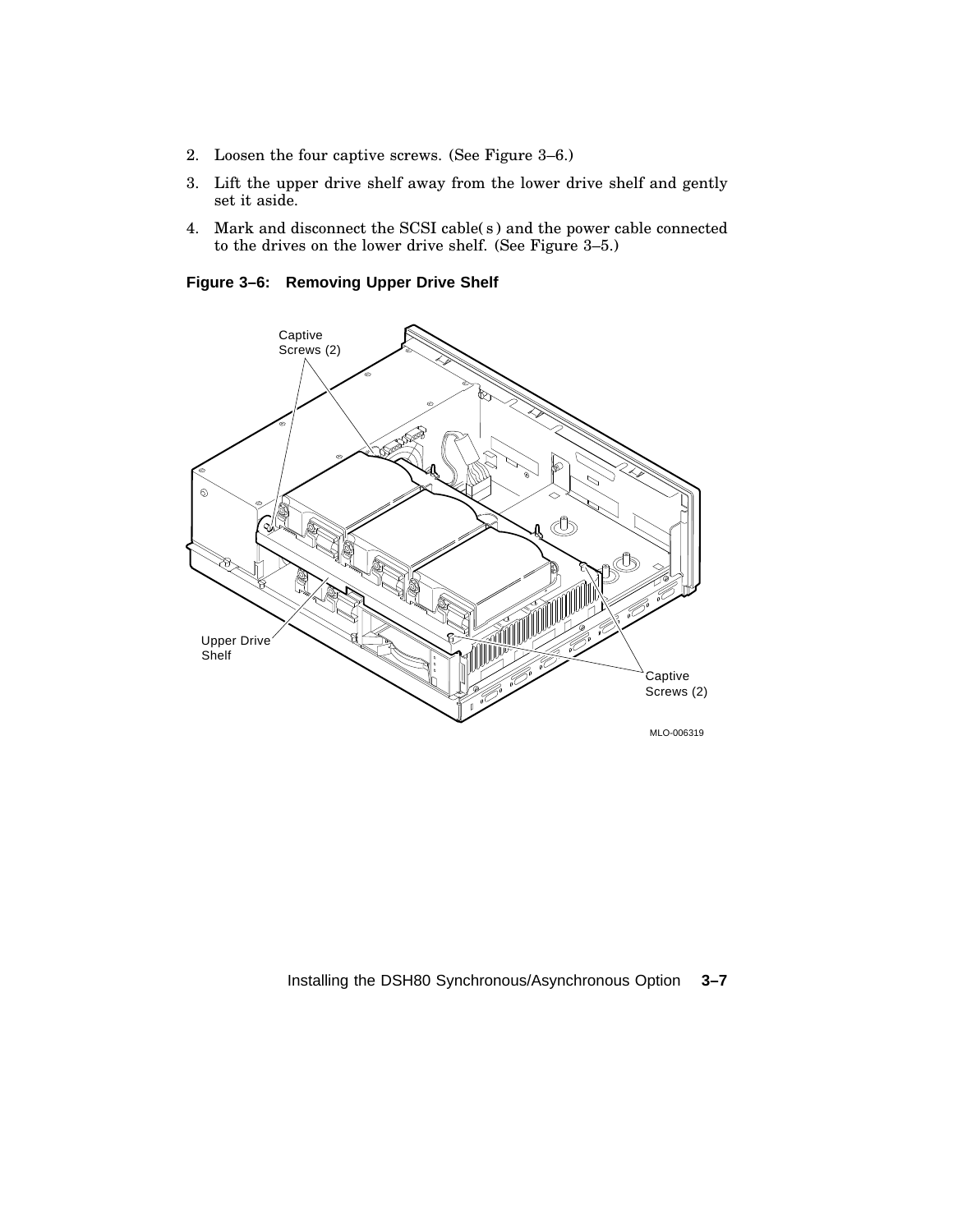- 5. Loosen the four captive screws and remove the three Phillips screws and store safely. (See Figure 3–7.)
- 6. Slide the lower drive shelf toward you and lift it from the unit.

**Figure 3–7: Removing Lower Drive Shelf**



#### **3–8** DSH80 Option Installation and Owner's Manual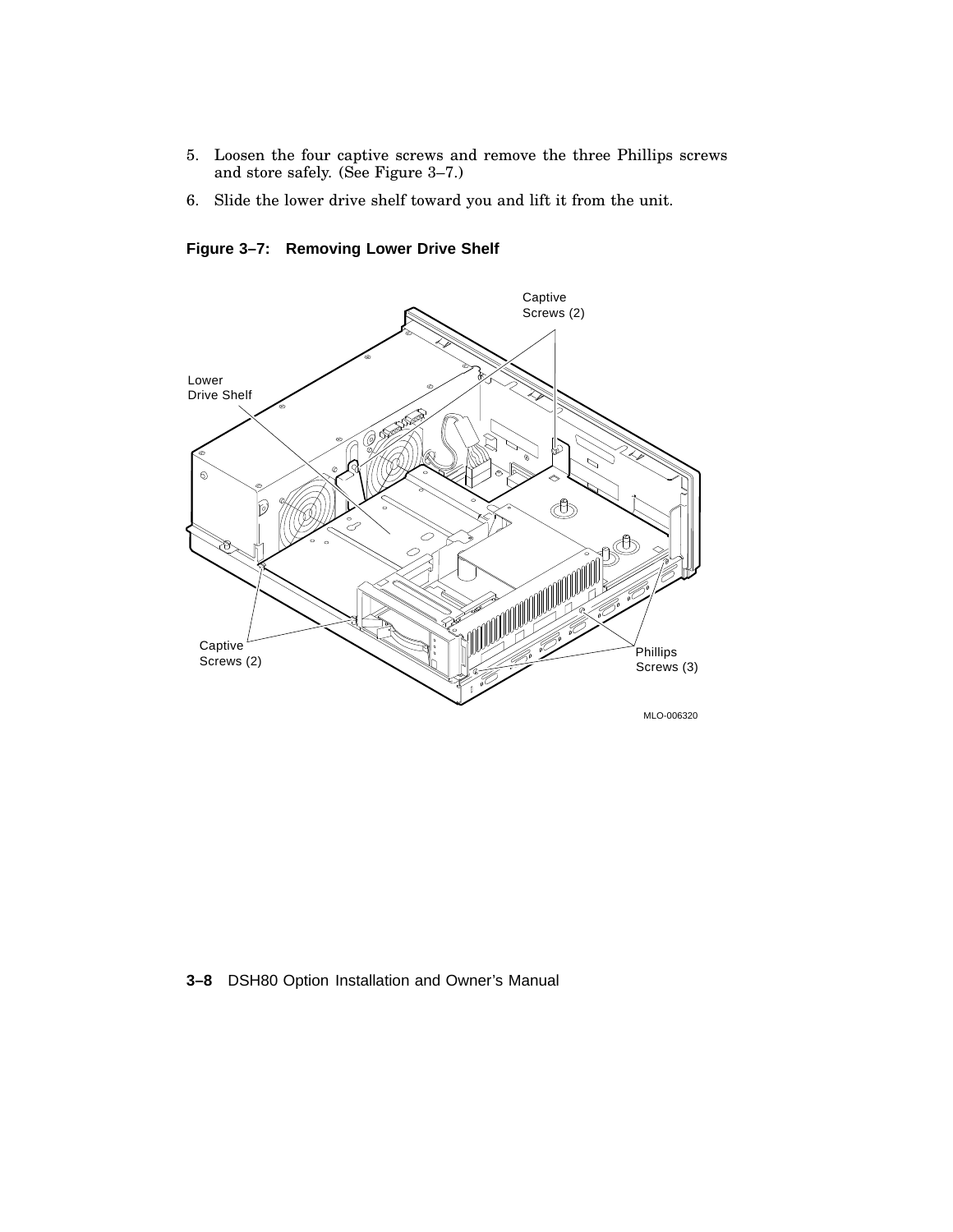### **3.5 Add Standoffs and 100-Way Cable (No DHT80)**

After removing the upper and lower drive shelves, add standoffs to the lower drive mounting panel as follows:

1. Through the bottom of the lower drive mounting panel, add five standoffs in the positions shown in Figure 3–8. The lip of each standoff is to face the outside of the panel.

#### **Figure 3–8: Inserting Five Standoffs on Lower Drive Mounting Panel**



#### Installing the DSH80 Synchronous/Asynchronous Option **3–9**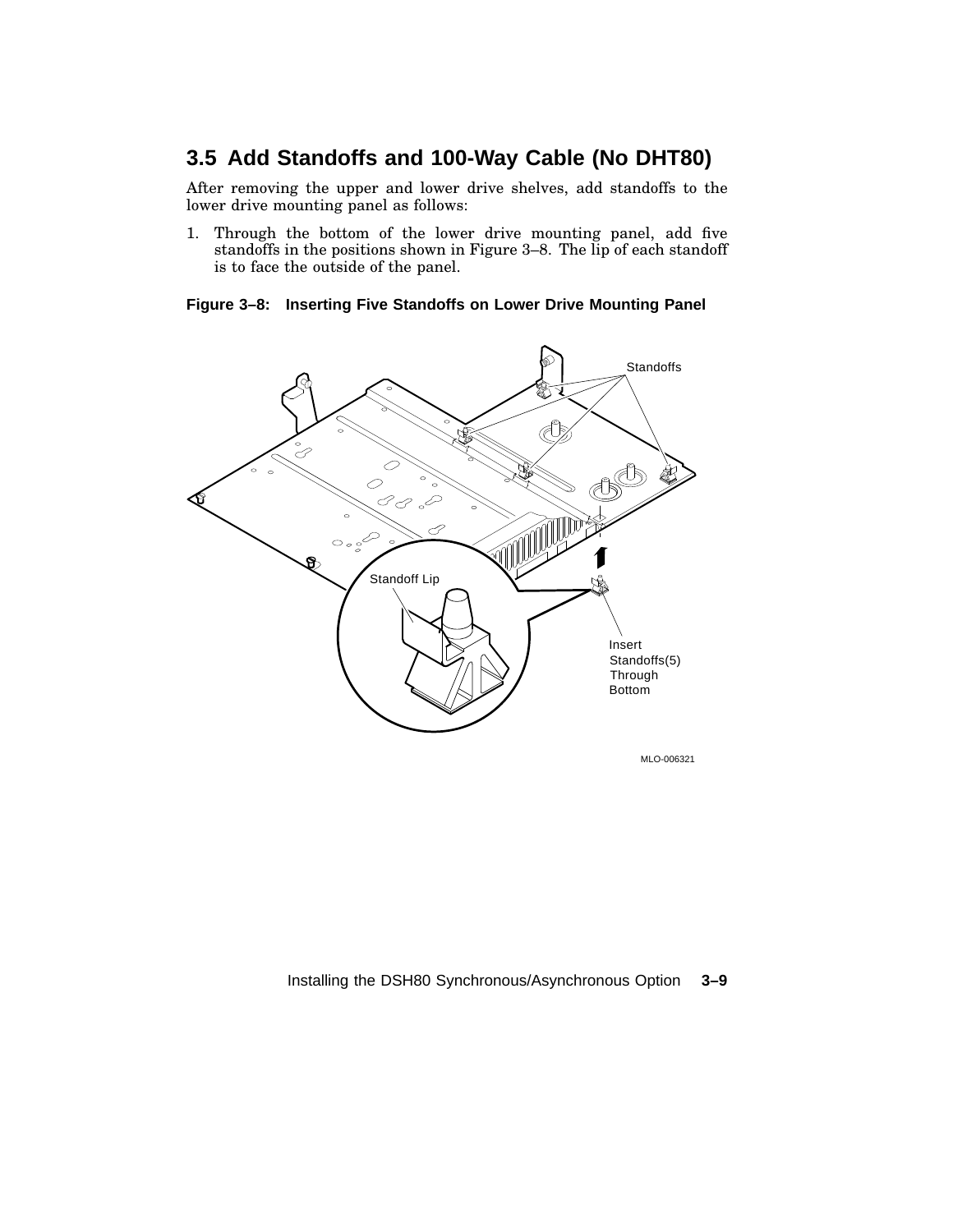- 2. Connect the 100-way ribbon cable (17–02295–02) to the system board, as shown in Figure 3–9. Fit the connector key correctly to the connector slot on the system board, and lock the 100-way connector in place with the connector locks.
- 3. Replace the lower drive shelf, the three Phillips screws, and the four captive screws shown in Figure 3–6.

**CAUTION:** *Failure to fit the key of the ribbon cable connector into the slot on the system connector can later cause damage to the components.*





**3–10** DSH80 Option Installation and Owner's Manual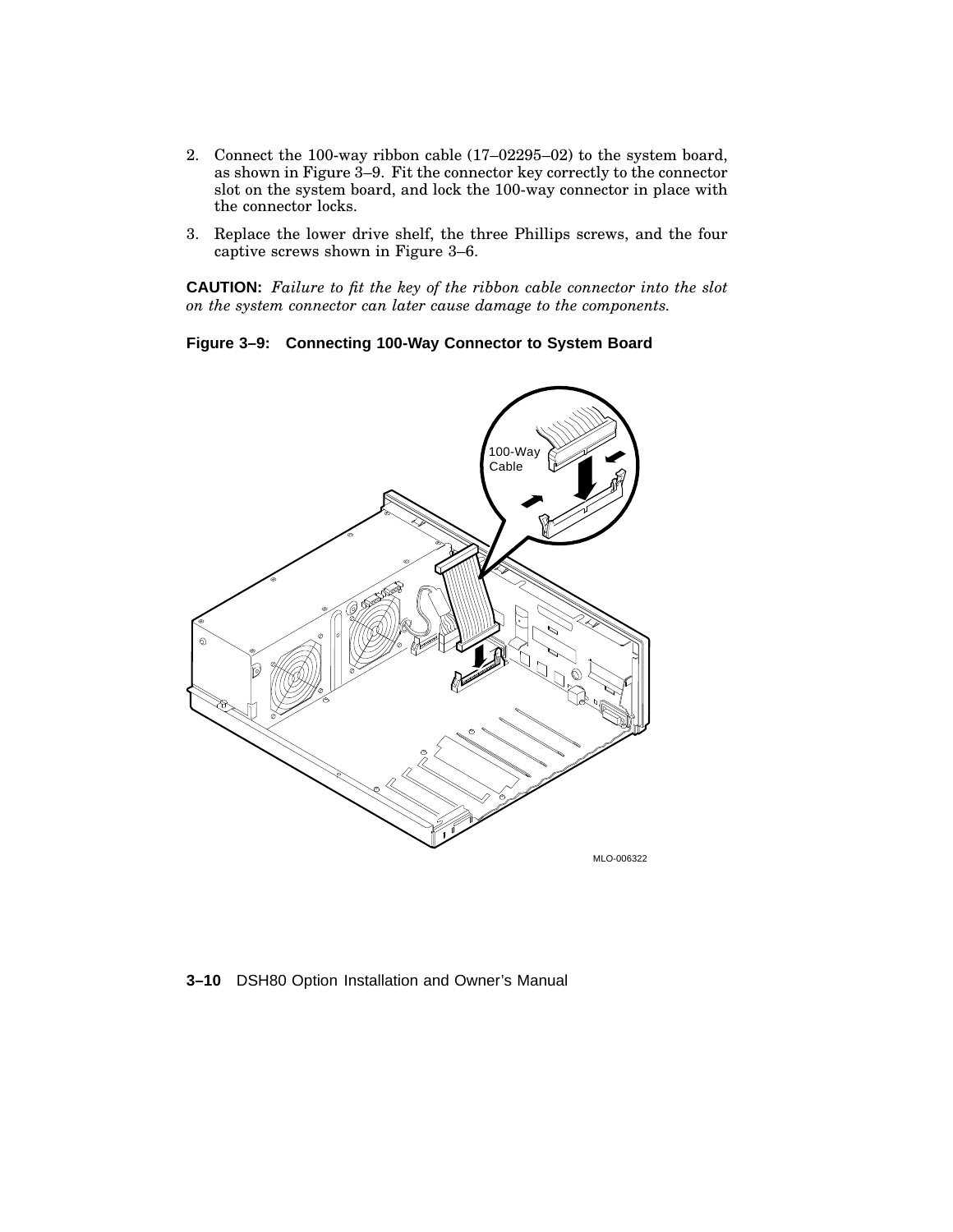### **3.6 Trimming Two of the Standoffs**

Trim the tabs on two of the standoffs (12–21566–05) as shown in Figure 3–10.

- 1. See Figure 3–10 for the location of the two standoffs to be trimmed.
- 2. Use wire cutters to trim the standoffs, and replace the standoffs. Be sure to retrieve and dispose of the trimmed pieces.

**Figure 3–10: Locating the Two Standoffs to Be Trimmed**



#### Installing the DSH80 Synchronous/Asynchronous Option **3–11**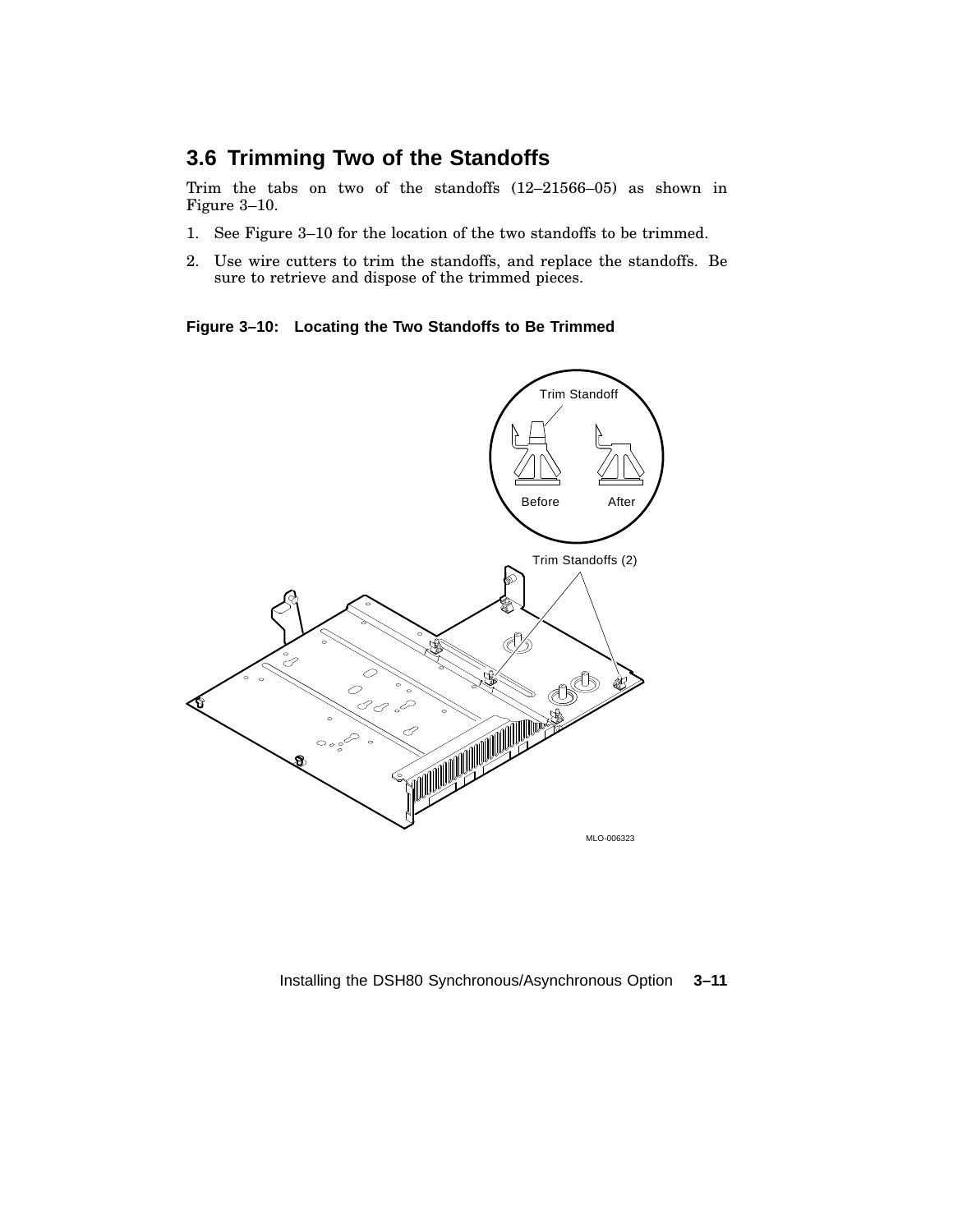### **3.7 Installing Sync Module One**

Sync Module One (54–20472–01) is the larger of the two modules, and contains the asynchronous ports. Install as follows:

- 1. Align the connectors on Sync Module One with the openings in the rear of the chassis.
- 2. Match the three captive screws on Sync Module One to the three holes on the lower drive mounting panel.
- 3. Press the module into the five standoffs on the lower drive mounting panel, as shown in Figure 3–11, and tighten the three captive screws on Sync Module One.





**3–12** DSH80 Option Installation and Owner's Manual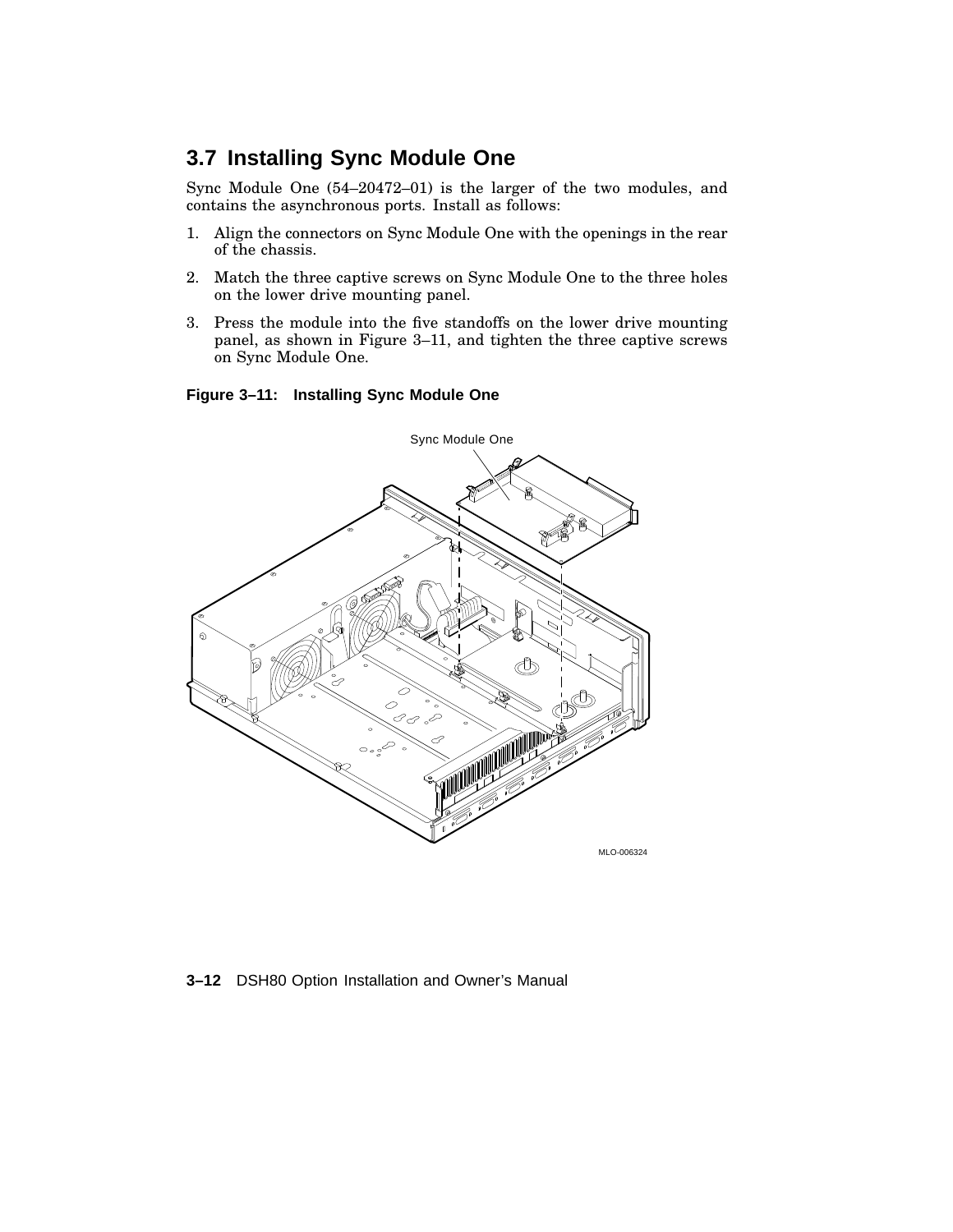- 4. Connect the 50-way ribbon cable (17–01243–04) to the 50-way connector on Sync Module One. Lock the connector in place with connector clips. (See Figure 3–12.)
- 5. Connect the 100-way ribbon cable (17–02295–02) from the system board to the 100-way connector on Sync Module One. Lock the connector in place. (See Figure 3–12.)
- 6. Install the upper drive shelf.

**CAUTION:** *Failure to fit the key of the ribbon cable connector into the slot on the system connector can later cause damage to the components.*





#### Installing the DSH80 Synchronous/Asynchronous Option **3–13**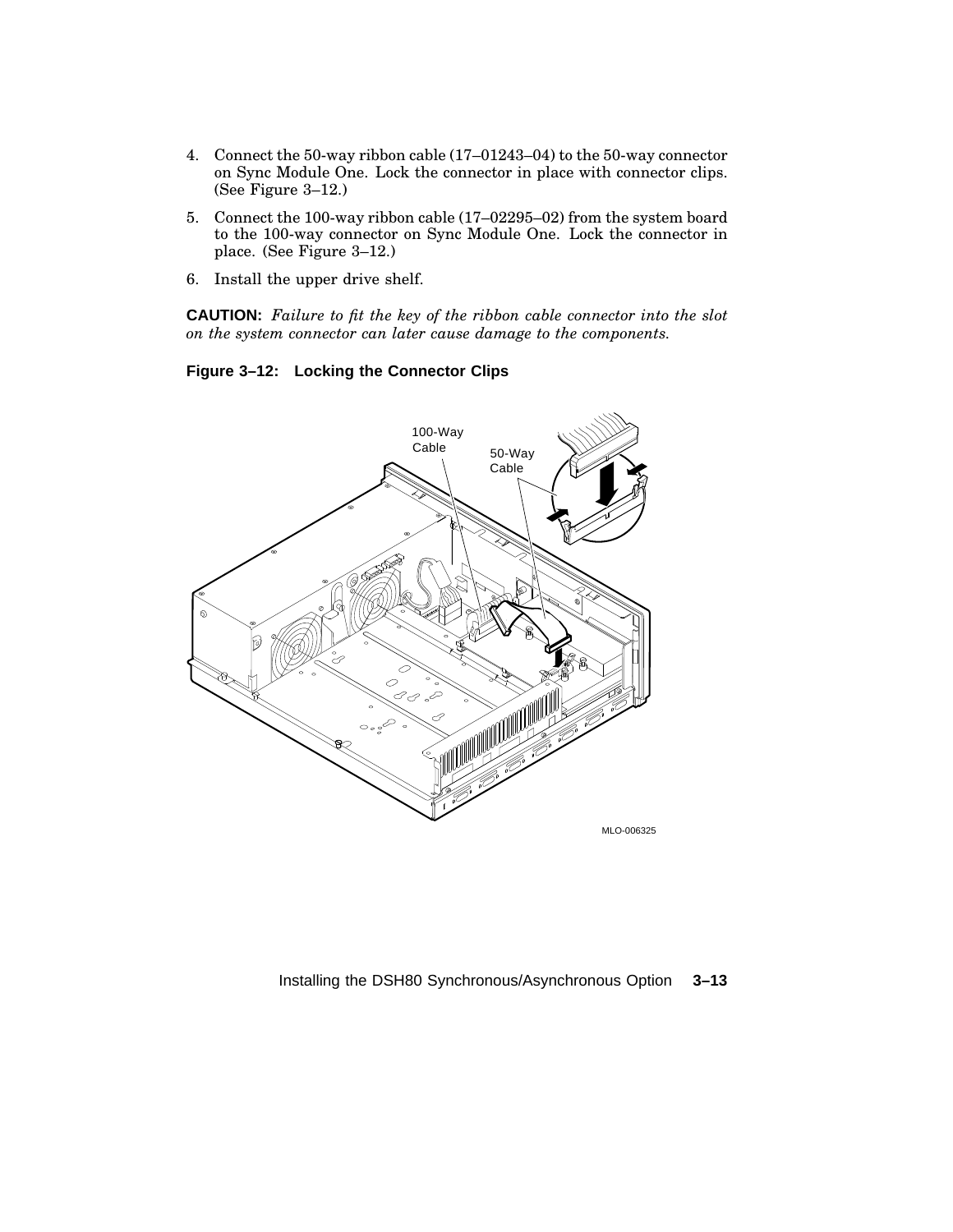### **3.8 Installing Sync Module Two and Connecting Both Modules**

Sync Module Two (54–20874) is installed directly above Sync Module One.

- 1. Use a nut driver to remove the two 3/16-inch hex nuts from the 50-way D-sub connector on Sync Module Two. (See Figure 3–13.)
- 2. Fit the 50-way D-sub connector through the opening in the rear of the chassis.
- 3. Press the module onto the single standoff located on the upper drive shelf. (See Figure 3–14.)





**3–14** DSH80 Option Installation and Owner's Manual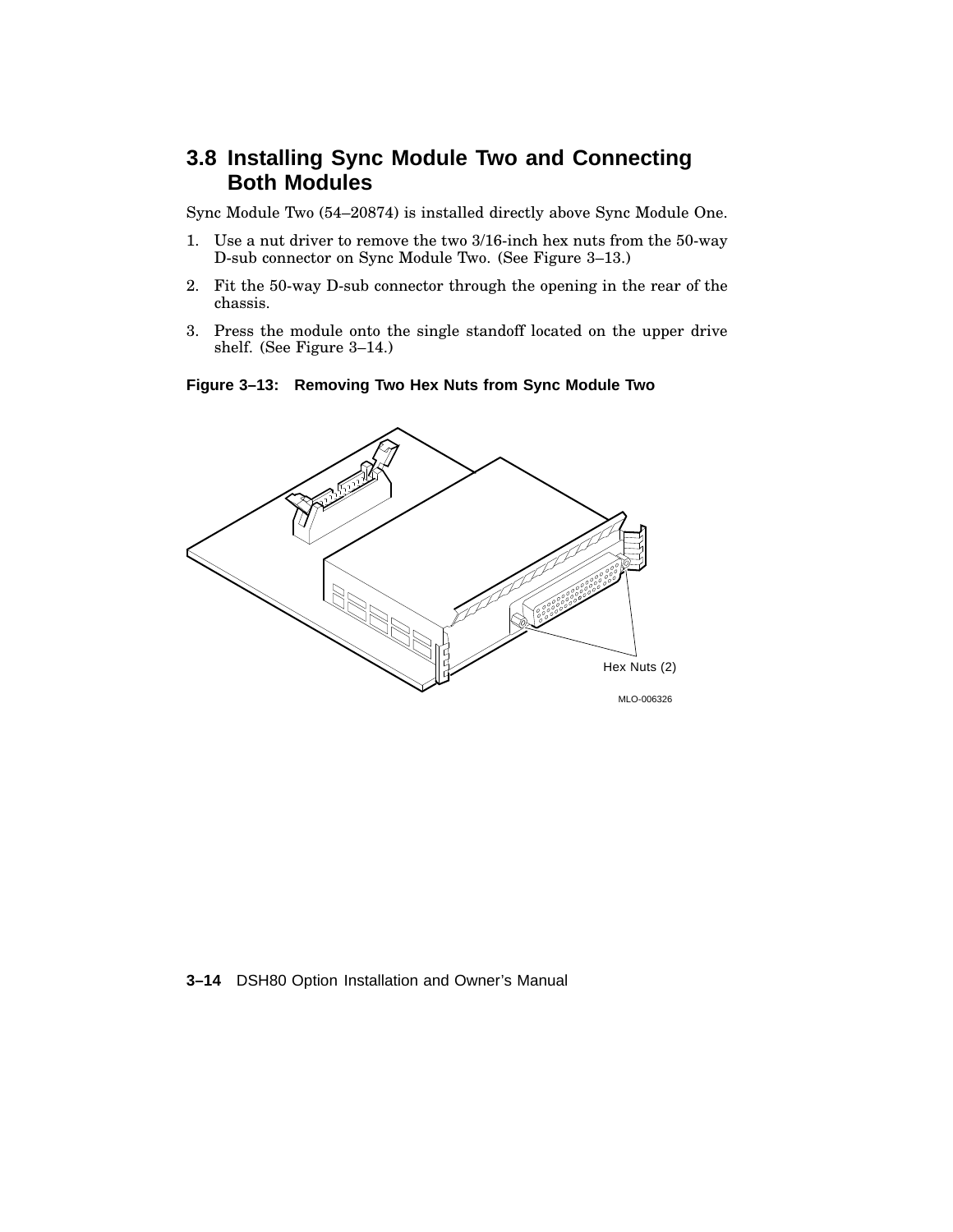- 4. Replace and tighten the two 3/16-inch hex nuts. The hex nuts go through the chassis to secure the D-sub connector.
- 5. Connect the 50-way ribbon cable (17–01243–04) joining Sync Module One to the 50-way connector on Sync Module Two.

See Figure 3–14 for the correct cable bend. Lock the connector in place.

**CAUTION:** *Failure to fit the ribbon cable connector tab into the slot on the system connector can later cause damage to the components.*

**Figure 3–14: Installing Sync Module Two**



If you replaced a DHT80 option with the DSH80 option, you will have the following items left over from your DSH80 kit: a 100-way cable, five standoffs, and the label "4, 5, 6, 7."

#### Installing the DSH80 Synchronous/Asynchronous Option **3–15**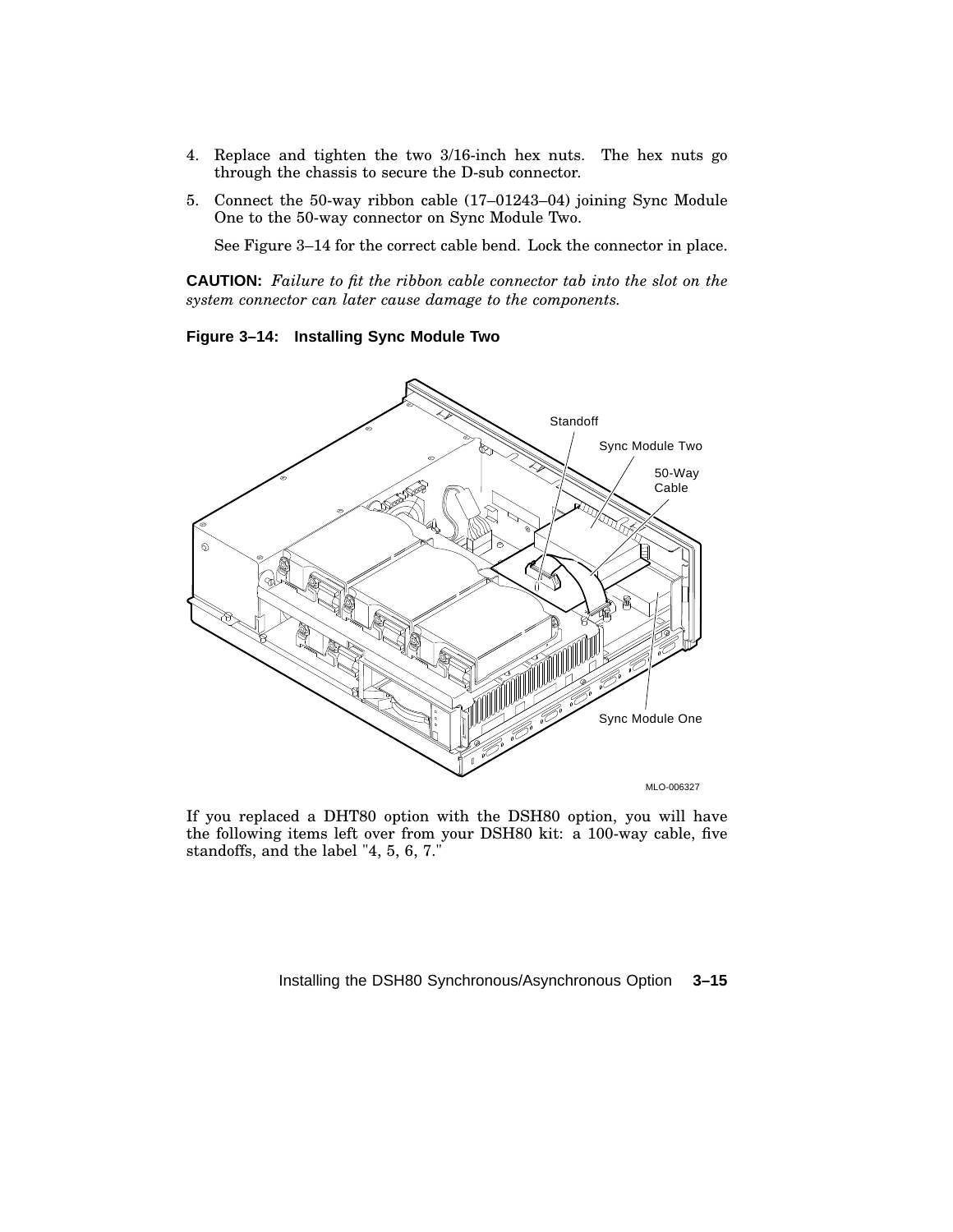### **3.9 Adding and Removing Labels**

Once the DSH80 option is installed, labels must be added to distinguish the two D-sub connectors (synchronous) and the MMJ connector (asynchronous) ports. See Figure 3–15 for placement of these labels, and Table 3–1 for port names, line numbers, and label part numbers.

From the rear of the chassis, remove the label marked "8, 9, and 10," if it is there.

MMJ Ports 4-7 Sync Chanel 2<br>and Label Sync Channel 1 and Label and Label Power Switch  $( \frac{1}{2} \frac{1}{2} \frac{1}{2} \frac{1}{2} \frac{1}{2} \frac{1}{2} \frac{1}{2} \frac{1}{2} \frac{1}{2} \frac{1}{2} \frac{1}{2} \frac{1}{2} \frac{1}{2} \frac{1}{2} \frac{1}{2} \frac{1}{2} \frac{1}{2} \frac{1}{2} \frac{1}{2} \frac{1}{2} \frac{1}{2} \frac{1}{2} \frac{1}{2} \frac{1}{2} \frac{1}{2} \frac{1}{2} \frac{1}{2} \frac{1}{2} \frac{1}{2} \frac{1}{2} \frac{1}{2} \frac$ 2  $\Box$  $\Leftrightarrow$  $[3333333333]$  $\boxed{\circ(\frac{9}{5}{}^6{}_6{}^8{}_3{}^8{}_5{}^8{}_5{}^8{}_5{}^8{}_5{}^8{}_6{}^8{}_6{}^8{}_6{}^8{}_6{}^9{}_0) }$   $\circ$  $-$  O  $\overline{\phantom{a}}$  $\Box$  $\Gamma$  $\circledcirc$ Ø ⊕ Ġ.  $\left\langle \begin{smallmatrix} 0 \ 0 \end{smallmatrix} \right\rangle$  $\Box$  $\bigcirc$  $\bigcirc$ . <mark>ೕ</sup>းးးးး</mark>) ္ MLO-006328

**Figure 3–15: DECsystem 5100 with DSH80 Option Installed**

| Table 3–1: Connectors, Their Associated Line Numbers, and |  |  |  |
|-----------------------------------------------------------|--|--|--|
| Labels                                                    |  |  |  |

| <b>Port Name</b> | Line No.       | Label Part No.    |
|------------------|----------------|-------------------|
| MMJ 4            | $\bf{0}$       | 36-33715-03       |
| MMJ 5            | 1              | $^{\prime\prime}$ |
| MMJ 6            | $\overline{2}$ | $^{\prime\prime}$ |
| MMJ 7            | 3              | $^{\dagger}$      |
| Upper D-sub      | Sync channel 2 | 36-35733-01       |
| Lower D-sub      | Sync channel 1 | 36-35733-01       |

#### **3–16** DSH80 Option Installation and Owner's Manual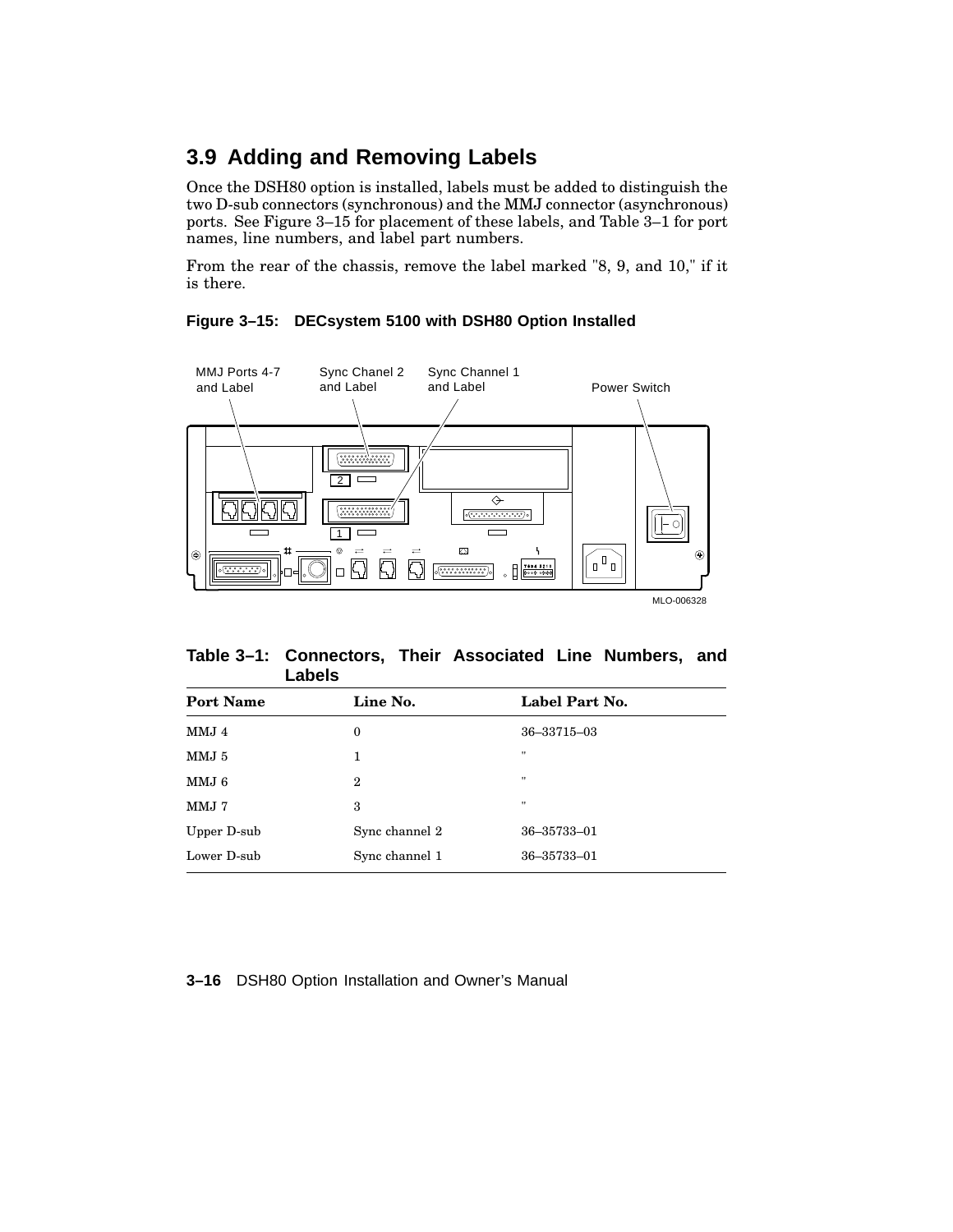### **3.10 Replacing the System Cover**

Replace the cover of the DECsystem 5100 as follows:

- 1. From the front of the system, slide the cover on.
- 2. Replace and tighten the two Phillips screws.

Hardware installation is complete. Go to Chapter 4 to make sure the system recognizes the new option.

### **3.11 Removing a Faulty DSH80 Option**

If the diagnostics described in Chapter 4 show the DSH80 option to be faulty, you can remove it as follows:

- 1. Disconnect the 50-way ribbon cable (17–01243–04) connecting Sync Module One to Sync Module Two.
- 2. Remove the two 3/16-inch hex nuts from the 50-way D-sub connector on Sync Module Two.
- 3. Lift Sync Module Two off the standoff and out of the chassis.
- 4. Disconnect the 100-way ribbon cable (17–02295–02) connecting the system board with Sync Module One.
- 5. Loosen the three captive screws holding Sync Module One to the system board.
- 6. Lift Sync Module One off the five standoffs and out of the chassis.

Installing the DSH80 Synchronous/Asynchronous Option **3–17**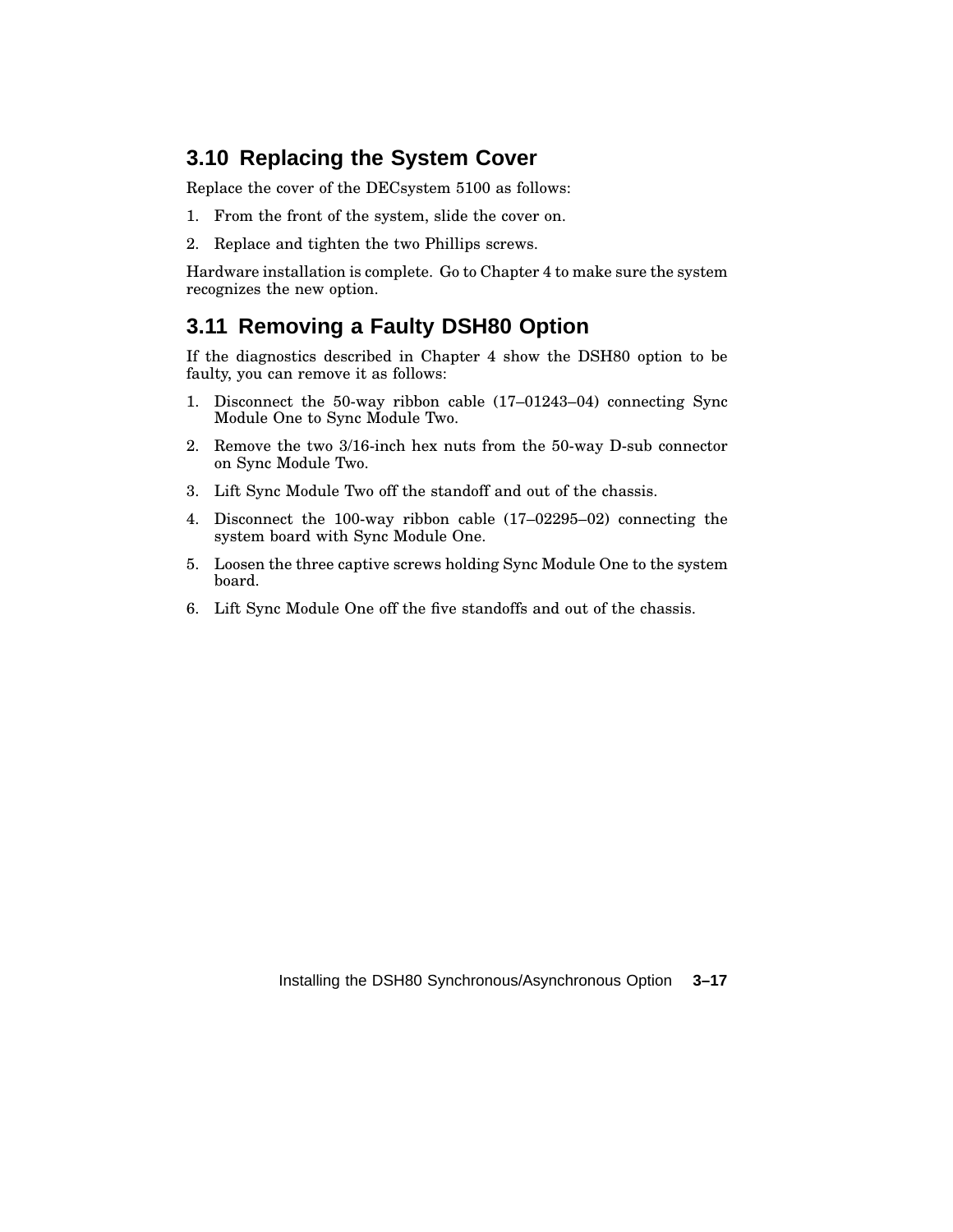## **Chapter 4 Advanced Diagnostics**

**NOTE:** *Troubleshooting and module replacement is to be done only by Digital service representatives or by qualified self-maintenance personnel.*

To ready the system for booting, you must turn it on, configure the system, and run diagnostics.

### **4.1 Power-Up Test**

Cable the system to its expansion enclosure $(s)$  and turn on the system power. You will see the following:

```
26..25..24..23..22..21..20..19..18..17..16..15..14..14..14..
13..12..11..10..09..08..07..06..05..04..03..
KN230 V1.x
08-00-2b-17-48-7a
0x10000000
>>
A failure of the DSH80 option (test 40) is displayed as follows:
```
26..25..24..23..22..21..20..19..18..17..16..15..14..14..14.. 13..12..11..10..09..08..07..06..05.. ?40 21 ff 0001 P1= 00000040 P2= 00000051 P3= b52ffffd P4= 000000a5 P5= 000000a4 P6= 00000000 P7= 00000000 P8= 00000000 P9= 00000000 P10=00000000 gp= 00800000 sp= a000f794 fp= 00000000 sr= b0480000 epc=bfc2a1e4 badvaddr=00060000 cause=00000000

04..03..

KN230 V1.x 08-00-2b-17-48-7a 0x10000000

Advanced Diagnostics **4–1**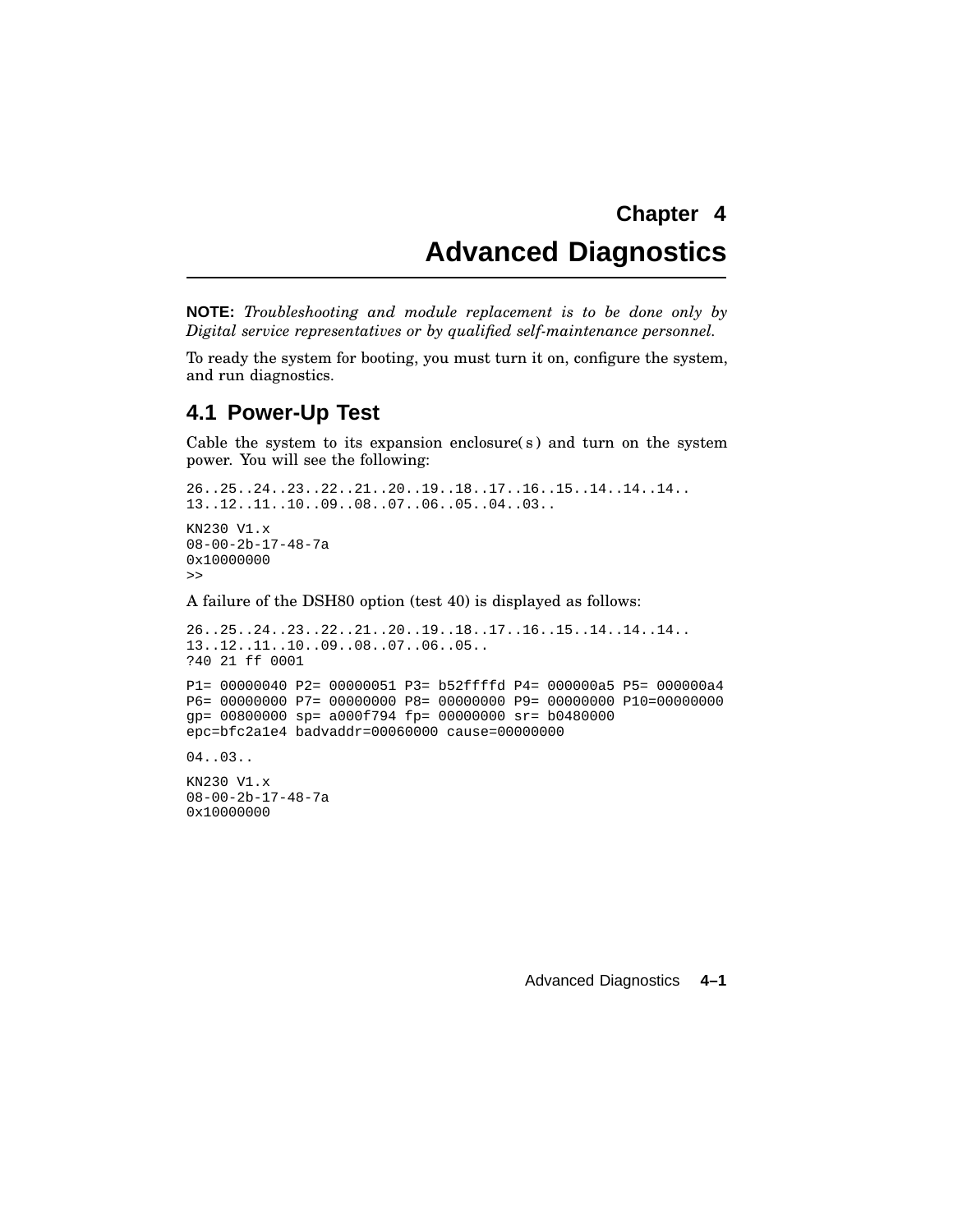### **4.2 Including the DSH80 in the Environment Variable Table**

For the system to recognize the newly installed option, the iooption environment variable must be set to 3. The three possible environment variable notations are as follows:

- $\bullet$  0 = nothing installed
- 1 = DHT80 Asynchronous option installed
- 3 = DSH80 Synchronous/Asynchronous option installed

Run the following console test to see if the iooption is equal to 0x3. The following example shows iooption=0, meaning no option installed. If you simply replace a DHT80 option with a DSH80 option, the environment variable reads 1 until it is changed.

```
>> printenv
bootp=
bootmode=*
console=0
scsiid=7
systype=0x820c1401
inetaddr=0
baud=9600
baud2=9600
baud3=9600
bitmap=0xa07ff800
bitmapen=0x200
iooption=0
```
If the iooption is not 0x3, then set the environment variable as follows:

```
>>setenv iooption 0x3
```
**4–2** DSH80 Option Installation and Owner's Manual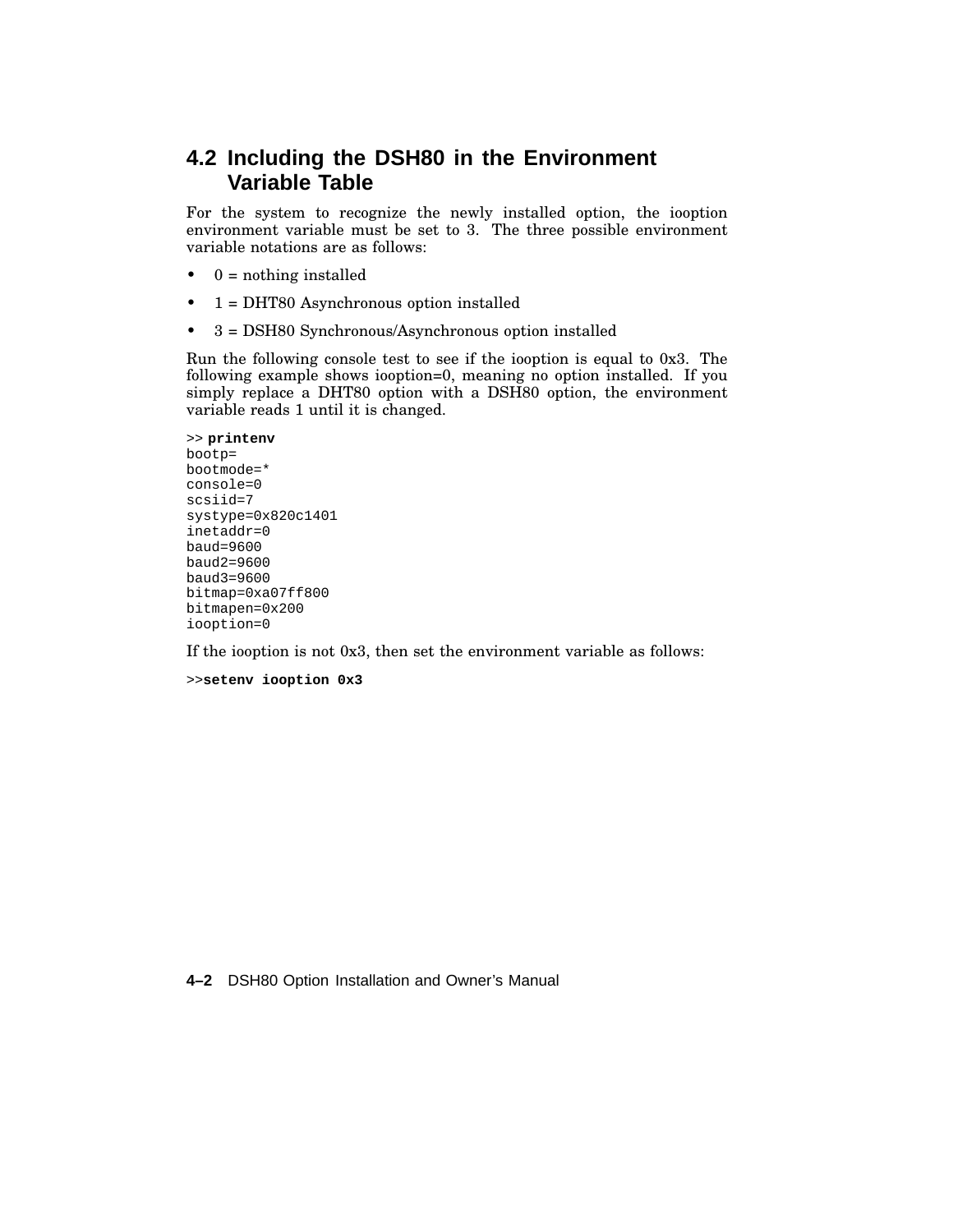To verify that the system can see the DSH80 option, enter:

>>**conf -f**

The following is an example of the output, which shows that the system now includes the DSH80 option in its environment variable table.

```
hardware: revision 1OB
firmware: revision 4
cpu: revision 2.32
fpu: revision 3.32
security switch: secure mode
password: clear
eeprom: valid
ethernet hardre address: 08-00-2b-19-28 1d
option board: DSH80 - Sync/Async Option, Vx.x
memory: total size 8MBs<br>bank0 4 MB SIMMS
                SIMMS size 8MBs 0 bad pages
scsi peripherals
   unit type product removable/fixed capacity
   0 disk RZ24 (C)DEC fixed 200 MBs<br>3 disk RZ24 (C)DEC fixed 200 MBs
    3 disk RZ24 (C) DEC fixed 200 MBs
    5 tape TZK10 removable
```
**NOTE:** *If the system module is ever replaced, the iooption number will have to be reentered in the environment variable table.*

Advanced Diagnostics **4–3**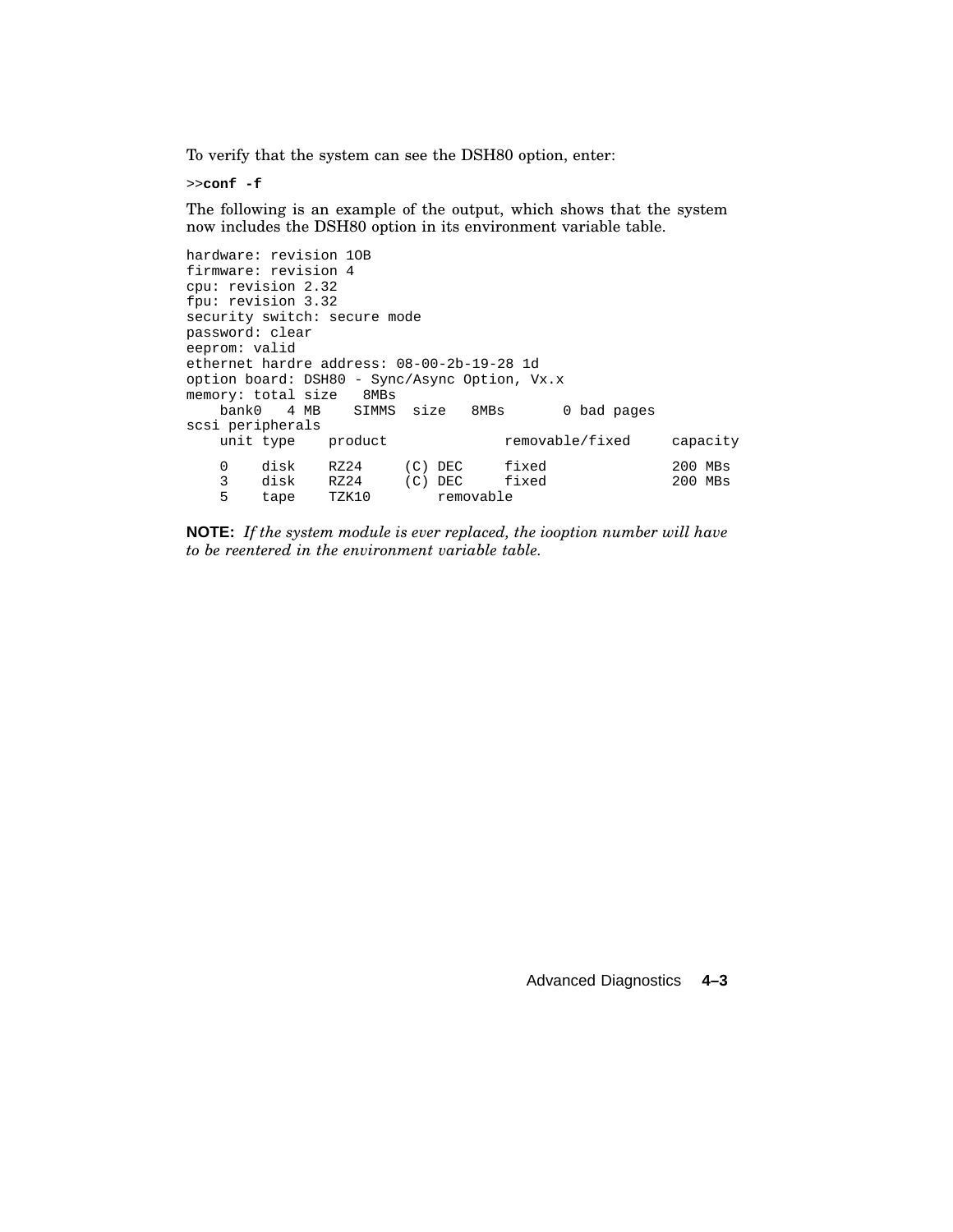### **4.3 Testing Sync and Async Lines Together**

To test all of the asynchronous lines and the synchronous lines with no external loopbacks, simply enter the following command at the >> prompt:

>>**test -v 0x40**

**NOTE:** *This command tests the asynchronous lines on the DSH80 modules, but not those on the system board.*

If H3199 loopbacks are on the synchronous lines, they will be tested externally during this test.

The following is the output from a successful test, annotated to tell which part of the diagnostics tests each of the various components.

```
16:c0200000:80050000:133c835
-040-08 DSH-80 Sync/Async Option test
***Async lines from here
-040-0b DSH-80 dz ln 00 int lpback rx/tx tst
-040-0c DSH-80 dz ln 00 int lpback sngle ln silo tst
-040-0d DSH-80 dz ln 00 int lpback silo ovrflow tst
-040-0e DSH-80 dz ln 00 int lpback mul line silo tst
-040-0f DSH-80 dz ln 00 silo alarm tst
-040-0b DSH-80 dz ln 01 int lpback rx/tx tst
-040-0c DSH-80 dz ln 01 int lpback sngle ln silo tst
-040-0d DSH-80 dz ln 01 int lpback silo ovrflow tst
-040-0e DSH-80 dz ln 01 int lpback mul line silo tst
-040-0f DSH-80 dz ln 01 silo alarm tst
-040-0b DSH-80 dz ln 02 int lpback rx/tx tst
-040-0c DSH-80 dz ln 02 int lpback sngle ln silo tst
-040-0d DSH-80 dz ln 02 int lpback silo ovrflow tst
-040-0e DSH-80 dz ln 02 int lpback mul line silo tst
-040-0f DSH-80 dz ln 02 silo alarm tst
-040-0b DSH-80 dz ln 03 int lpback rx/tx tst
-040-0c DSH-80 dz ln 03 int lpback sngle ln silo tst
-040-0d DSH-80 dz ln 03 int lpback silo ovrflow tst
-040-0e DSH-80 dz ln 03 int lpback mul line silo tst
-040-0f DSH-80 dz ln 03 silo alarm tst
***Async lines to here
-040-20 DSH-80 Shared RAM Buffer byte tst
-040-23 DSH-80 Shared RAM Buffer word tst
***RAM to here
-040-30 DSH-80 68302 self tst *Sync lines tested here
-040-50 DSH-80 Dual Access Memory tst
-040-60 DSH-80 Interrupt tst
\rightarrow
```

```
4–4 DSH80 Option Installation and Owner's Manual
```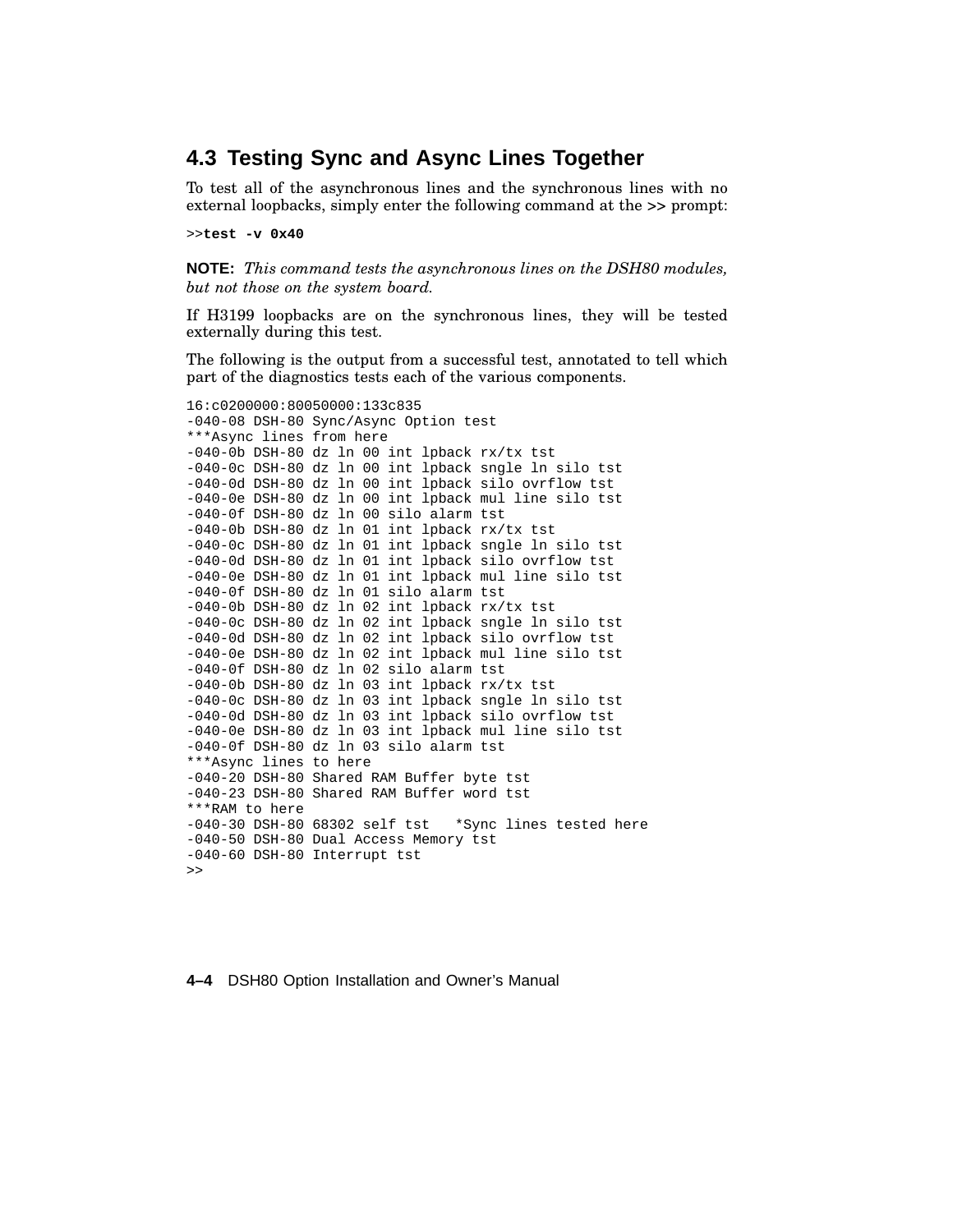The following is the output from a failed test; the failure  $(\text{chn} : 0001)$ below refers to the upper port, labelled as sync channel 2 on the rear of the chassis (see Figure 3–15. The error in sync channel 2 could result from a problem on either Sync Module One or Sync Module Two.

```
>> test -v 0x40
16:c0200000:80050000:133c835
-040-08 DSH-80 Sync/Async Option test
-040-0b DSH-80 dz ln 00 int lpback rx/tx tst
-040-0c DSH-80 dz ln 00 int lpback sngle ln silo tst
-040-0d DSH-80 dz ln 00 int lpback silo ovrflow tst
-040-0e DSH-80 dz ln 00 int lpback mul line silo tst
-040-0f DSH-80 dz ln 00 silo alarm tst
-040-0b DSH-80 dz ln 01 int lpback rx/tx tst
-040-0c DSH-80 dz ln 01 int lpback sngle ln silo tst
-040-0d DSH-80 dz ln 01 int lpback silo ovrflow tst
-040-0e DSH-80 dz ln 01 int lpback mul line silo tst
-040-0f DSH-80 dz ln 01 silo alarm tst
-040-0b DSH-80 dz ln 02 int lpback rx/tx tst
-040-0c DSH-80 dz ln 02 int lpback sngle ln silo tst
-040-0d DSH-80 dz ln 02 int lpback silo ovrflow tst
-040-0e DSH-80 dz ln 02 int lpback mul line silo tst
-040-0f DSH-80 dz ln 02 silo alarm tst
-040-0b DSH-80 dz ln 03 int lpback rx/tx tst
-040-0c DSH-80 dz ln 03 int lpback sngle ln silo tst
-040-0d DSH-80 dz ln 03 int lpback silo ovrflow tst
-040-0e DSH-80 dz ln 03 int lpback mul line silo tst
-040-0f DSH-80 dz ln 03 silo alarm tst
-040-20 DSH-80 Shared RAM Buffer byte tst
-040-23 DSH-80 Shared RAM Buffer word tst
-040-30 DSH-80 68302 self tst
-040-1f DSH-80 Display Status Block
stat: 00ce - 68302 no carrier detect
----------
csr : 001e sb : 00ce hwv : 0002 swv : 0012
cc1 : 0000 cc2 : 0000 i/e : 0001 ecnt : 0002<br>chn : 0001 sel : 0001 prot : 0000 scm : f0cc
chn : 0001 sel : 0001 prot : 0000 scm : f0cc bps : 0078
ahi : 0002 alo : 8000 size : 0008 exp : 5f00 act : 0000
DSH-80 - 68302 self test failure - _exp _ret _test
?40 1f ff 0001
P1= 00000040 P2= 00000054 P3= 00000001 P4= 000000ce P5= 0000001e
P6= 00000000 P7= 00000000 P8= 00000000 P9= 00000000 P10=00000000
gp= 00800000 sp= a000c088 fp= 00000000 sr= b0480000
epc=bfc2a1ec badvaddr=00060000 cause= 10000000
```
Advanced Diagnostics **4–5**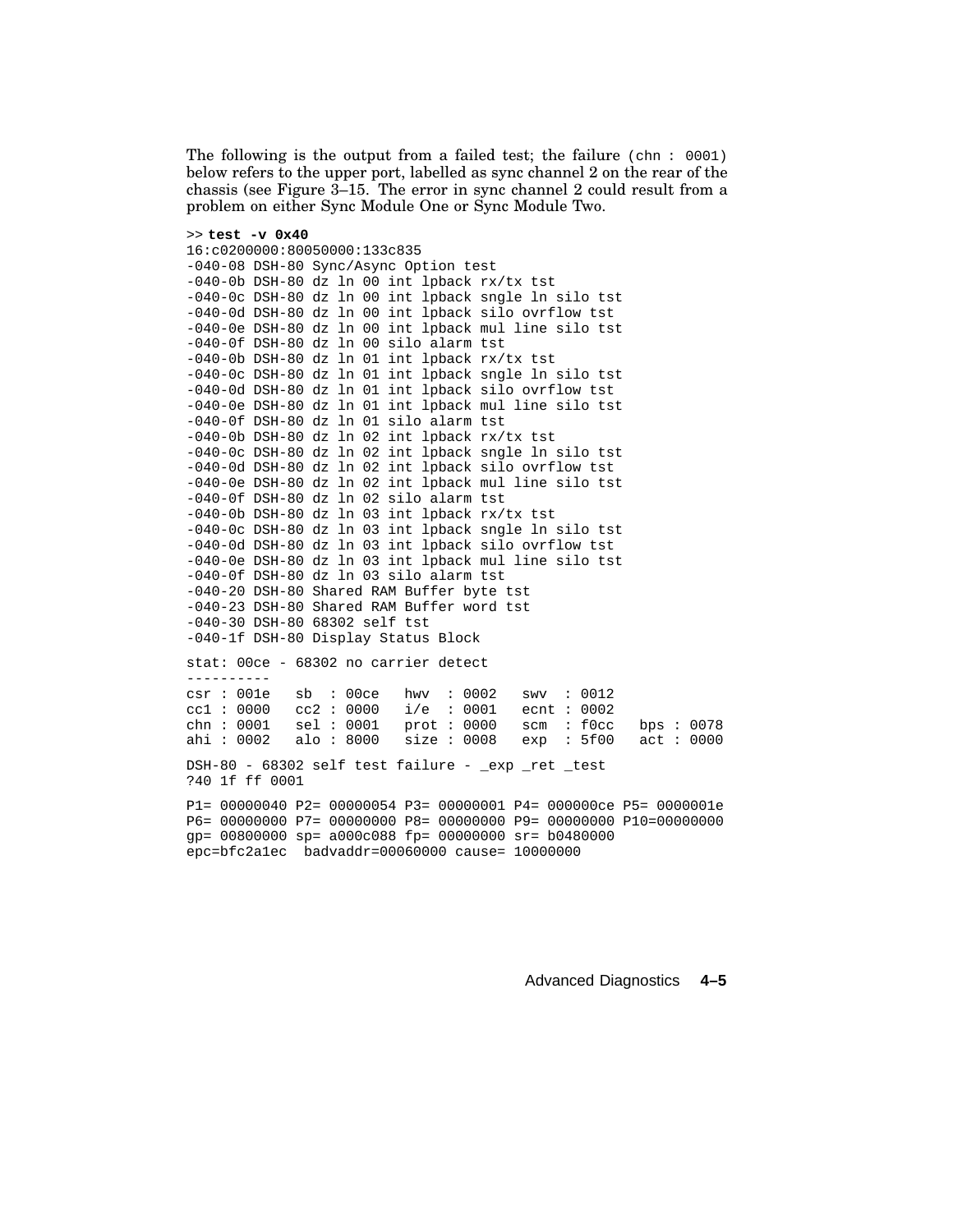### **4.4 Testing Async Lines Together or Separately**

The asynchronous lines can be tested either as a group or as individual lines.

#### **To test all asynchronous lines only:**

>>**test -v 0x40 0**

The zero at the end of the command means test all the asynchronous lines.

#### **To test individual asynchronous lines:**

To test one asynchronous line, specify whether to test it internally or externally. Use Table 3–1 to identify the line number for the MMJ port you want to test. Use the following command:

>>**test -v 0x40 0 [0=internal/1=external] [line no.]**

The H3103 loopbacks (12–25083–01) are used for external loopback testing.

The following example shows the output of a successful external test of line 3 (MMJ7):

```
>> test -v 0x40 0 1 3
   -040-0b dz ln 03 ext rx/tx lpback tst
    -040-0c dz ln 03 ext sngle ln silo tst
    -040-0d dz ln 03 ext silo ovrflow tst
   -040-0e dz ln 03 ext mul line silo tst
    -040-0f dz ln 03 silo alarm tst
\geq
```
If a failure is detected in an asynchronous line, replace Sync Module One and retest.

**4–6** DSH80 Option Installation and Owner's Manual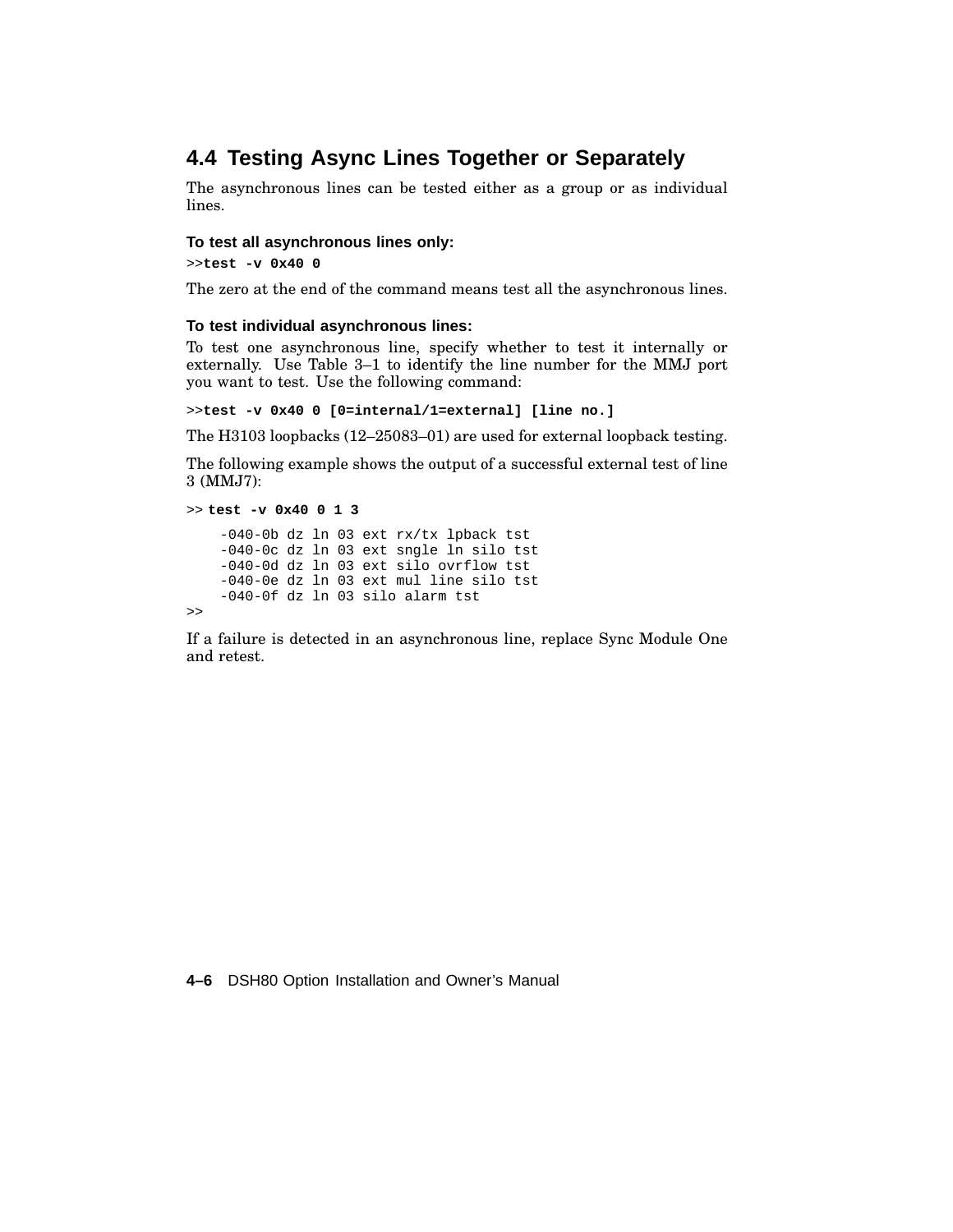### **4.5 Testing the Sync Lines**

The synchronous lines can also be tested by internal or external loopback. To test the internal loopback, enter the following command:

>>**test -v 0x40 2**

To test the sync lines externally, put H3199 loopbacks on the sync lines (one or both) and enter the following:

>>**test -v 0x40 2**

The loopback will be detected by the diagnostics.

The following is an example of a successful test:

```
>> test -v 0x40 2
16:c0200000:80050000:133c835
-040-08 DSH-80 Sync/Async Option test
-040-30 DSH-80 68302 self tst
>>
```
The following is an example of a failed test:

```
>> test -v 0x40 2
16:c0200000:80050000:133c835
-040-08 DSH-80 Sync/Async Option test
-040-30 DSH-80 68302 self tst
-040-1f DSH-80 Display Status Block
stat: 00ce - 68302 no carrier detect
----------
csr : 001e sb : 00ce hwv : 0002 swv : 0012
cc1 : 0000 cc2 : 0000 i/e : 0001 ecnt : 0002
chn : 0001 sel : 0001 prot : 0000 scm : f0cc bps : 0078
ahi : 0002 alo : 8000 size : 0008 exp : 5f00 act : 0000
DSH-80 - 68302 self test failure - _exp _ret _test
?40 1f ff 0003
P1= 00000040 P2= 00000054 P3= 00000001 P4= 000000ce P5= 0000001e
P6= 00000000 P7= 00000000 P8= 00000000 P9= 00000000 P10=00000000
gp= 00800000 sp= a000c088 fp= 00000000 sr= b0480000
epc=bfc2a1ec badvaddr=00060000 cause= 10000000
```
>>

Advanced Diagnostics **4–7**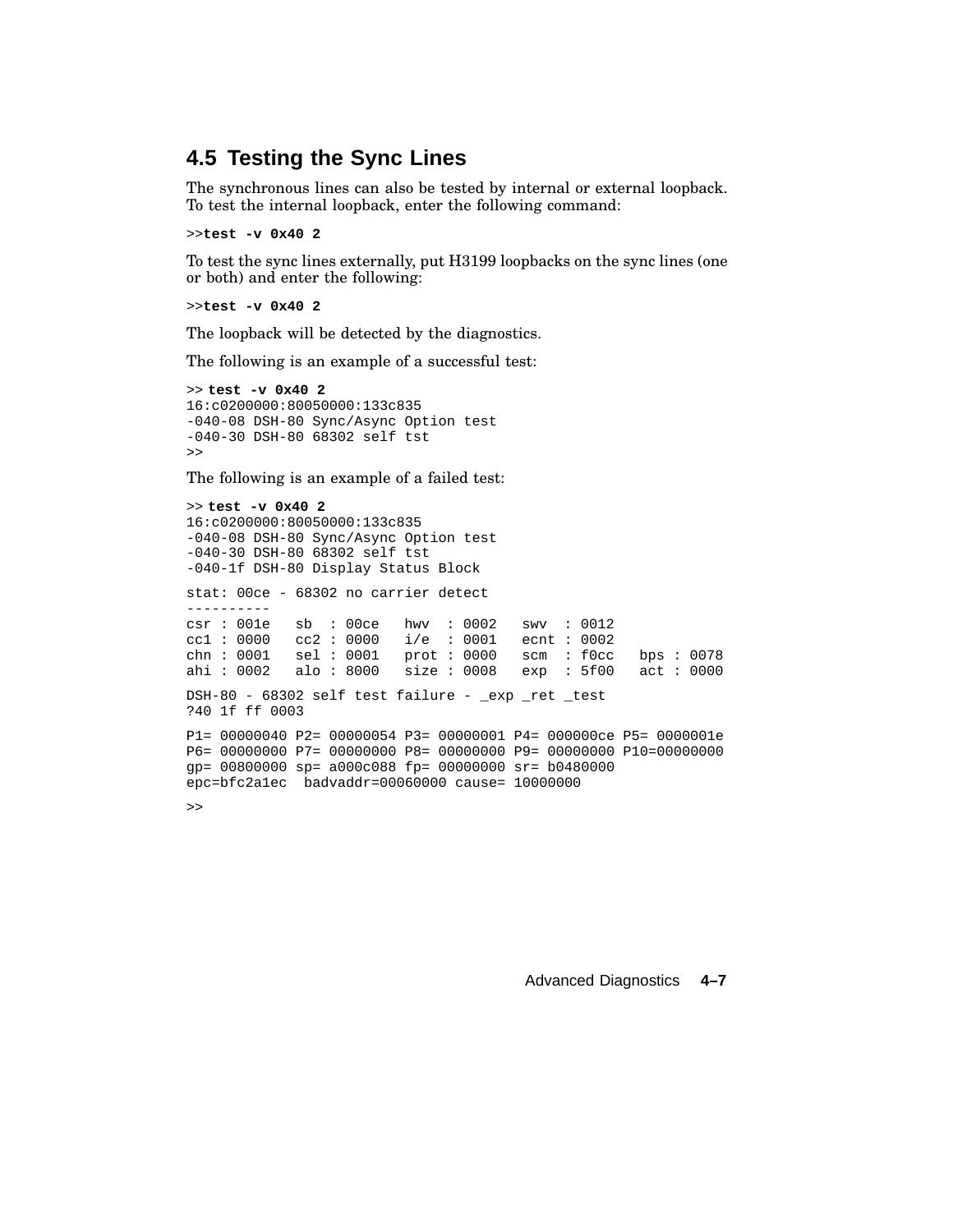### **Appendix A**

## **Field-Replaceable Units for the DSH80 Synchronous/Asynchronous Option**

| Unit                              | <b>Part Number</b> |
|-----------------------------------|--------------------|
| Sync module one                   | 54-20472-01        |
| Sync module two                   | 54-20874-01        |
| Ribbon cable (50-way)             | 17–01243–04        |
| Ribbon cable (100-way)            | 17–02295–02        |
| Lower blank cover plate           | 74–41591–01        |
| Upper blank cover plate           | 74-38986-01        |
| Standoff                          | 12–21566–05        |
| Async loopback (H3103)            | 12–25083–01        |
| Sync loopback (H3199)             | 12–25852–01        |
| Label $(1)$ , async lines $0-3$   | 36-33715-03        |
| Labels $(2)$ , sync lines 1 and 2 | 36-35733-01        |

**Table A–1: FRUs for the DSH80 Option**

Field-Replaceable Units for the DSH80 Synchronous/Asynchronous Option **A–1**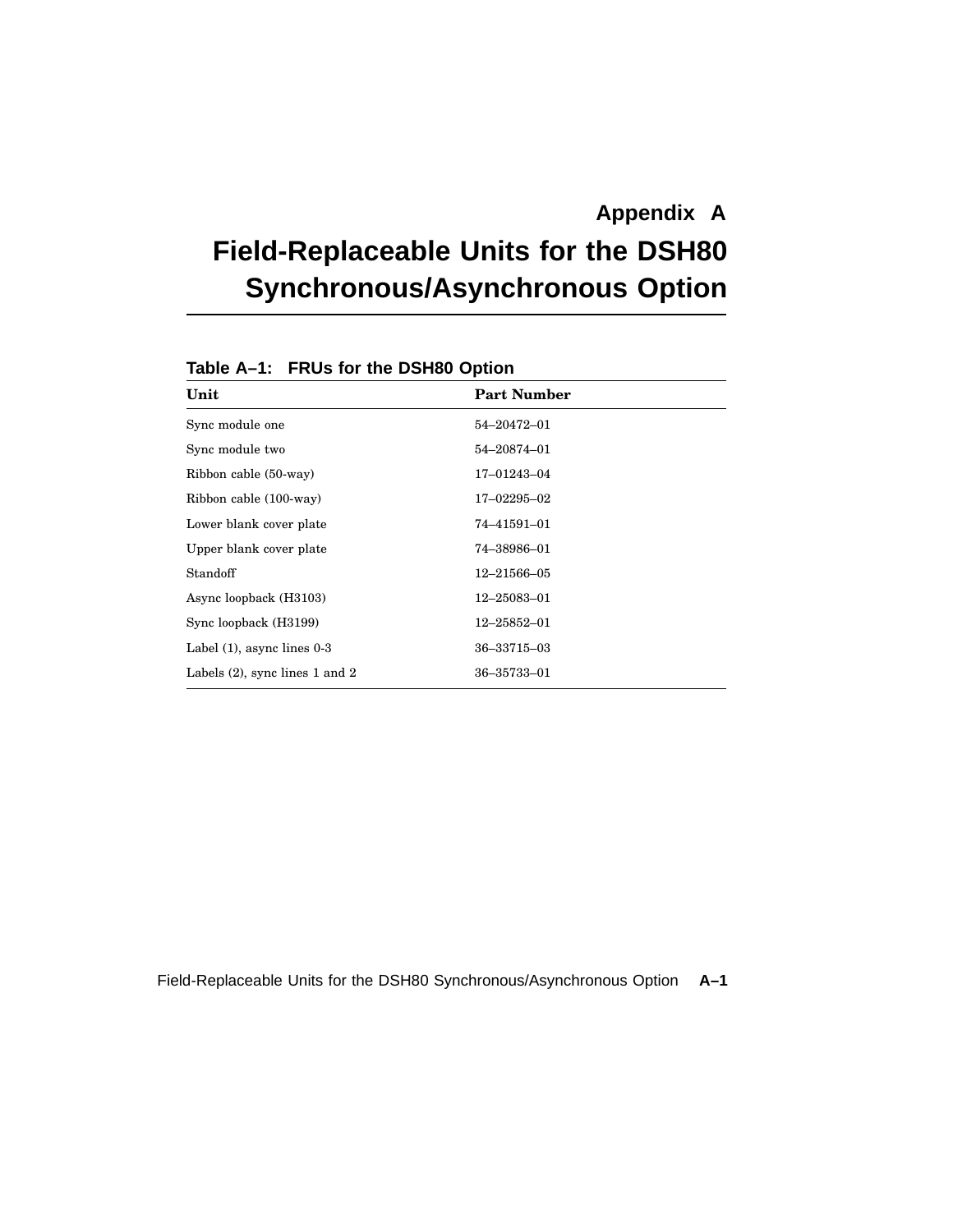## **Cable Lengths and Order Numbers**

### **B.1 Distance Specifications for Cables**

Table B–1 lists protocol standards, their data rates, and the recommended cable length.

**Table B–1: Maximum Communication Distances**

| Protocol            | Data Rate (kbits/s)       | <b>Cable Length</b>                                                                                             |
|---------------------|---------------------------|-----------------------------------------------------------------------------------------------------------------|
| EIA-232-E/V.24/V.28 | Up to $20$                | $15 \text{ m}$ (50 ft)                                                                                          |
| $EIA-423-A$         | Below 1<br>20<br>48<br>64 | $1200 \text{ m}$ (3900 ft)<br>$400 \text{ m}$ (1300 ft)<br>$150 \text{ m}$ (500 ft)<br>$130 \text{ m}$ (400 ft) |
| $EIA-422-A$         | Below 90                  | $120 \text{ m}$ (3900 ft)                                                                                       |
| V.35                | 48                        | 60 m $(200$ ft)                                                                                                 |

Table B–1 assumes the following capacitance and length:

- V.24 cable capacitance is 50 pF/ft.
- EIA–423–A cable capacitance is 15 pF/ft.
- EIA–422–A cable capacitance is 15 pF/ft, terminated with 100 ohms.
- V.35 maximum length (60 m) is a recommended figure only.

Cable Lengths and Order Numbers **B–1**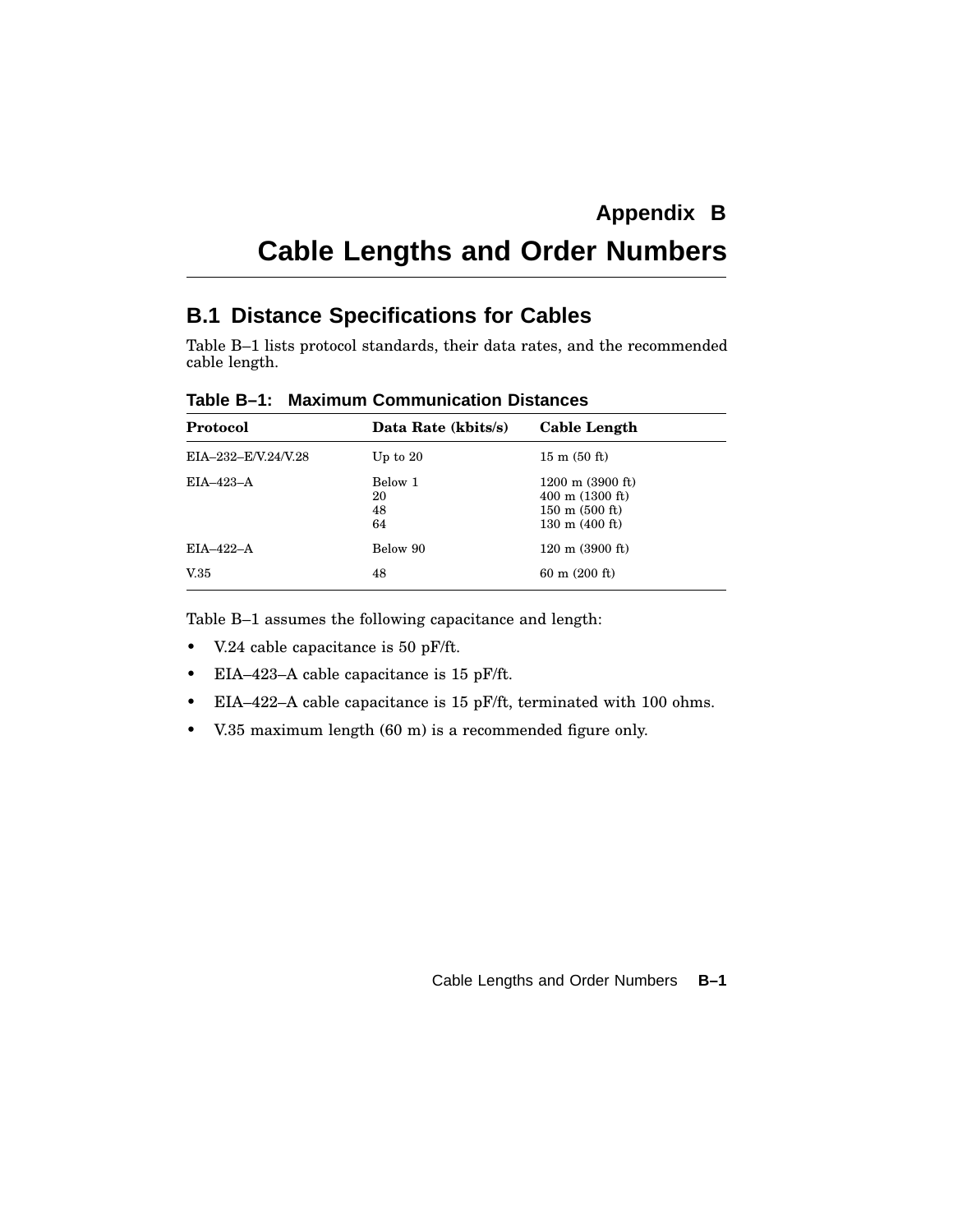| Cable                                               | Part Number <sup>1</sup>        |  |  |
|-----------------------------------------------------|---------------------------------|--|--|
| DEC office cable, 6-wire                            | BC16E                           |  |  |
| Extension cable for BC19E-02 (EIA-423/V.36)         | $BC55D-xx$                      |  |  |
| Extension cable for BC19F-02 (V.35)                 | $BC19L - xx$                    |  |  |
| Extension cable for BC19D-02 or BC23V-02            | $BC22F$ -xx                     |  |  |
| Extension cable for BC19B-02 (EIA-422)              | $BC55D-xx$                      |  |  |
| Loopback for universal 50-pin                       | H3199                           |  |  |
| Loopback for EIA-423, EIA-422                       | H3198                           |  |  |
| Loopback for V.35                                   | H3250                           |  |  |
| Loopback for 25-pin D-sub connector                 | H3248                           |  |  |
| Loopback for 25-pin D-sub connector                 | H3266                           |  |  |
| Loopback for async MMJ connectors                   | H3103                           |  |  |
| Modem cable, 25-wire, fully-shielded EIA-232-C/V.28 | $BC22F$ -vv                     |  |  |
| Null modem, 6-wire, fully-shielded EIA-232-C/V.28   | $BC22D-vv$                      |  |  |
| Null modem, 10-wire, fully-shielded EIA-232-C/V.28  | $BC17D$ -yy                     |  |  |
| Sync line adapter cable for EIA-422-A/V.11          | <b>BC19B-02</b>                 |  |  |
| Sync line adapter cable for EIA-423-A/V.10          | <b>BC19E-02</b>                 |  |  |
| Sync line adapter cable for V.35                    | <b>BC19F-02</b>                 |  |  |
| Sync line adapter cable for EIA-232-E/V.24          | $BC19D-02$ , $BS19D-022$        |  |  |
| Sync line adapter cable for EIA-232-E/V.24          | BC23V-02, BS23V-02 <sup>3</sup> |  |  |

**Table B–2: Cables for Customer Ordering**

 $\frac{1}{1}$ xx and yy represent one of the following:

10: 10 ft (3.1 m) (xx) 25: 25 ft (7.6 m) (xx, yy) 35: 35 ft (10.7 m) (yy) 50: 50 ft (15.2 m) (xx, yy) 75: 75 ft (22.9 m) (xx, yy) A0: 100 ft (30.5 m) (xx)

2 Includes BC19D–02 and 12–27591–01 adapter. 3 Includes BC23V–02 and 12–27591–01 adapter.

#### **B–2** DSH80 Option Installation and Owner's Manual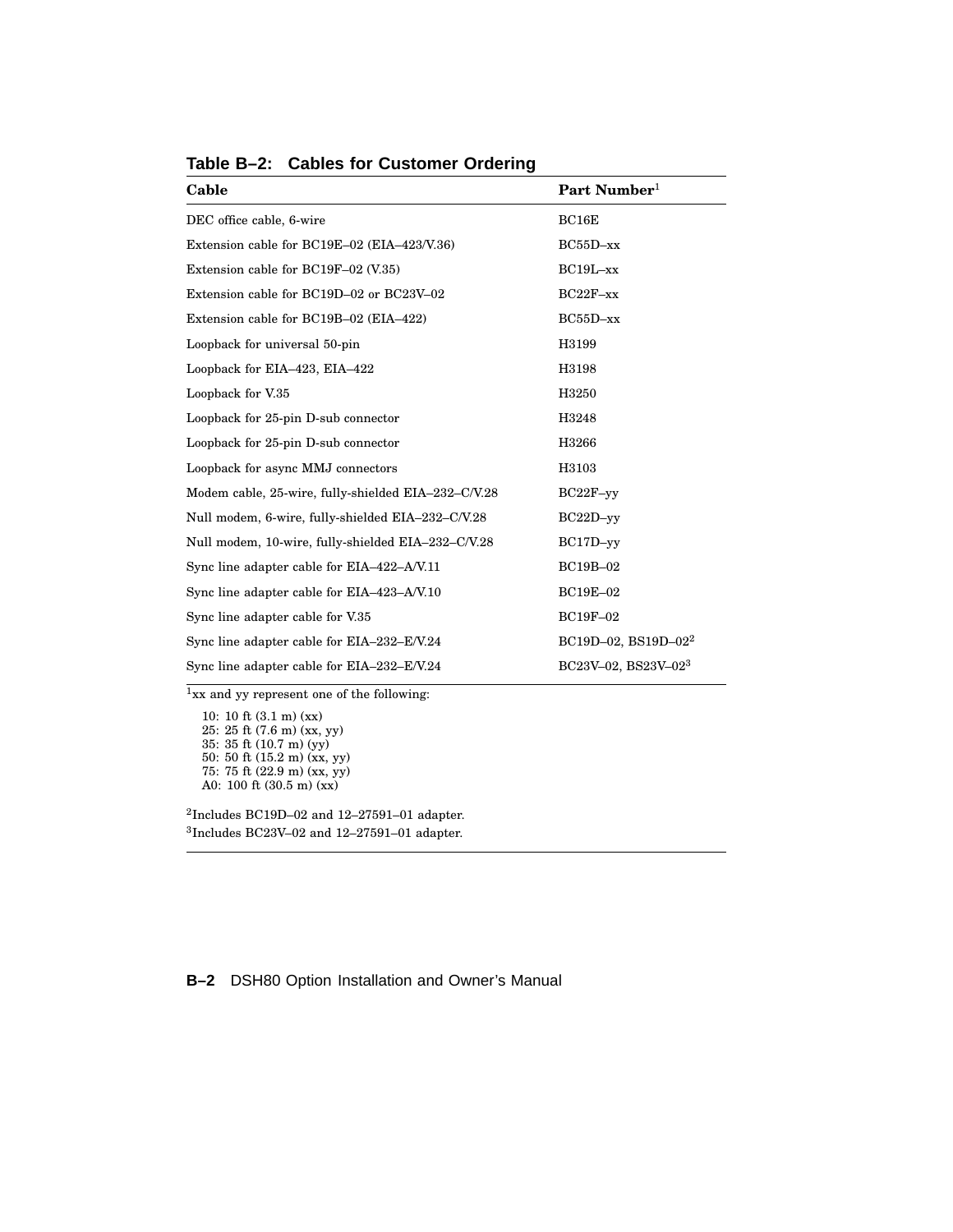## **Connectors, Cables, and Loopbacks**

D-sub connectors are for synchronous ports and MMJ connectors are for asynchronous ports.

### **C.1 Synchronous (D-Sub) Connectors**

Use the 50-pin D-sub connector (port 1) to connect devices that support any of the following standards:

- EIA–232–E/V.24/V.28
- EIA–423–A, EIA–449/V.10, V.36
- EIA–422–A, EIA–449/V.11, V.36
- V.35

Table C–2 shows the pinouts for the D-sub connector.

### **C.2 Asynchronous (MMJ) Connectors**

The MMJ connectors each have the pin numbers and signals as shown in Table C–1.

| Table C-1: MMJ Connectors |  |
|---------------------------|--|
|---------------------------|--|

| Pin | <b>Signal Name</b>              |
|-----|---------------------------------|
| 1   | Tied to Vcc by 150-ohm resistor |
| 2   | Txdata                          |
| 3   | <b>Txcommon</b>                 |
| 4   | Rxcommon                        |
| 5   | Rxdata                          |
| 6   | Tied to GND by 3K-ohm resistor  |

Connectors, Cables, and Loopbacks **C–1**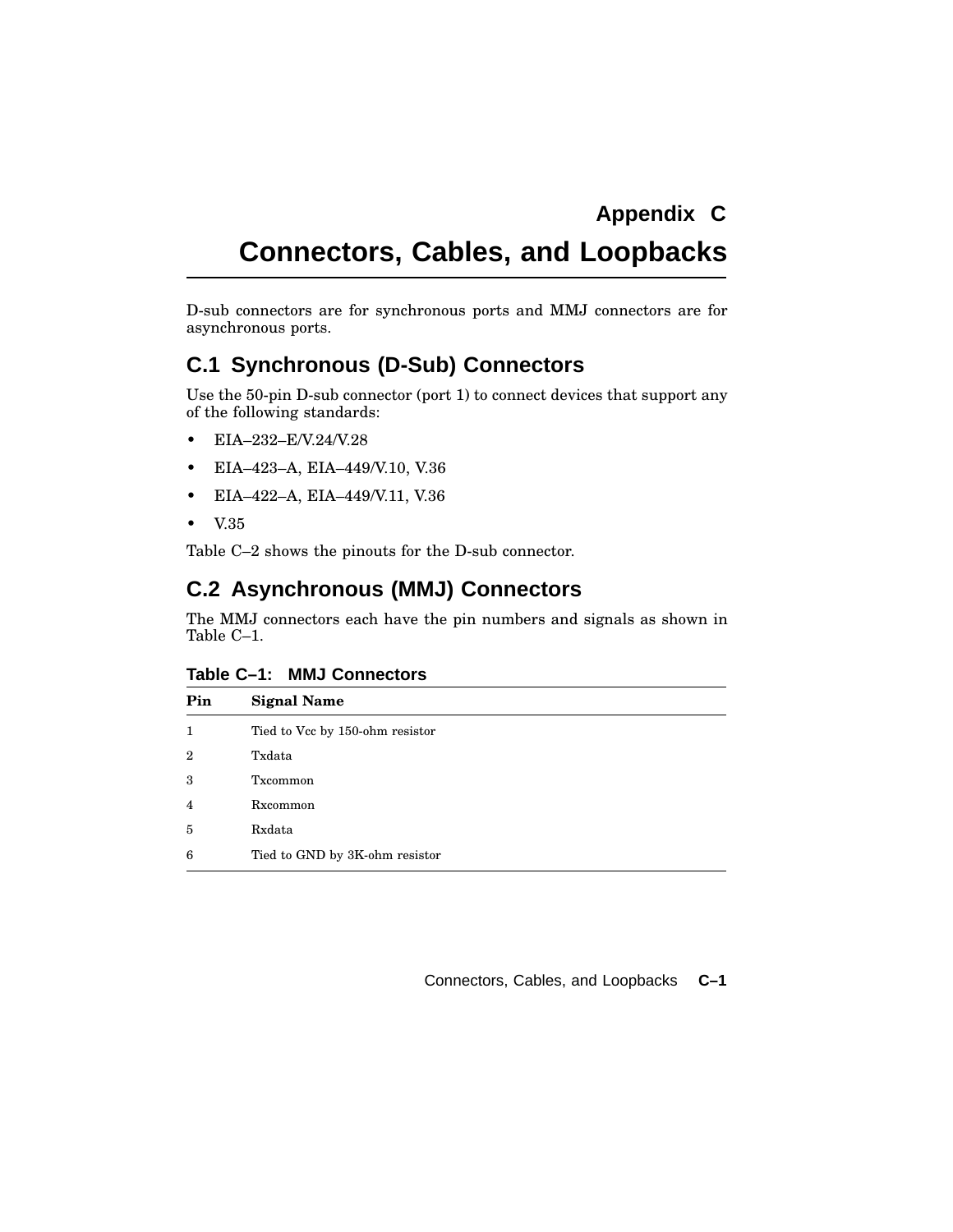| $50-Way$                | Signal                                                    | V.35       | $232 - E$               | $422 - A$  | $423 - A$           | <b>Null</b> |
|-------------------------|-----------------------------------------------------------|------------|-------------------------|------------|---------------------|-------------|
| $\mathbf{Pin}$          | Name                                                      | Pin        | Pin                     | Pin        | $\mathbf{Pin}$      | Modem       |
| $\mathbf 1$             | Code ground                                               | $^\dagger$ | $^\dagger$              | $^\dagger$ | $\dagger$           | $^\dagger$  |
| $\,2$                   | $\rm Code~0$                                              | $^\dagger$ |                         |            |                     |             |
| 3                       | $\rm Code~1$                                              |            | $^\dagger$              |            | $\dagger$           | $^\dagger$  |
| $\overline{\mathbf{4}}$ | $\rm{Code}$ $2$                                           |            |                         | $^\dagger$ |                     | $^\dagger$  |
| 5                       | $\rm Code~3$                                              |            |                         |            |                     |             |
| 6                       | $\mathsf{T}\mathsf{X}$ Data A                             | $\,2$      | $\overline{\mathbf{4}}$ |            | $11\,$              |             |
| 7                       | TX Data B                                                 | 9          | $\bf 22$                |            | $12\,$              |             |
| 8                       | $\operatorname{TX}$ Data                                  |            |                         | $\bf{4}$   |                     |             |
| 9                       | $\operatorname{RTX/CA}$                                   |            | $\scriptstyle\rm 7$     |            |                     |             |
| $10\,$                  | $\rm{RTS/CB}$                                             |            | $\bf 25$                |            |                     |             |
| $11\,$                  | $\mathop{\rm RX}\nolimits$ Data $\mathop{\rm A}\nolimits$ | $\bf{4}$   | $\bf 6$                 | $\bf 6$    | $\bf 6$             |             |
| 12                      | $\mathop{\rm RX}$ Data $\mathop{\rm B}$                   | $11\,$     | 24                      | $\bf{24}$  | $\scriptstyle\rm 7$ |             |
| $13\,$                  | Local Loop                                                |            | $10\,$                  | $10\,$     |                     |             |
| 14                      | Speed Indicate                                            |            | $12\,$                  | $\,2\,$    | $\,2$               |             |
| $15\,$                  | Test ${\rm I}$                                            |            | 18                      | 18         |                     |             |
| $16\,$                  | Rem Loop                                                  |            | $14\,$                  | $14\,$     |                     |             |
| 17                      | $\mathbf{R}\mathbf{I}$                                    | ${\bf J}$  | $\bf 22$                | 15         | $15\,$              |             |
| $18\,$                  | ${\sf RX}$ Clock ${\sf A}$                                |            | 17                      | $\bf8$     | 8,20,47             |             |
| $19\,$                  | ${\sf RX}$ Clock ${\sf B}$                                |            | $\ddagger$              | ${\bf 26}$ | 26,21,48            |             |
| 20                      | $\mathsf{T}\mathsf{X}$ Clock $\mathsf{A}$                 |            | 15                      | $\bf 5$    | 5, 18               |             |
| $^{21}$                 | $TX$ Clock $\mathbf B$                                    |            | $\ddagger$              | $\bf 23$   | 23,19               |             |
| $^{22}$                 | Clock                                                     |            | $\bf{24}$               |            | 17                  |             |
| $^{23}$                 | V.35 TX Clock A                                           | Y          |                         |            |                     |             |
| $\bf{24}$               | $\rm V.35$ TX Clock B                                     | $\bf{a}$   |                         |            |                     |             |
| 25                      | V.35 Clock A                                              | U          |                         |            |                     |             |
|                         |                                                           |            |                         |            |                     |             |

**Table C–2: D-Sub Full Function Connector Pinouts**

†Connected to DCE ground (pin 41)

‡Connected to Code ground (pin 1); Code ground does not run down the cable; on null modem cable each end has code signals

**C–2** DSH80 Option Installation and Owner's Manual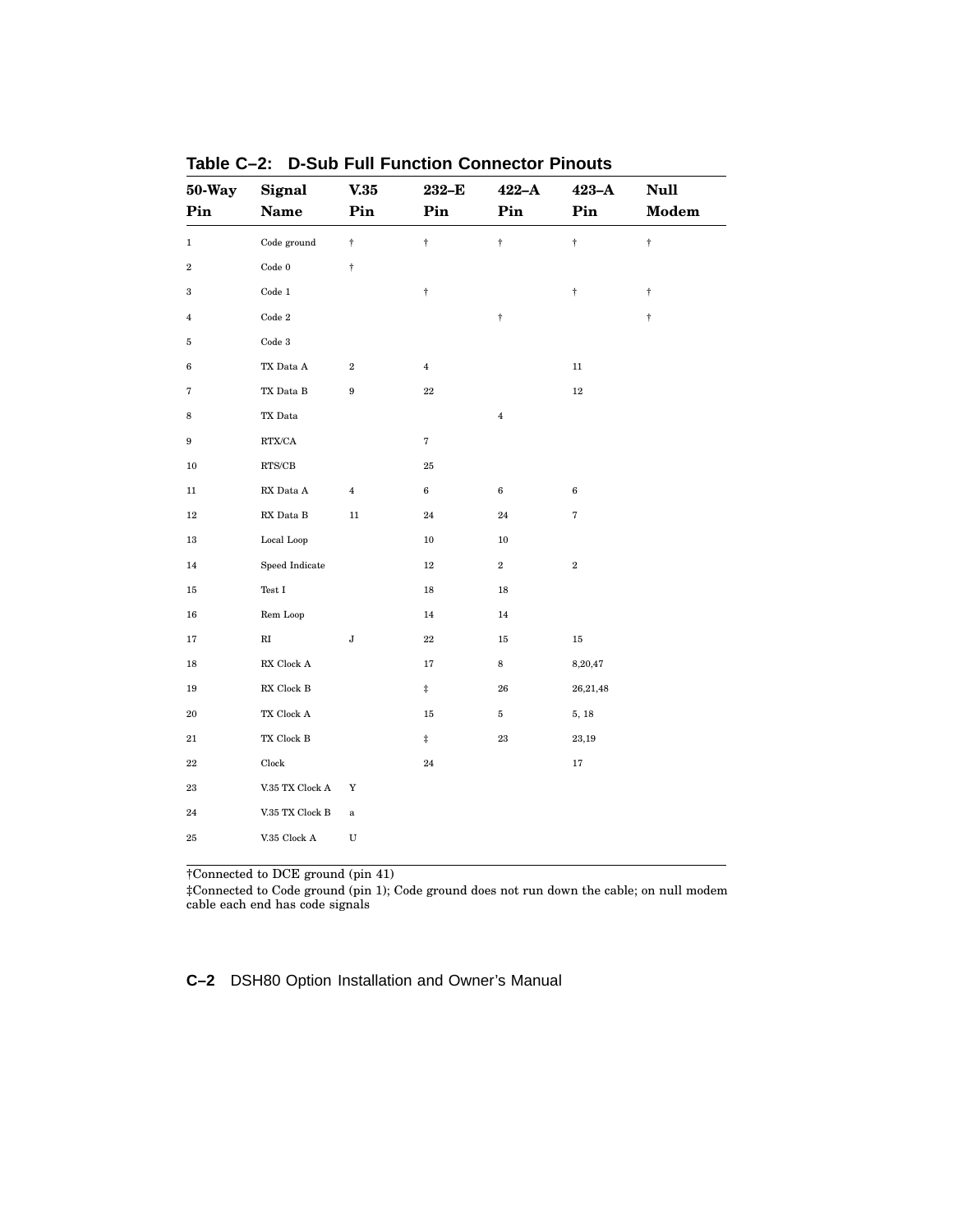| $50-Way$     | Signal                       | $\bf V.35$  | 232-E                   | $422 - A$ | $423 - A$               | <b>Null</b> |
|--------------|------------------------------|-------------|-------------------------|-----------|-------------------------|-------------|
| Pin          | Name                         | Pin         | Pin                     | Pin       | Pin                     | Modem       |
| ${\bf 26}$   | $\rm V.35$ Clock B           | $\mathbf W$ |                         |           |                         |             |
| $\bf{27}$    | $\rm V.35~RX$ Data A         | $\mathbf R$ |                         |           |                         |             |
| $\bf{^{28}}$ | $\rm V.35$ RX Data B         | т           |                         |           |                         |             |
| 29           | $\rm V.35$ TX Data A         | ${\bf P}$   |                         |           |                         |             |
| $30\,$       | $\rm V.35$ TX Data B         | $\rm S$     |                         |           |                         |             |
| $^{31}$      | $\rm V.35~RX$ Clock A        | V           |                         |           |                         |             |
| $32\,$       | $\rm V.35~RX$ Clock B        | X           |                         |           |                         |             |
| 33           | $_{\rm{DTR}}$                | $_{\rm H}$  |                         |           | $12\,$                  |             |
| 34           | $\operatorname{DSR}$ A       | $\mathbf E$ |                         | $11\,$    | $11\,$                  |             |
| 35           | $_{\rm{DSR}}$ B              | $\ddagger$  | $\bf 29$                | 29        |                         |             |
| 36           | $\mathop{\rm RTS}\nolimits$  | $\mathbf C$ | $\overline{\mathbf{4}}$ |           | $\scriptstyle\rm 7$     |             |
| 37           | $\rm DCD/ I$ A               | F           | $13\,$                  | 13        |                         |             |
| 38           | $\rm DCD/I$ B                | $\ddagger$  | $31\,$                  | $31\,$    |                         |             |
| 39           | ${\rm CTS}$ A                | $\mathbf D$ | 9                       | 9         |                         |             |
| 40           | ${\rm CTS}$ B                | $\ddagger$  | $\bf 27$                | $\bf 27$  |                         |             |
| 41           | $\rm DCE$ $\rm Ground$       | ŧ           | $\ddagger$              | $20\,$    | $\bf{20}$               |             |
| 42           | $\operatorname{TEST1}$       |             |                         |           |                         |             |
| 43           | TEST <sub>2</sub>            |             |                         |           |                         |             |
| 44           | DTE Ground                   | B‡          | $7\ddagger$             | 19,37     | 19, 22, 25,<br>30,35,37 |             |
| $45\,$       | $_{\rm{DTR~A}}$              |             |                         | $12\,$    |                         |             |
| 46           | $_{\rm{DTR~B}}$              |             |                         | 30        |                         |             |
| 47           | Clock ${\bf A}$              |             |                         | $17\,$    |                         | $18\,$      |
| 48           | ${\rm Clock}$ B              |             |                         | $35\,$    |                         | $19\,$      |
| 49           | TEST3                        |             |                         |           |                         |             |
| 50           | ${\bf Speed}$ ${\bf Select}$ |             | $\bf{^{23}}$            | 16        | 16                      |             |

**Table C–2 (Cont.): D-Sub Full Function Connector Pinouts**

‡Connected to Code ground (pin 1); Code ground does not run down the cable; on null modem cable each end has code signals

Connectors, Cables, and Loopbacks **C–3**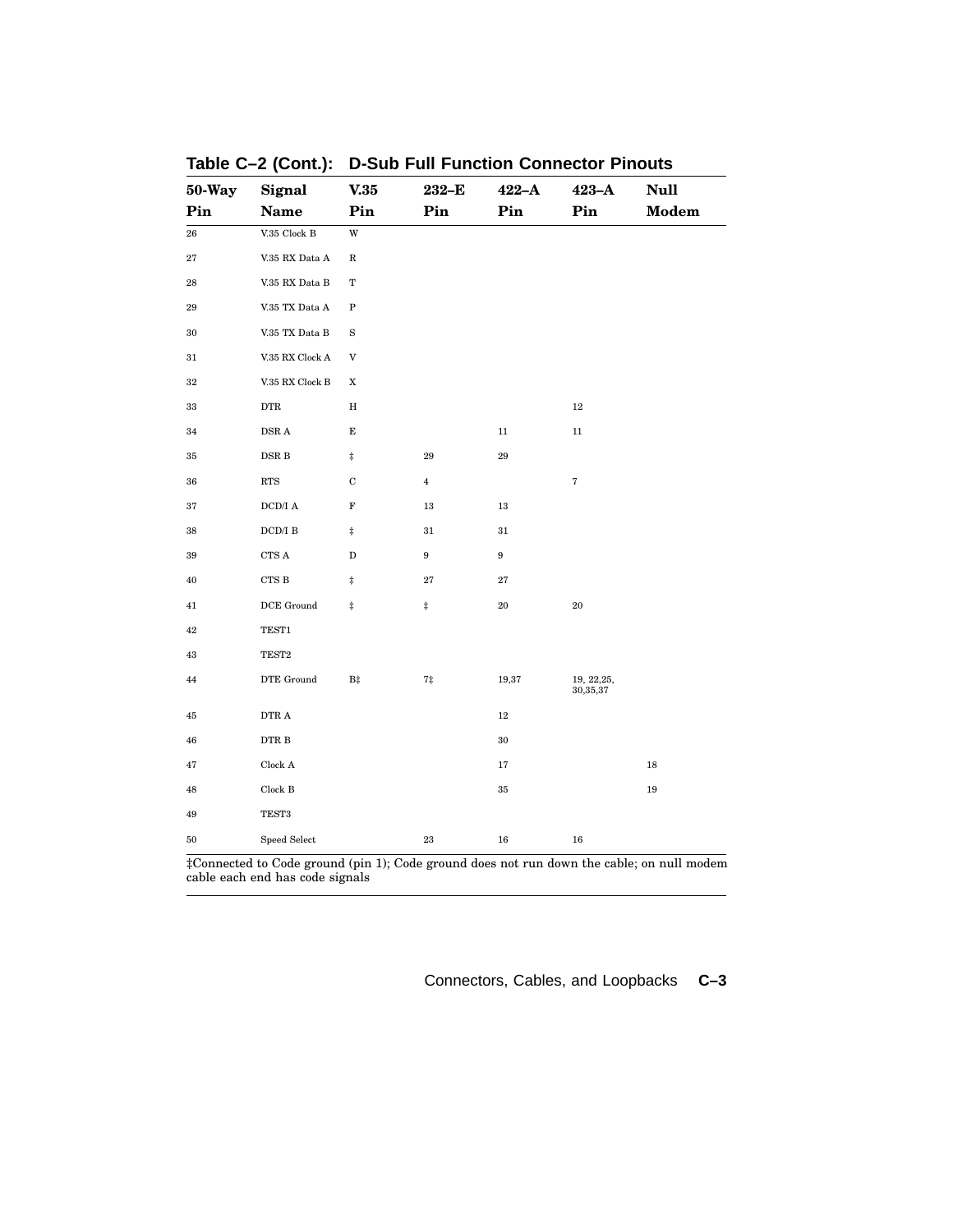### **C.3 Synchronous Line Adapter Cables**

The following synchronous line adapter cables are used:

#### **BC19B–02 (EIA–422–A/V.11)**

For connection of the DECsystem 5100 to EIA–422–A devices. The BC19B– 02 is a 28-wire cable with a 50-pin connector at one end and a 37-pin connector at the other.

#### **BC19D–02 (EIA–232–E/V.24)**

For connection of the DECsystem 5100 to EIA–232–E or V.24 devices. The BC19D–02 is a 15-wire cable with a 50-pin connector at one end and a 25-pin connector at the other. Cable BC19D–02 is similar to BC23V–02.

#### **BC19E–02 (EIA–423–A/V.10)**

For connection of the DECsystem 5100 to EIA–423–A devices. The BC19E– 02 is a 24-wire cable with a 50-pin connector at one end and a 37-pin connector at the other.

#### **BC19F–02 (V.35)**

For connection of the DECsystem 5100 to V.35 devices. The BC19F–02 is a 16-wire cable with a 50-pin connector at one end and a 34-pin connector at the other.

#### **BC23V–02 (EIA–232–E/V.24)**

For connection of the DECsystem 5100 to V.24 devices. The BC23V–02 is a 16-wire cable with a 50-pin connector at one end and a 25-pin connector at the other. Cable BC23V–02 is similar to the BC19D–02.

#### **V.24/EIA–232–C Adapter (12–27591–01)**

For converting the 25-pin D-sub connectors to EIA–232–C format.

### **C.4 Asynchronous Line Adapter Cable**

#### **BC16E–xx**

For connection to a terminal asynchronous port. The BC16E is an unshielded, 6-conductor flat cable terminated at both ends with an MMP.

**C–4** DSH80 Option Installation and Owner's Manual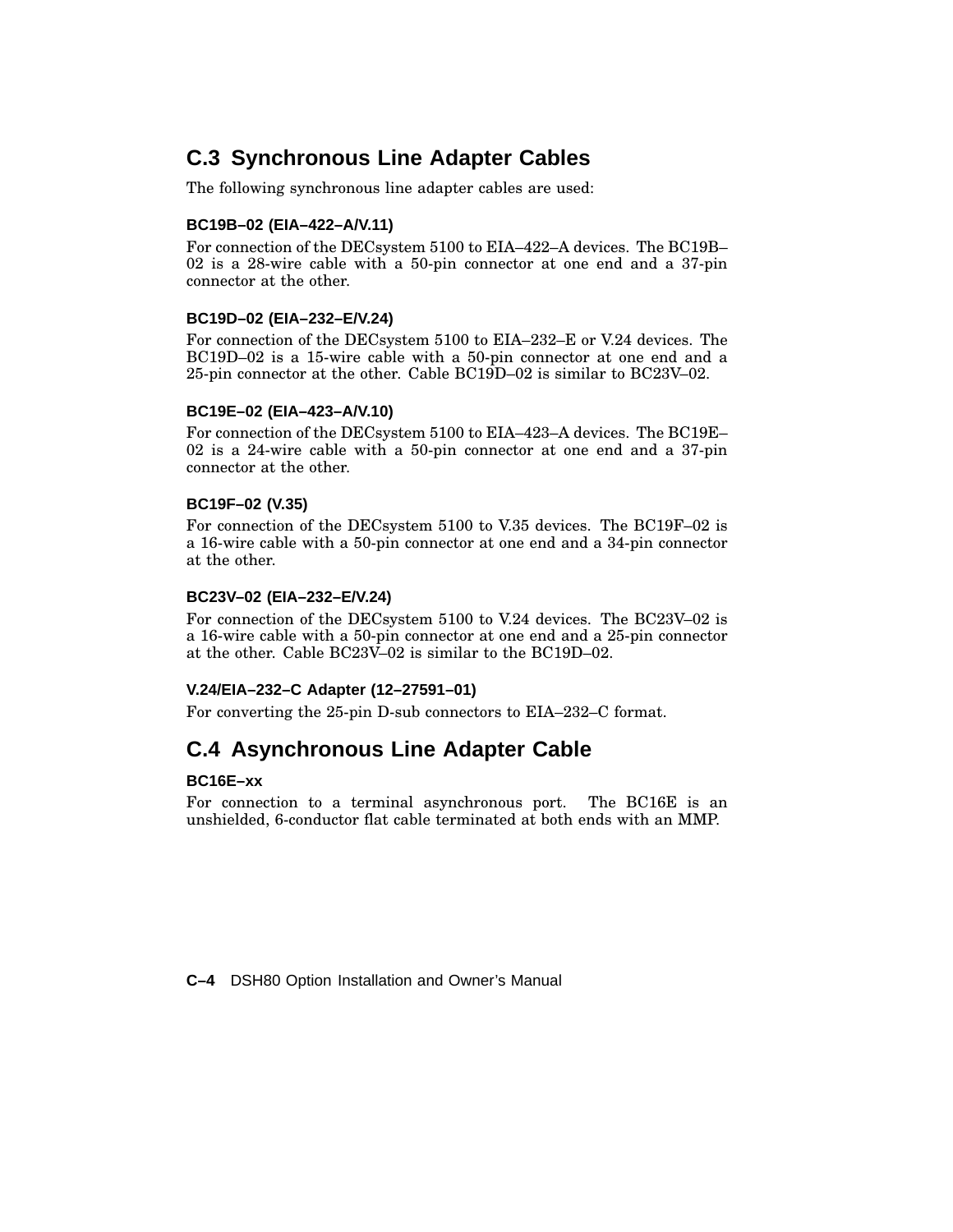### **C.5 Extension Cables**

Use the cables in Table C–3 with the line adapter cables.

| Type         | Description                                       |
|--------------|---------------------------------------------------|
| BC55D–xx     | Extends BC19B-02 adapter cable (EIA-422)          |
| $BC22F$ -vv  | Extends BC19D-02 or BC23V-02 adapter cable (V.24) |
| $BC55D-xx$   | Extends BC19E-02 adapter cable (EIA-423-A)        |
| $BC19L - xx$ | Extends BC19F-02 adapter cable (V.35)             |

### **C.6 Synchronous Loopbacks**

#### **H3199 Total Loopback**

For testing 50-pin D-sub connector driver and receiver circuits.

#### **H3198 (EIA–422–A/EIA–423–A)**

For testing EIA–422–A and EIA–423–A interfaces on the 50-pin D-sub connector, as well as the EIA–422–A and EIA–423–A adapter cables.

#### **H3250 (V.35)**

For testing the V.35 interface on the 50-pin D-sub connector and the BC19F–02 adapter cable.

#### **H3248 (EIA–232–D/V.24)**

The H3248, a 25-pin loopback similar to the H3266, is used to loop back EIA–232–E/V.24 cables.

#### **H3266 (EIA–232–E/V.24)**

This loops back the 25-pin D-sub connector and the BC22F cable. The H3266 is a 25-pin loopback similar to the H3248.

### **C.7 Asynchronous Loopback**

#### **H3103 MMJ Loopback Connector**

To loop signals back on the asynchronous (MMJ) ports.

Connectors, Cables, and Loopbacks **C–5**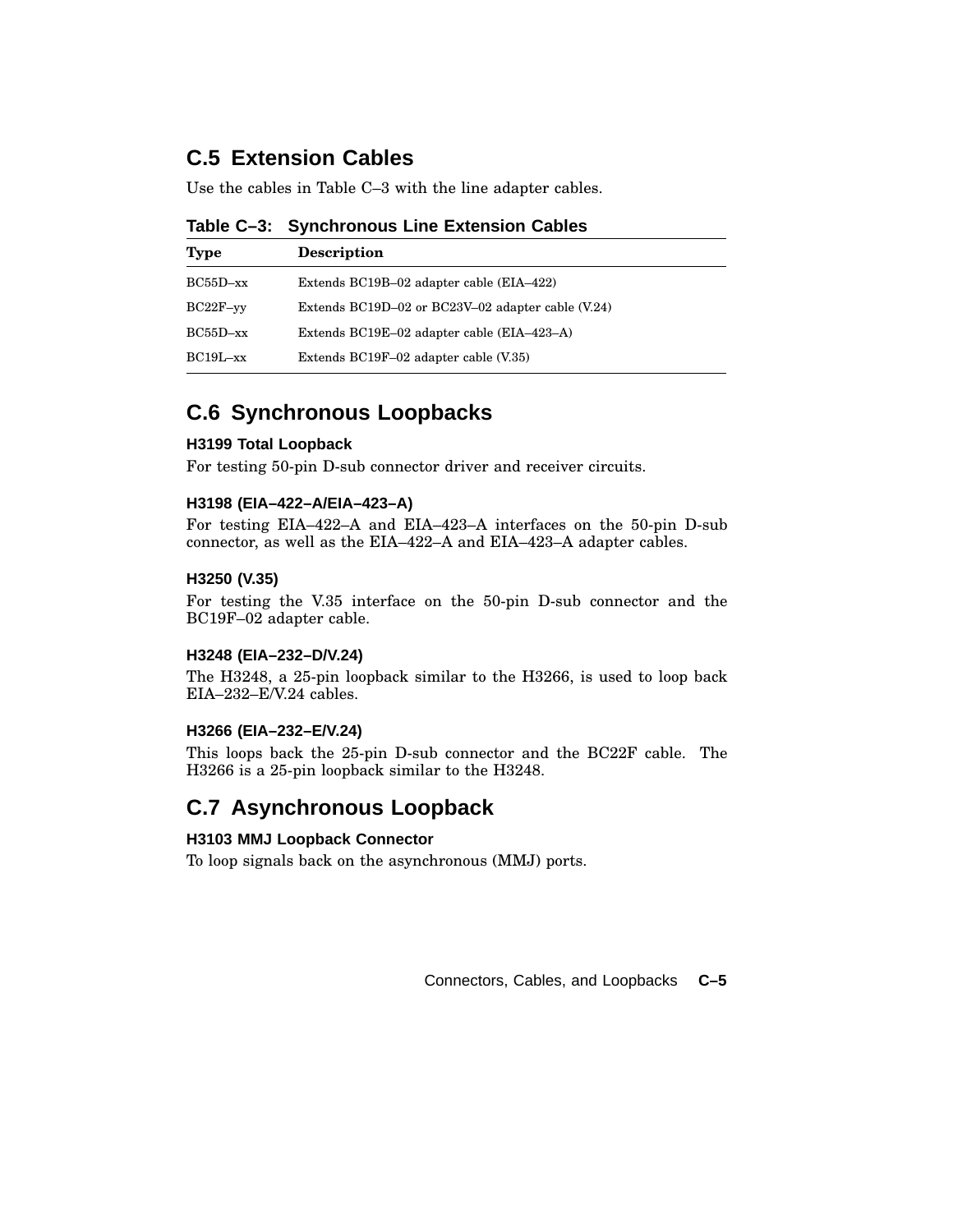## **Appendix D United Kingdom Specifications**

This appendix is for use with Digital's DSH80 option in the United Kingdom, and meets the requirements of BABT/SITS/89/43 Section 7.1.

### **D.1 Service Category Specifications**

Table D–1 lists the service categories (SC) and their specifications.

|              |                                         | Baud                           |                                            |                                                              | PTO:1             |                          |                          |
|--------------|-----------------------------------------|--------------------------------|--------------------------------------------|--------------------------------------------------------------|-------------------|--------------------------|--------------------------|
| SC           | <b>Interface</b>                        | Rates                          | <b>Physical</b>                            | Electrical                                                   | $_{\rm BT}$       | Hull                     | MCL                      |
| $\mathbf{1}$ | <b>CCITT</b><br>recommend<br>$X.21$ his | 2400<br>4800<br>9600<br>19 200 | <b>ISO 2110</b><br>BS.6623:<br>Part 1 1985 | $V.24^2/V.28$<br>Cable:<br>BC19D-02<br>$BC22F-25$            | Yes<br>Yes<br>Yes | <b>Yes</b><br>Yes<br>Yes | Yes<br>Yes<br>Yes<br>Yes |
| $\mathbf{2}$ | <b>CCITT</b><br>recommend<br>$X.21$ bis | 48 000<br>56 000<br>64 000     | ISO 2593<br>BS.6623:<br>Part 4 1986        | V.35 <sup>3</sup><br>Cable:<br><b>BC19F-02</b><br>$BC19L-25$ | <b>Yes</b><br>Yes | <b>Yes</b>               | Yes<br>Yes<br>Yes        |

**Table D–1: Specifications for Service Categories (SC) 1 and 2**

 $1BT = British Telecommunications$  plc; Hull = Kingston Communications (Hull) plc; MCL = Mercury Communications Ltd

<sup>2</sup>2 ft for adapter cable BC19D–02; 25 ft for extension BC22F–25

<sup>3</sup>2 ft for adapter cable BC19F–02; 25 ft for extension BC19L–25

### **D.2 Direct Connection (BABT/SITS/89/43 Section 4.2)**

The DSH80 option is approved for direct connection to a particular digital circuit, including interconnecting cables with mating connectors conforming to BS.6623 part 1 and part 4.

United Kingdom Specifications **D–1**